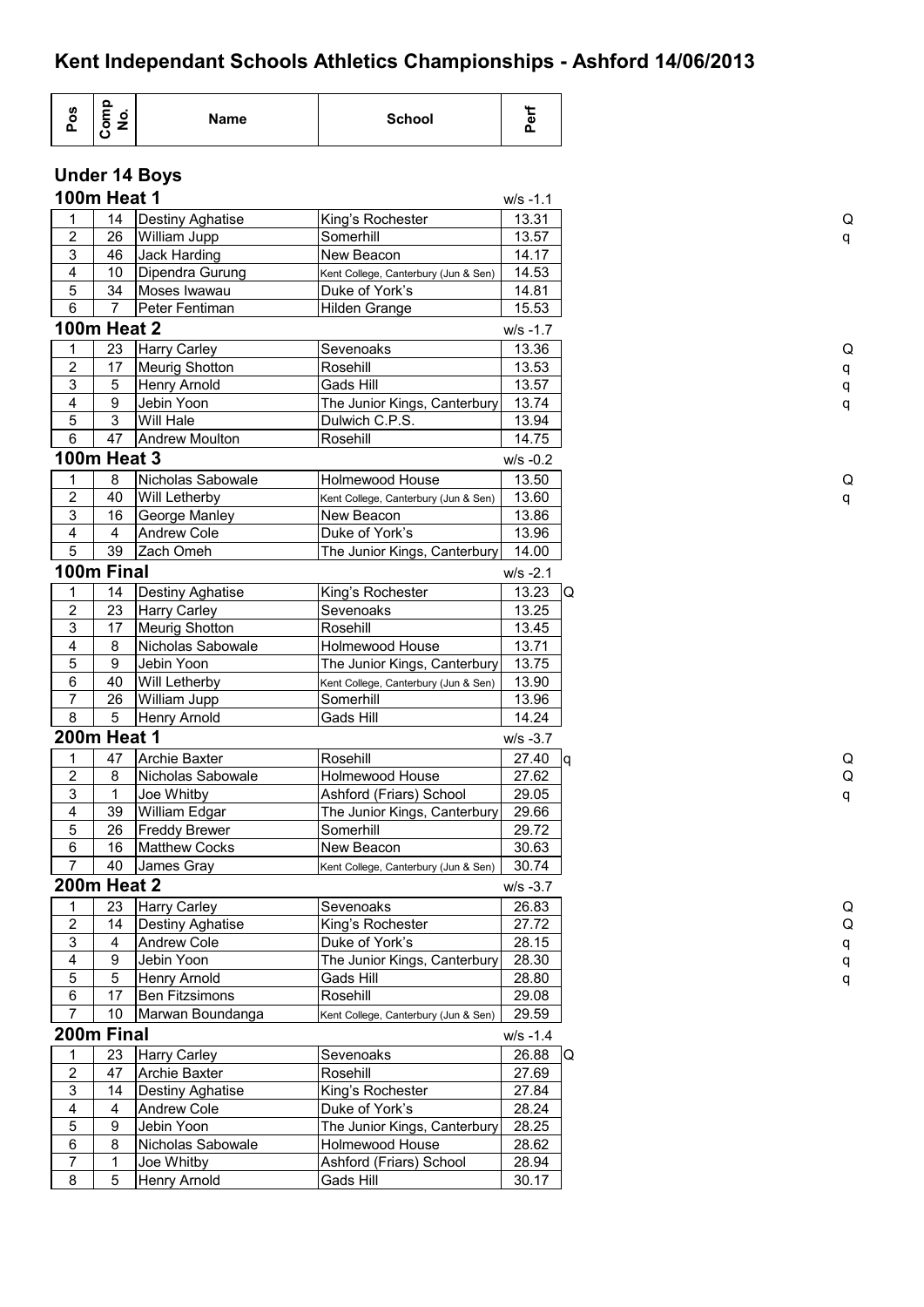| Pos                       | Comp<br>No.    | <b>Name</b>                                  | <b>School</b>                                          | Perf          |    |
|---------------------------|----------------|----------------------------------------------|--------------------------------------------------------|---------------|----|
| 400m                      |                |                                              |                                                        |               |    |
| 1                         | 26             | Jack Harvey                                  | Somerhill                                              | 62.17         | lQ |
| $\mathbf 2$               | 17             | <b>Archie Baxter</b>                         | Rosehill                                               | 64.04         |    |
| 3                         | 46             | <b>Basil Stevens</b>                         | New Beacon                                             | 69.04         |    |
| 4                         | 16             | Sam Meakin                                   | New Beacon                                             | 70.96         |    |
|                           |                |                                              |                                                        |               |    |
| 5                         | 4              | <b>Kieran Parry</b>                          | Duke of York's                                         | 71.46         |    |
| 6                         | 47             | Joshua King                                  | Rosehill                                               | 71.92         |    |
| 7<br>8                    | 10             | Alexei Maraldo                               | Kent College, Canterbury (Jun & Sen)                   | 72.28         |    |
|                           | 34             | Tom Ashley                                   | Duke of York's                                         | 78.56         |    |
| 800m                      |                |                                              |                                                        |               |    |
| $\mathbf{1}$              | 23             | <b>Matthew Emmerson</b>                      | Sevenoaks                                              | $2:23.79$ Q   |    |
| $\overline{2}$            | 26             | Alexander Haynes                             | Somerhill                                              | 2:33.4        |    |
| 3                         | 39             | Henry Martin                                 | The Junior Kings, Canterbury                           | 2:35.5        |    |
| 4                         | 9              | Matvey Slavin                                | The Junior Kings, Canterbury                           | 2:36.27       |    |
| 5                         | 8              | Finlay McLenna                               | Holmewood House                                        | 2:45.67       |    |
| 6                         | 38             | Ashkon Jauadi                                | <b>Holmewood House</b>                                 | 2:47.73       |    |
| $\overline{7}$            | 10             | Jonas Zahn                                   | Kent College, Canterbury (Jun & Sen)                   | 2:50.16       |    |
| 8                         | 17             | Joshua King                                  | Rosehill                                               | 3:00.14       |    |
| $\boldsymbol{9}$          | 4              | <b>Kieran Parry</b>                          | Duke of York's                                         | 3:03.04       |    |
| 10                        | 47             | Podge O'Higgins                              | Rosehill                                               | 3:07.22       |    |
| 11                        | 34             | Will Bowden-Rennick                          | Duke of York's                                         | 3:07.62       |    |
| 1500m                     |                |                                              |                                                        |               |    |
| 1                         | 23             | Charlie Lindsay                              | Sevenoaks                                              | 5:16.02 $ Q $ |    |
| $\mathbf 2$               | 40             | Oliver Sigurddson                            | Kent College, Canterbury (Jun & Sen)                   | 5:25.71       |    |
| $\ensuremath{\mathsf{3}}$ | 16             | Lucas Salmon                                 | New Beacon                                             | 5:25.92       |    |
| 4                         | 17             | Alfie Shankland                              | Rosehill                                               | 5:32.13       |    |
| 5                         | 4              | Jordan Dowd                                  | Duke of York's                                         | 5:39.61       |    |
| $\,6\,$                   | 10             | Joseph Hearnden                              | Kent College, Canterbury (Jun & Sen)                   | 5:47.09       |    |
| 7                         | 14             | James Woolford                               | King's Rochester                                       | 5:55.41       |    |
| $\bf 8$                   |                | 29 William Spence                            | <b>Wellesley House</b>                                 | 6:00.78       |    |
|                           |                | <b>75m Hurdles Final</b>                     |                                                        | $W/S - 1.7$   |    |
| 1                         | 24             | <b>Max Denniff</b>                           | Sevenoaks Prep                                         | 12.63         | IQ |
| $\sqrt{2}$                | 29             | Wenlong Li                                   | <b>Wellesley House</b>                                 | 12.76         | q  |
| $\overline{3}$            | 23             | Alex Parton                                  | Sevenoaks                                              | 12.90         | q  |
| 4                         | 17             | Lucas Green                                  | Rosehill                                               | 14.76         |    |
| $\overline{5}$            | 59             | <b>Edward Cockman</b>                        | <b>Wellesley House</b>                                 | 15.04         |    |
| $\,6\,$                   | 47             | <b>Henry Saunders</b>                        | Rosehill                                               | 15.29         |    |
| $\overline{7}$            | $\overline{7}$ | Peter Fentiman                               | Hilden Grange                                          | 15.84         |    |
| 8                         | 16             | Tiarnan O'Roarke                             | New Beacon                                             | 16.32         |    |
|                           |                |                                              |                                                        |               |    |
|                           |                | 4x100m RELAYS Heat 1                         |                                                        |               |    |
| 1                         | 23             |                                              | Tom Smith, Matthew Emmerson, Alex Parton, Harry Carley |               |    |
|                           | 9              | Jebin Yoon.David Chiana.Zach Omeh.Harry Wall |                                                        |               |    |

| 2  | 9  | Jebin Yoon, David Chiana, Zach Omeh, Harry Wall                 | The Junior Kings, Canterbury         | 53.76 | lQ  |
|----|----|-----------------------------------------------------------------|--------------------------------------|-------|-----|
| 3  | 10 | Dipendra Gurung, Marwan Boundanga, Jonas Zahn, Alexei Maraldo   | Kent College, Canterbury (Jun & Sen) | 56.22 |     |
| 4  | 17 | Oliver Phillips, Meurig Shotton, Ben Fitzsimons, Andrew Moulton | Rosehill                             | 56.32 | ١q  |
| 5. | 29 | Wenlong Li, Edward Cockman, Barney Owen, Jordan Cox             | <b>Wellesley House</b>               | 57.10 |     |
| 6  |    | Luke Moore, Seb Ricks, Peter Fentiman, Jamie Oliver             | <b>Hilden Grange</b>                 | 60.69 |     |
|    | 22 | Kieran Bailey, Max Humphrey, Luca Kidd, Tom Wynne               | St. Michaels, Otford                 | 62.01 |     |
|    |    | 4x100m RELAYS Heat 2                                            |                                      |       |     |
|    | 8  | Nicholas Sabowale, Fergus O'Brian, -, Finlay McLennan           | Holmewood House                      | 55.24 | -lQ |
| 2  | 26 | Freddy Brewer, Jack Harvey, Charlie Crick, William Jupp         | Somerhill                            | 55.27 | IQ  |
| 3  | 16 | Rocco Zanelli, Jack Harding, George Manley, Maxime Robeyns      | New Beacon                           | 55.73 | la  |
| 4  | 4  | Andrew Cole, Jordan Smith, Moses Iwawau, Nick Wedderman         | Duke of York's                       | 56.80 | Iq  |
| 5  | 24 | Max Denniff, James Murphy, Luke Novell, Jonny Watson            | Sevenoaks Prep                       | 58.03 |     |
| 6  | 14 | Destiny Aghatise, Daniel Body, Alex Way, James Woolford         | King's Rochester                     | 60.95 |     |
|    |    |                                                                 |                                      |       |     |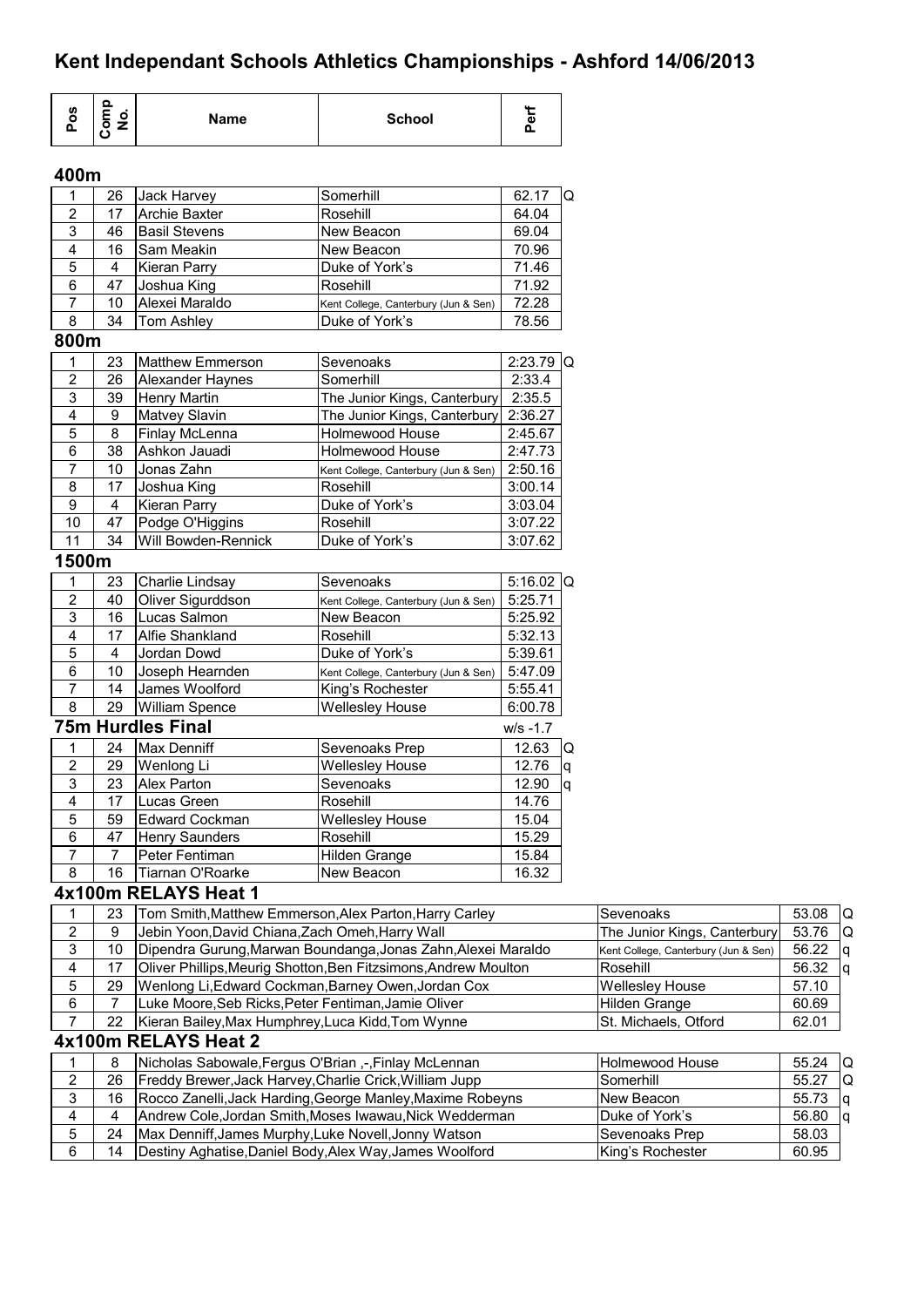| Pos                     | Comp<br>No.             | <b>Name</b>                                             | <b>School</b>                                                   | Perf  |          |                                      |             |
|-------------------------|-------------------------|---------------------------------------------------------|-----------------------------------------------------------------|-------|----------|--------------------------------------|-------------|
|                         |                         | 4x100m RELAYS Final                                     |                                                                 |       |          |                                      |             |
| 1                       | 23                      |                                                         | Tom Smith, Matthew Emmerson, Alex Parton, Harry Carley          |       |          | Sevenoaks                            | 52.95<br>la |
| $\overline{c}$          | 9                       | Jebin Yoon, David Chiana, Zach Omeh, Harry Wall         |                                                                 |       |          | The Junior Kings, Canterbury         | 54.48       |
| 3                       | 16                      |                                                         | Rocco Zanelli, Jack Harding, George Manley, Maxime Robeyns      |       |          | New Beacon                           | 55.49       |
| 4                       | 26                      | Freddy Brewer, Jack Harvey, Charlie Crick, William Jupp |                                                                 |       |          | Somerhill                            | 55.75       |
| 5                       | 8                       | Nicholas Sabowale, Fergus O'Brian ,-, Finlay McLennan   |                                                                 |       |          | Holmewood House                      | 56.13       |
| 6                       | 17                      |                                                         | Oliver Phillips, Meurig Shotton, Ben Fitzsimons, Andrew Moulton |       |          | Rosehill                             | 56.22       |
| $\overline{7}$          | $\overline{\mathbf{4}}$ |                                                         | Andrew Cole, Jordan Smith, Moses Iwawau, Nick Wedderman         |       |          | Duke of York's                       | 59.30       |
| $\overline{8}$          | 10                      |                                                         | Dipendra Gurung, Marwan Boundanga, Jonas Zahn, Alexei Maraldo   |       |          | Kent College, Canterbury (Jun & Sen) | dns         |
|                         | <b>HIGH JUMP</b>        |                                                         |                                                                 |       |          |                                      |             |
| 1                       | 16                      | Maxime Robeyns                                          | New Beacon                                                      | 1.50  | Q        |                                      |             |
| $\overline{2}$          | 23                      | Max Murray                                              | Sevenoaks                                                       | 1.47  |          |                                      |             |
| $\overline{3}$          | 4                       | Jordan Smith                                            | Duke of York's                                                  | 1.38  |          |                                      |             |
| 4                       | 46                      | <b>Oliver Todd</b>                                      | New Beacon                                                      | 1.38  |          |                                      |             |
| 5                       | 10                      | Alexei Maraldo                                          | Kent College, Canterbury (Jun & Sen)                            | 1.25  |          |                                      |             |
|                         | <b>LONG JUMP</b>        |                                                         |                                                                 |       |          |                                      |             |
|                         |                         |                                                         |                                                                 |       |          |                                      |             |
| 1                       | 23                      | Alex Parton                                             | Sevenoaks                                                       | 4.90  | Q        |                                      |             |
| $\overline{2}$          | 24                      | Max Denniff                                             | Sevenoaks Prep                                                  | 4.88  | q        |                                      |             |
| 3                       | 3                       | Will Hale                                               | Dulwich C.P.S.                                                  | 4.50  |          |                                      |             |
| 4                       | 9                       | William Edgar                                           | The Junior Kings, Canterbury                                    | 4.42  |          |                                      |             |
| 5                       | 16                      | Oliver Todd                                             | New Beacon                                                      | 4.36  |          |                                      |             |
| 6                       | 46                      | Jack Harding                                            | New Beacon                                                      | 4.20  |          |                                      |             |
| $\overline{7}$          | 10                      | Jonas Zahn                                              | Kent College, Canterbury (Jun & Sen)                            | 4.15  |          |                                      |             |
| 8                       | 47                      | <b>Ben Fitzsimons</b>                                   | Rosehill                                                        | 3.96  |          |                                      |             |
| 9                       | 17                      | James Whitlock                                          | Rosehill                                                        | 3.92  |          |                                      |             |
| 10                      | 39                      | Jack Mills                                              | The Junior Kings, Canterbury                                    | 3.80  |          |                                      |             |
| 11                      | 34                      | Ethan Whitehurst                                        | Duke of York's                                                  | 3.58  |          |                                      |             |
| 12                      | 14                      | <b>William Gressier</b>                                 | King's Rochester                                                | 3.30  |          |                                      |             |
|                         | <b>Triple JUMP</b>      |                                                         |                                                                 |       |          |                                      |             |
| 1                       | 29                      | Wenlong Li                                              | <b>Wellesley House</b>                                          | 11.04 | Q        |                                      |             |
| $\overline{2}$          | 16                      | Maxime Robeyns                                          | New Beacon                                                      | 10.65 | <b>q</b> |                                      |             |
| 3                       | 23                      | <b>Matthew Emmerson</b>                                 | Sevenoaks                                                       | 10.14 |          |                                      |             |
| $\overline{\mathbf{4}}$ | 46                      | Tiarnan O'Roarke                                        | New Beacon                                                      | 7.84  |          |                                      |             |
| <b>Shot</b>             |                         |                                                         |                                                                 |       |          |                                      |             |
| 1                       | 8                       | <b>Toby Risebrow</b>                                    | Holmewood House                                                 | 10.93 | Q        |                                      |             |
| 2                       | 20                      | Luke Goodacre                                           | St. Ronans                                                      | 10.16 | lq.      |                                      |             |
| 3                       | 23                      | Tom Smith                                               | Sevenoaks                                                       | 9.69  |          |                                      |             |
| 4                       | 10                      | Dipendra Gurung                                         | Kent College, Canterbury (Jun & Sen)                            | 9.47  |          |                                      |             |
| 5                       | 16                      | Jake Thomas                                             | New Beacon                                                      | 9.05  |          |                                      |             |
| 6                       | 1                       | Joe Whitby                                              | Ashford (Friars) School                                         | 8.99  |          |                                      |             |
| $\overline{7}$          | 4                       | Samil Rai                                               | Duke of York's                                                  | 8.89  |          |                                      |             |
| $\overline{\mathbf{8}}$ | 47                      | <b>Meurig Shotton</b>                                   | Rosehill                                                        | 8.06  |          |                                      |             |
| $\overline{9}$          | 38                      | Matthew Lander                                          | Holmewood House                                                 | 7.88  |          |                                      |             |
| $10$                    | 46                      | George Manley                                           | New Beacon                                                      | 7.80  |          |                                      |             |
| 11                      | 17                      | Benjamin Meek                                           | Rosehill                                                        | 7.24  |          |                                      |             |
| <b>Discus</b>           |                         |                                                         |                                                                 |       |          |                                      |             |
|                         |                         |                                                         |                                                                 |       |          |                                      |             |
| 1                       | 1                       | Kian Crawford                                           | Ashford (Friars) School                                         | 25.24 | IQ       |                                      |             |
| $\mathbf 2$             | 4                       | Samil Rai                                               | Duke of York's                                                  | 23.97 |          |                                      |             |
| $\overline{3}$          | 29                      | <b>Edward Cockman</b>                                   | <b>Wellesley House</b>                                          | 21.46 |          |                                      |             |
| $\overline{4}$          | 53                      | Rhys Joseph                                             | Sevenoaks                                                       | 21.37 |          |                                      |             |
| $\,$ 5 $\,$             | 23                      | Tom Smith                                               | Sevenoaks                                                       | 19.83 |          |                                      |             |
| 6                       | 34                      | Jordan Dowd                                             | Duke of York's                                                  | 18.74 |          |                                      |             |
| $\overline{7}$          | 47                      | Henry Saunders                                          | Rosehill                                                        | 18.14 |          |                                      |             |
| 8                       | 16                      | Jake Thomas                                             | New Beacon                                                      | 18.04 |          |                                      |             |
| 9                       | 46                      | Sam Meakin                                              | New Beacon                                                      | 16.61 |          |                                      |             |
| 10                      | 17                      | Benjamin Meek                                           | Rosehill                                                        | 15.62 |          |                                      |             |
| 11                      | 10                      | Galvin Stuart                                           | Kent College, Canterbury (Jun & Sen)                            | 13.74 |          |                                      |             |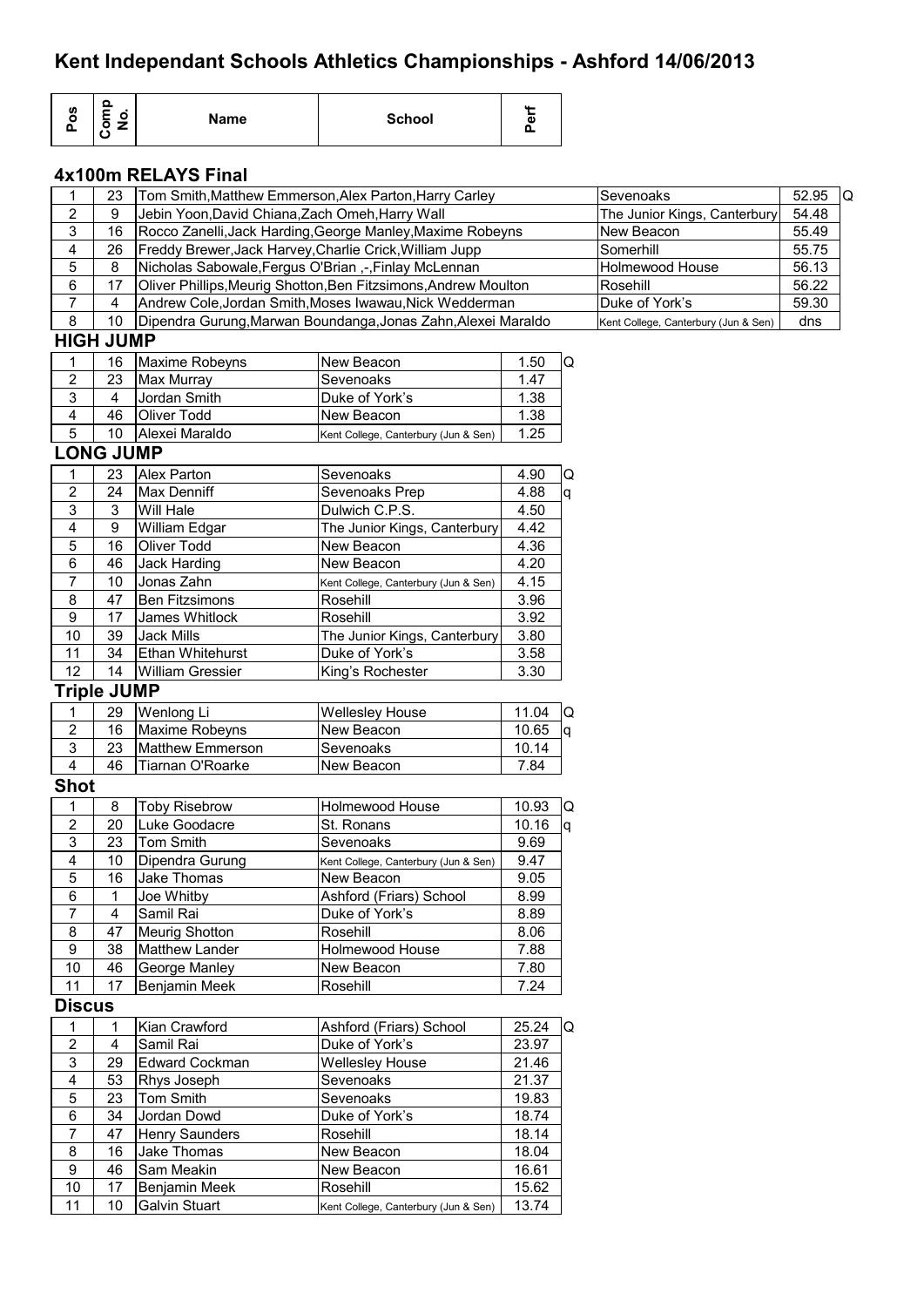| o<br>ဖ<br>$\blacksquare$<br>٥<br><b>School</b><br><b>Name</b><br>о<br>÷<br>o<br>Δ |
|-----------------------------------------------------------------------------------|
|-----------------------------------------------------------------------------------|

#### **Javelin**

|                 | 16 | <b>Basil Stevens</b>    | New Beacon                           | 30.48<br>Q |
|-----------------|----|-------------------------|--------------------------------------|------------|
| 2               | 10 | James Gray              | Kent College, Canterbury (Jun & Sen) | 29.01      |
| 3               | 53 | Henry Jones             | Sevenoaks                            | 28.83      |
| 4               | 8  | <b>Toby Risebrow</b>    | <b>Holmewood House</b>               | 27.29      |
| 5               | 23 | Axel Susini             | Sevenoaks                            | 26.70      |
| 6               | 46 | <b>Matthew Cocks</b>    | New Beacon                           | 26.59      |
| 7               | 17 | Alfie Shankland         | Rosehill                             | 23.82      |
| 8               | 47 | Lucas Green             | Rosehill                             | 21.80      |
| 9               |    | Kian Crawford           | Ashford (Friars) School              | 21.38      |
| 10              | 38 | Ashkon Jauadi           | Holmewood House                      | 21.34      |
| 11              | 34 | Tom Ashley              | Duke of York's                       | 18.30      |
| 12 <sup>2</sup> | 4  | <b>Ethan Whitehurst</b> | Duke of York's                       | 16.51      |

#### **Under 13 Boys 100m Heat 1** w/s -2.8 1 3 Alisdair Wood Dulwich C.P.S. 14.99 Q 2 38 Henry Goodhall Holmewood House 15.35 3 59 William Zhao Wellesley House 15.36 4 46 William Powell New Beacon 15.56 5 47 Samuel Sax Rosehill 16.21 6 10 Tom Cain Kent College, Canterbury (Jun & Sen) 16.30 **100m Heat 2** w/s -2.9 1 9 David Chiana The Junior Kings, Canterbury 13.77 Q 2 | 17 |Oliver Phillips | Rosehill | 13.83 | q 3 4 Nick Wedderman Duke of York's 14.25 | 14.25 | 14.25 q 4 7 Luke Moore Hilden Grange 14.86 q 5 | 20 | William Honychurch | St. Ronans | 15.51 6 | 14 Daniel Body | King's Rochester | 15.92 **100m Heat 3** w/s -3.0 1 8 Fergus O'Brian Holmewood House 14.57 2 39 Harry Wall The Junior Kings, Canterbury 14.63 q 3 16 Rocco Zanelli New Beacon 14.95 q 4 37 Seb Ricks Hilden Grange 15.07 5 29 Barney Owen Wellesley House 15.22 6 34 Anas Bombata Duke of York's 16.92 **100m Final** w/s -1.9 1 9 David Chiana The Junior Kings, Canterbury 13.55 Q 2 | 17 | Oliver Phillips | Rosehill | 13.72 | q 3 8 Fergus O'Brian | Holmewood House | 14.30 4 39 Harry Wall **The Junior Kings, Canterbury** 14.55 5 3 Alisdair Wood Dulwich C.P.S. 14.86 6 | 16 | Rocco Zanelli | New Beacon | 14.89 7 | 7 | Luke Moore | Hilden Grange | 14.90 8 4 Nick Wedderman Duke of York's 15.16 **200m Heat 1** w/s -3.4 1 46 Cameron Roberts New Beacon 30.61 Q 2 7 Luke Moore Hilden Grange 31.14 q 3 17 Luke Lundberg Rosehill 31.81 4 33 Reuben Davey Dulwich C.P.S. 32.07 5 20 Matthew Dale St. Ronans 32.15 6 26 Miles Christian Somerhill 32.20 7 | 14 | Daniel Body | King's Rochester | 33.64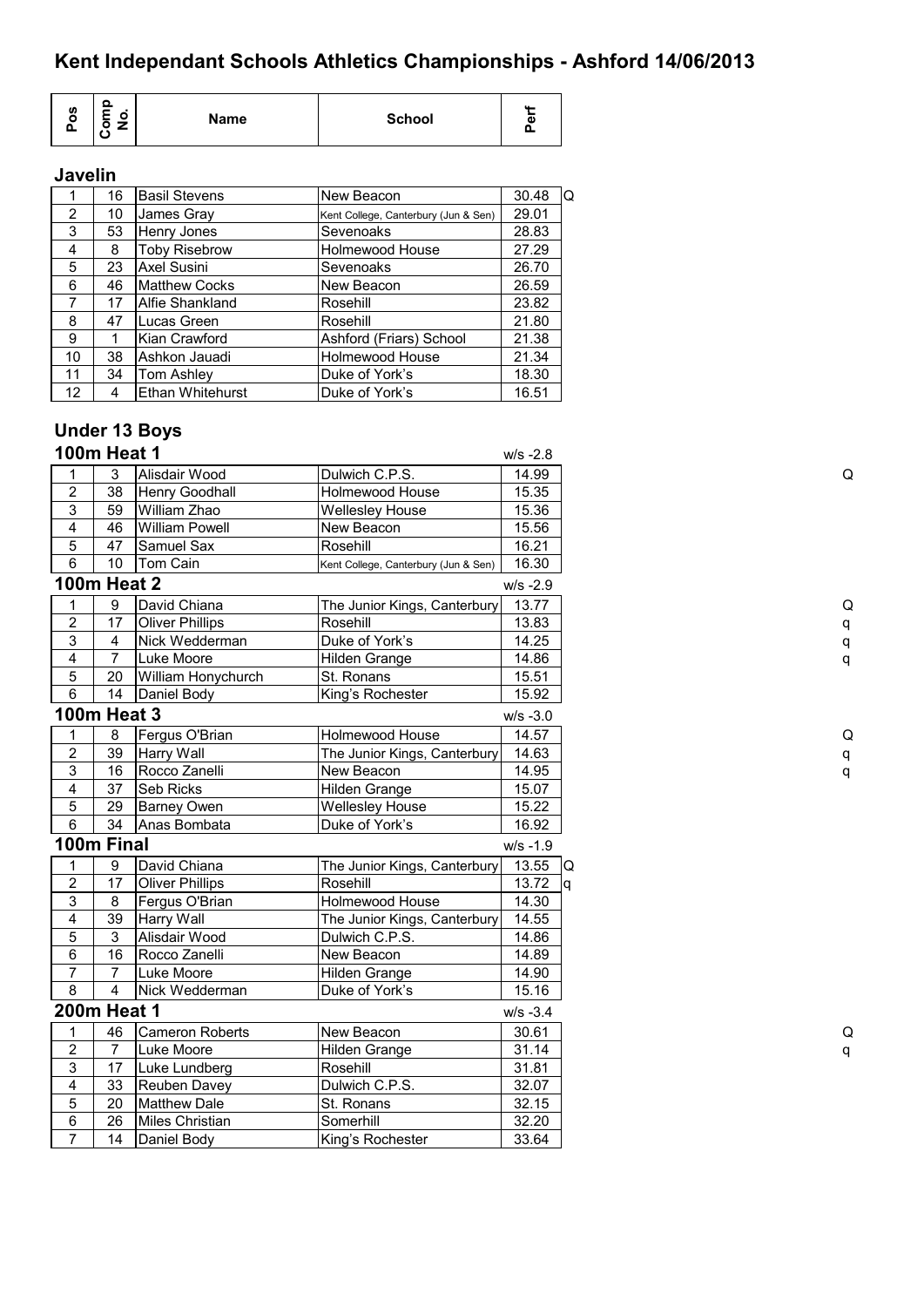| Pos                       | Comp<br>No.        | <b>Name</b>                  | <b>School</b>                        | Perf         |
|---------------------------|--------------------|------------------------------|--------------------------------------|--------------|
|                           | <b>200m Heat 2</b> |                              |                                      | $W/S -4.7$   |
| 1                         | 4                  | Nick Wedderman               | Duke of York's                       | 29.89        |
| $\sqrt{2}$                | 1                  | Jordan Nock                  | Ashford (Friars) School              | 30.27        |
| $\mathsf 3$               | 16                 | Rocco Zanelli                | New Beacon                           | 30.85        |
| $\overline{\mathbf{4}}$   | 37                 | <b>Seb Ricks</b>             | Hilden Grange                        | 31.23        |
| $\overline{5}$            | 44                 | Alex Way                     | King's Rochester                     | 31.87        |
| $\,6\,$                   | 22                 | Max Humphrey                 | St. Michaels, Otford                 | 32.11        |
| $\overline{7}$            | 29                 | <b>Tom Santini</b>           | <b>Wellesley House</b>               | 34.33        |
| <b>200m Heat 3</b>        |                    |                              |                                      | $W/S -3.4$   |
| 1                         | 9                  | David Chiana                 | The Junior Kings, Canterbury         | 27.56        |
| $\boldsymbol{2}$          | 3                  | <b>Rex Findlay</b>           | Dulwich C.P.S.                       | 29.59        |
| 3                         | 47                 | Oliver Welbourn              | Rosehill                             | 31.35        |
| 4                         | 34                 | Lewis Parry                  | Duke of York's                       | 32.09        |
| 5                         | 59                 | William Zhao                 | <b>Wellesley House</b>               | 32.56        |
| $6\phantom{1}$            | 52                 | Tom Wynne                    | St. Michaels, Otford                 | 33.26        |
| 200m Final                |                    |                              |                                      | $W/S -4.1$   |
| 1                         | 9                  | David Chiana                 | The Junior Kings, Canterbury         | 28.21        |
| $\boldsymbol{2}$          | 4                  | Nick Wedderman               | Duke of York's                       | 30.08        |
| 3                         | 3                  | <b>Rex Findlay</b>           | Dulwich C.P.S.                       | 30.13        |
| 4                         | 16                 | Rocco Zanelli                | New Beacon                           | 30.97        |
| 5                         | 1                  | Jordan Nock                  | Ashford (Friars) School              | 31.12        |
| 6                         | 46                 |                              | New Beacon                           | 31.41        |
| $\overline{7}$            | 37                 | <b>Cameron Roberts</b>       |                                      | 32.41        |
|                           |                    | Seb Ricks                    | Hilden Grange                        |              |
| 8                         | 7                  | Luke Moore                   | Hilden Grange                        | 37.49        |
| 800m                      |                    |                              |                                      |              |
| 1                         | 6                  | <b>Will Carter</b>           | Hazelwood                            | $2:33.52$ Q  |
| $\overline{2}$            | 8                  | Julian O'Riodan              | <b>Holmewood House</b>               | 2:33.91      |
| 3                         | 17                 | Chris Waller                 | Rosehill                             | 2:34.31      |
| 4                         | 26                 | <b>Harry Yorke</b>           | Somerhill                            | 2:39.41      |
| 5                         | 10                 | Jack Norman                  | Kent College, Canterbury (Jun & Sen) | 2:42.32      |
| $\,6$                     | 16                 | <b>Tobias Green</b>          | New Beacon                           | 2:42.59      |
| $\overline{7}$            | 39                 | Thomas Devereux              | The Junior Kings, Canterbury         | 2:44.35      |
| 8                         | 40                 | Henry Todd                   | Kent College, Canterbury (Jun & Sen) | 2:46.18      |
| 9                         | 9                  | <b>Freddy Newhouse</b>       | The Junior Kings, Canterbury 2:46.56 |              |
| 10                        | 22                 | Luca Kidd                    | St. Michaels, Otford                 | 2:50.36      |
| 11                        | 38                 | Alex Crickmore               | Holmewood House                      | 2:50.85      |
| 12                        | 14                 | <b>Riley Butler</b>          | King's Rochester                     | 2:52.06      |
| 13                        | 44                 | Alex Way                     | King's Rochester                     | 2:52.07      |
| 14                        | 31                 | Jack Price                   | Ashford (Friars) School              | 2:53.38      |
| 15                        | 1                  | Zak Jefferson-Pillai         | Ashford (Friars) School              | 2:53.76      |
| 16                        | 34                 | Reece Bishop                 | Duke of York's                       | 3:00.55      |
| 17                        | 46                 | Thomas Wild                  | New Beacon                           |              |
|                           |                    |                              |                                      | 3:04.66      |
| 18                        | 4                  | Sam Russell                  | Duke of York's                       | 3:11.82      |
| 1500m                     |                    |                              |                                      |              |
| $\mathbf{1}$              | 26                 | <b>Charlie Crick</b>         | Somerhill                            | 4:43.64 $ Q$ |
| $\mathbf 2$               | 6                  | Dan Schofield                | Hazelwood                            | $5:06.85$ q  |
| $\ensuremath{\mathsf{3}}$ | 17                 | Oliver Welbourn              | Rosehill                             | $5:08.81$ q  |
| $\overline{\mathbf{4}}$   | 9                  | Douglas Noel                 | The Junior Kings, Canterbury         | 5:11.00      |
| 5                         | 22                 | Kieran Bailey                | St. Michaels, Otford                 | 5:16.27      |
| $\,6\,$                   | 29                 | <b>Barney Loxton-Barnard</b> | <b>Wellesley House</b>               | 5:22.26      |
| $\overline{7}$            | 20                 | Archie Butler-Gallie         | St. Ronans                           | 5:25.13      |
| $\bf 8$                   | 16                 | <b>William Davis</b>         | New Beacon                           | 5:31.28      |
| $\boldsymbol{9}$          | 36                 | George Staples               | Hazelwood                            | 5:34.50      |
|                           |                    | Michael French               |                                      |              |
| 10                        | 5                  |                              | Gads Hill                            | 5:43.44      |
| 11                        | 4                  | Harrison Broom               | Duke of York's                       | 6:06.25      |
| 12                        | 59                 | Inigo Babe- Montes           | <b>Wellesley House</b>               | 6:18.54      |
| 13                        | 34                 | Lewis Parry                  | Duke of York's                       | 6:36.18      |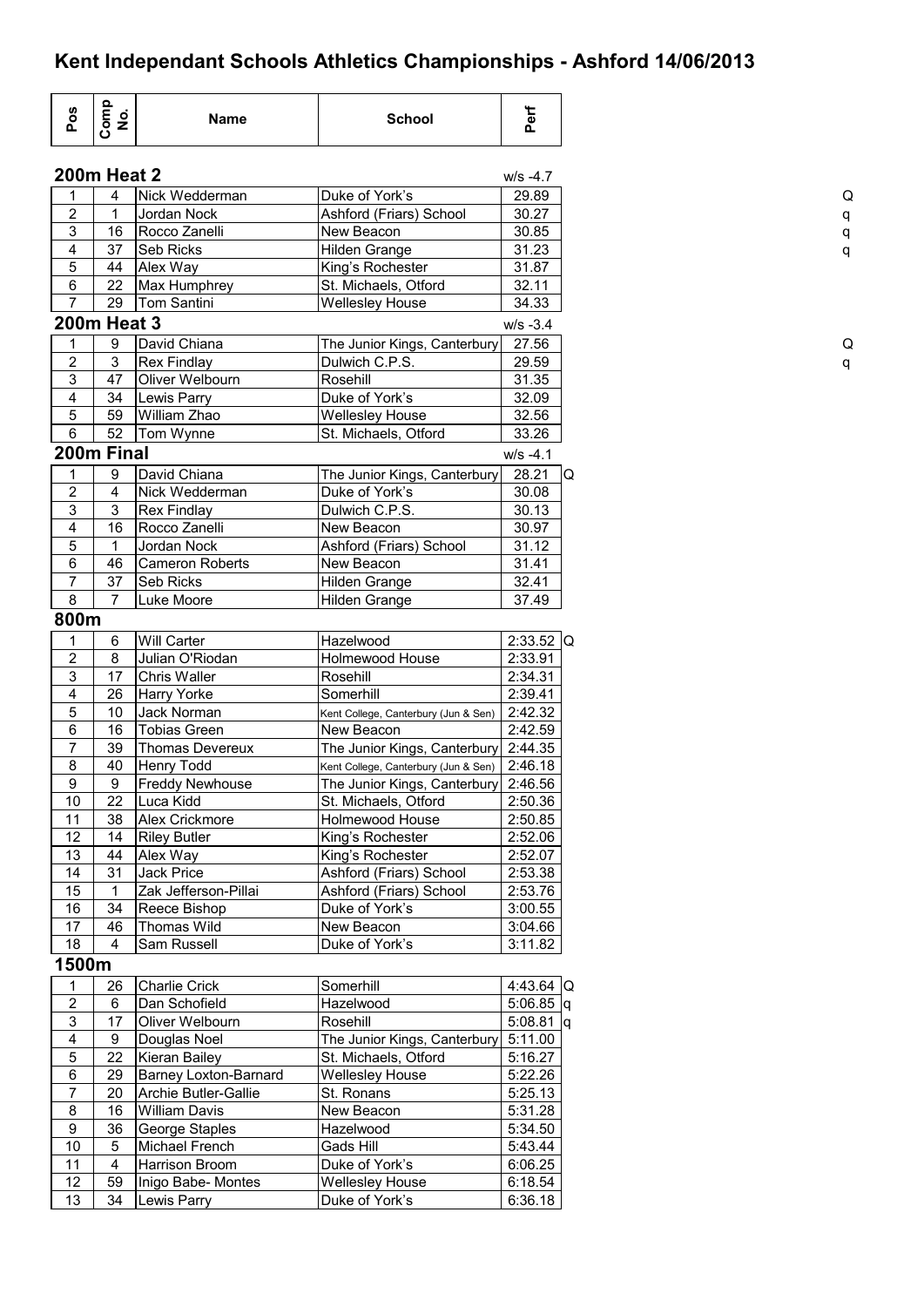| Pos                       | Comp<br>No.             | <b>Name</b>              | <b>School</b>                        | Perf        |
|---------------------------|-------------------------|--------------------------|--------------------------------------|-------------|
|                           |                         | 70m Hurdles Heat 1       |                                      | $W/S -2.3$  |
| 1                         | 8                       | Henry Goodhall           | Holmewood House                      | 13.06       |
| $\mathbf 2$               | 24                      | Luke Novell              | Sevenoaks Prep                       | 13.28       |
| $\mathbf{3}$              | 16                      | <b>Cameron Roberts</b>   | New Beacon                           | 13.77       |
| $\overline{\mathbf{4}}$   | 17                      | Samuel Sax               | Rosehill                             | 14.23       |
| 5                         | 29                      | Rufus Pullen             | Wellesley House                      | 15.20       |
|                           |                         | 70m Hurdles Heat 2       |                                      | $W/S - 1.4$ |
| 1                         | 6                       | Charlie Taylor           | Hazelwood                            | 12.92       |
| $\overline{2}$            | 38                      | Oliver Kirwan            | Holmewood House                      | 13.65       |
| $\ensuremath{\mathsf{3}}$ | 14                      | Tom Jones                | King's Rochester                     | 15.54       |
| $\overline{\mathbf{4}}$   | 59                      | Harry Street             | <b>Wellesley House</b>               | 15.72       |
|                           |                         |                          |                                      |             |
|                           |                         | <b>70m Hurdles Final</b> |                                      | $W/S -3.5$  |
| 1                         | 6                       | Charlie Taylor           | Hazelwood                            | 12.44       |
| $\boldsymbol{2}$          | 8                       | Henry Goodhall           | Holmewood House                      | 12.56       |
| 3                         | 24                      | Luke Novell              | Sevenoaks Prep                       | 12.93       |
| $\overline{4}$            | 38                      | Oliver Kirwan            | Holmewood House                      | 13.47       |
| 5                         | 16                      | <b>Cameron Roberts</b>   | New Beacon                           | 13.90       |
| 6                         | 14                      | Tom Jones                | King's Rochester                     | 16.65       |
|                           | 29                      | <b>Rufus Pullen</b>      | <b>Wellesley House</b>               | dns         |
|                           | 17                      | Samuel Sax               | Rosehill                             | dns         |
|                           | <b>HIGH JUMP</b>        |                          |                                      |             |
| 1                         | 6                       | Charlie Taylor           | Hazelwood                            | 1.41        |
| $\overline{2}$            | 26                      | George Slack             | Somerhill                            | 1.38        |
| $\ensuremath{\mathsf{3}}$ | 56                      | <b>Charlie Crick</b>     | Somerhill                            | 1.35        |
| $\overline{\mathbf{4}}$   | 17                      | Louis Tipper             | Rosehill                             | 1.30        |
| 5                         | 59                      | Jordan Cox               | <b>Wellesley House</b>               | 1.30        |
| 6                         | 47                      | Christopher Waller       | Rosehill                             | 1.20        |
| 6                         | 29                      |                          |                                      |             |
|                           |                         | Jamie Dix                | <b>Wellesley House</b>               | 1.20        |
| 6                         | 22                      | Tom Wynne                | St. Michaels, Otford                 | 1.20        |
| $\boldsymbol{9}$          | $\boldsymbol{9}$        | Ore Ayiedatiwa           | The Junior Kings, Canterbury         | 1.20        |
| 10                        | $\overline{\mathbf{4}}$ | George Brown             | Duke of York's                       | 1.20        |
| 11                        | 52                      | Luca Kidd                | St. Michaels, Otford                 | 1.20        |
|                           | <b>LONG JUMP</b>        |                          |                                      |             |
| 1                         | 17                      | <b>Oliver Phillips</b>   | Rosehill                             | 4.79        |
| $\overline{2}$            | 8                       | Fergus O'Brian           | Holmewood House                      | 4.73        |
| $\overline{3}$            | 24                      | Luke Novell              | Sevenoaks Prep                       | 4.12        |
| $\overline{\mathbf{4}}$   | 16                      | <b>William Powell</b>    | New Beacon                           | 3.96        |
| $\overline{5}$            | 35                      | Michael French           | Gads Hill                            | 3.93        |
| 6                         | 1                       | Joseph Tonna             | Ashford (Friars) School              | 3.86        |
| $\overline{7}$            | 5                       | <b>Edward Taylor</b>     | Gads Hill                            | 3.82        |
| 8                         | 40                      | Tom Cain                 |                                      | 3.76        |
| 9                         | 10                      |                          | Kent College, Canterbury (Jun & Sen) |             |
|                           |                         | <b>Henry Todd</b>        | Kent College, Canterbury (Jun & Sen) | 3.75        |
| 10                        | 39                      | Douglas Noel             | The Junior Kings, Canterbury         | 3.73        |
| 11                        | 46                      | <b>Tobias Green</b>      | New Beacon                           | 3.73        |
| 12                        | 22                      | <b>Kieran Bailey</b>     | St. Michaels, Otford                 | 3.73        |
| 13                        | 7                       | Jamie Oliver             | Hilden Grange                        | 3.71        |
| 14                        | 34                      | George Brown             | Duke of York's                       | 3.67        |
| 15                        | 59                      | Tom Santini              | <b>Wellesley House</b>               | 3.66        |
| 16                        | 52                      | Max Humphrey             | St. Michaels, Otford                 | 3.55        |
| 17                        | 36                      | Dan Schofield            | Hazelwood                            | 3.43        |
| 18                        | 6                       | Will Carter              | Hazelwood                            | 3.39        |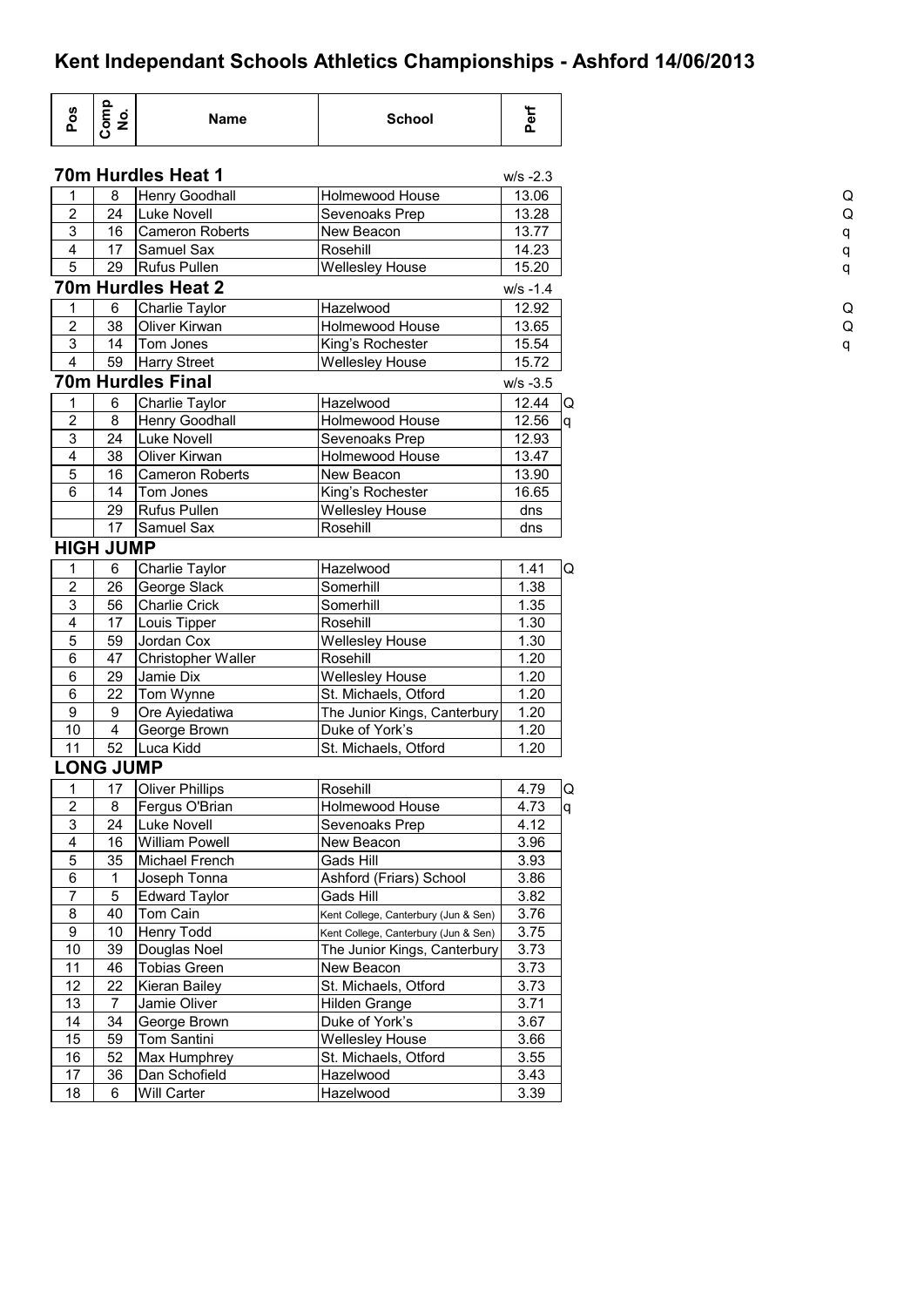| <b>S</b><br>o<br>௳ | $\Omega$<br>o<br>⊏<br>о | Name | <b>School</b> | Φ<br>o |
|--------------------|-------------------------|------|---------------|--------|
|--------------------|-------------------------|------|---------------|--------|

#### **Shot**

| 1              | 16             | <b>Tom Harris</b>     | New Beacon                           | 8.81  | Q |
|----------------|----------------|-----------------------|--------------------------------------|-------|---|
| $\overline{2}$ | 8              | <b>Charlie Venton</b> | Holmewood House                      | 8.01  |   |
| 3              | 46             | <b>Billy Wager</b>    | New Beacon                           | 7.92  |   |
| 4              | $\mathbf{1}$   | Jordan Nock           | Ashford (Friars) School              | 7.88  |   |
| 5              | 10             | David Adewale         | Kent College, Canterbury (Jun & Sen) | 7.79  |   |
| $\overline{6}$ | 34             | Sagar Rai             | Duke of York's                       | 7.61  |   |
| $\overline{7}$ | 4              | Tammy Ogaji           | Duke of York's                       | 7.39  |   |
| 8              | 59             | <b>Isaac Dilkes</b>   | Wellesley House                      | 6.35  |   |
| $\overline{9}$ | 40             | Ashim Thapa           | Kent College, Canterbury (Jun & Sen) | 5.86  |   |
| 10             | 6              | Sam Herbert           | Hazelwood                            | 5.69  |   |
| 11             | 29             | <b>Harry Street</b>   | <b>Wellesley House</b>               | 4.82  |   |
| <b>Discus</b>  |                |                       |                                      |       |   |
| 1              | 8              | <b>Charlie Venton</b> | <b>Holmewood House</b>               | 18.35 | Q |
| $\overline{2}$ | 34             | James Brown           | Duke of York's                       | 16.30 |   |
| $\overline{3}$ | 4              | Tammy Ogaji           | Duke of York's                       | 15.96 |   |
| 4              | $\overline{7}$ | <b>Tom Saltmarsh</b>  | Hilden Grange                        | 15.85 |   |
| $\overline{5}$ | 16             | Joe Webb              | New Beacon                           | 15.55 |   |
| 6              | 29             | Rufus Pullen          | Wellesley House                      | 13.56 |   |
| $\overline{7}$ | 46             | <b>Billy Wager</b>    | New Beacon                           | 12.10 |   |
| <b>Javelin</b> |                |                       |                                      |       |   |
| 1              | 5              | <b>Edward Taylor</b>  | Gads Hill                            | 27.48 | Q |
| $\overline{2}$ | 14             | <b>Riley Butler</b>   | King's Rochester                     | 24.01 |   |
| $\overline{3}$ | 46             | Joe Webb              | New Beacon                           | 22.80 |   |
| 4              | 10             | Henry Townsend        | Kent College, Canterbury (Jun & Sen) | 22.59 |   |
| 5              | 17             | Louis Tipper          | Rosehill                             | 21.06 |   |
| 6              | $\overline{7}$ | Tom Saltmarsh         | Hilden Grange                        | 20.38 |   |
| $\overline{7}$ | $\mathbf{1}$   | Joseph Tonna          | Ashford (Friars) School              | 20.37 |   |
| 8              | 47             | Calum Mackenzie       | Rosehill                             | 19.70 |   |
| 9              | 29             | <b>Isaac Dilkes</b>   | <b>Wellesley House</b>               | 17.14 |   |
| 10             | 16             | Jake Barton           | New Beacon                           | 16.33 |   |
| 11             | 44             | Tom Jones             | King's Rochester                     | 16.22 |   |
| 12             | 40             | Theo Pilkington       | Kent College, Canterbury (Jun & Sen) | 14.10 |   |
|                |                |                       |                                      |       |   |

### **Under 12 Boys**

|                | <b>100m Heat 1</b> |                        | $W/S -2.4$                           |            |
|----------------|--------------------|------------------------|--------------------------------------|------------|
|                | 38                 | Sebastian Piggott      | <b>Holmewood House</b>               | 16.00      |
| $\overline{2}$ | 1                  | <b>Elliot Martin</b>   | Ashford (Friars) School              | 16.05      |
| 3              | 22                 | Ben Brown              | St. Michaels, Otford                 | 16.31      |
| 4              | 56                 | Matthew Rackliffe      | Somerhill                            | 16.48      |
| 5              | 6                  | Oliver Acton           | Hazelwood                            | 17.09      |
|                | <b>100m Heat 2</b> |                        |                                      | $W/S -4.8$ |
|                | 7                  | George Griffiths       | Hilden Grange                        | 15.53      |
| $\overline{2}$ | 9                  | Solomon Adeoti         | The Junior Kings, Canterbury         | 15.72      |
| 3              | 31                 | Tom Barton             | Ashford (Friars) School              | 15.72      |
| 4              | 16                 | <b>Edward Surguy</b>   | New Beacon                           | 15.76      |
| 5              | 28                 | <b>Ben Lawrence</b>    | Sutton Valence Prep                  | 15.87      |
| 6              | 52                 | Jonty Wines            | St. Michaels, Otford                 | 16.38      |
| 7              | 18                 | Oliver Dean            | Russell House                        | 17.17      |
|                | <b>100m Heat 3</b> |                        |                                      | $W/S -3.3$ |
|                | 10                 | James Smythe           | Kent College, Canterbury (Jun & Sen) | 15.04      |
| 2              | 29                 | Norman Ye              | <b>Wellesley House</b>               | 15.44      |
| 3              | 46                 | <b>Max Kibblewhite</b> | New Beacon                           | 15.75      |
| 4              | 19                 | David Akinyode         | St Josephs                           | 15.77      |
| 5              | 24                 | James Murphy           | Sevenoaks Prep                       | 15.81      |
| 6              | 3                  | <b>Matthew Firth</b>   | Dulwich C.P.S.                       | 16.39      |
| 7              | 37                 | <b>Archie Kent</b>     | Hilden Grange                        | 16.99      |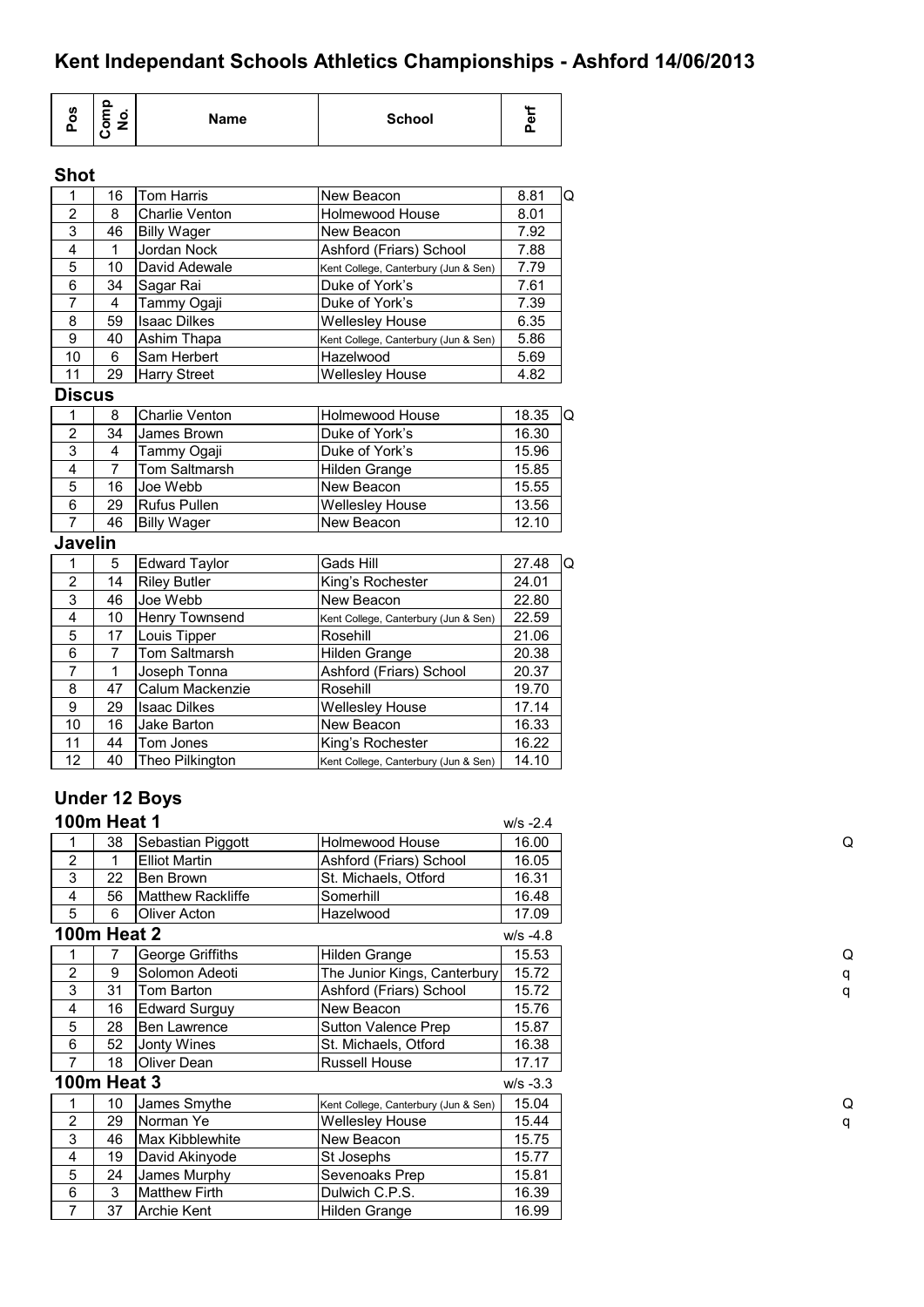| $W/S -1.4$<br>Zack Gellwick<br>15.22<br>8<br><b>Holmewood House</b><br>1<br>$\boldsymbol{2}$<br>17<br>Rosehill<br><b>Oliver Strong</b><br>15.44<br>$\mathsf 3$<br>Somerhill<br>26<br>Theo Vorster<br>15.82<br>4<br>Dulwich C.P.S.<br>33<br>Nathan Mansfield<br>15.99<br>5<br>40<br>Callum Creed<br>16.12<br>Kent College, Canterbury (Jun & Sen)<br>6<br>47<br>Alexander Britton<br>16.47<br>Rosehill<br>$\overline{7}$<br>49<br>Dominic Nash<br>St Josephs<br>19.70<br>100m Final<br>$W/S -4.4$<br>10<br>14.89<br>1<br>James Smythe<br>Kent College, Canterbury (Jun & Sen)<br>$\mathbf 2$<br>7<br>George Griffiths<br>15.39<br>Hilden Grange<br>3<br>8<br>Holmewood House<br>15.39<br><b>Zack Gellwick</b><br>$\overline{4}$<br>29<br>Norman Ye<br>15.58<br><b>Wellesley House</b><br>5<br>17<br>15.78<br><b>Oliver Strong</b><br>Rosehill<br>6<br>9<br>Solomon Adeoti<br>The Junior Kings, Canterbury<br>15.87<br>$\overline{7}$<br>31<br>Tom Barton<br>15.87<br>Ashford (Friars) School<br>8<br>38<br>Sebastian Piggott<br>Holmewood House<br>16.26<br><b>200m Heat 1</b><br>$W/S -4.5$<br>George Griffiths<br>1<br>7<br>Hilden Grange<br>30.79<br>$\overline{2}$<br>26<br>William Tyler<br>Somerhill<br>31.04<br>$\overline{3}$<br>10<br><b>Thomas Hill</b><br>31.39<br>Kent College, Canterbury (Jun & Sen)<br>$\overline{\mathbf{4}}$<br>17<br><b>Oliver Strong</b><br>32.58<br>Rosehill<br>5<br>King's Rochester<br>44<br>David Shorinwa<br>34.40<br>6<br>29<br><b>Oliver Healy</b><br>34.46<br><b>Wellesley House</b><br>$\overline{7}$<br>49<br>St Josephs<br>39.55<br>George Tierney<br><b>200m Heat 2</b><br>$W/S -3.3$<br>16<br>32.29<br>1<br><b>Edward Surguy</b><br>New Beacon<br>$\overline{\mathbf{c}}$<br>1<br>Ashford (Friars) School<br>33.05<br><b>Presley Farrance</b><br>$\mathsf 3$<br>40<br><b>Edward Taylor Hills</b><br>33.67<br>Kent College, Canterbury (Jun & Sen)<br>$\overline{\mathbf{4}}$<br>31<br><b>Eddie Estcourt</b><br>34.17<br>Ashford (Friars) School<br>5<br>22<br><b>Ben Bulley</b><br>St. Michaels, Otford<br>34.58<br>$\overline{6}$<br>47<br>34.77<br>Alexander Howard<br>Rosehill<br><b>200m Heat 3</b><br>$W/S - 2.8$<br>Sam Jackson<br>32.19<br>$\overline{9}$<br>The Junior Kings, Canterbury<br>$\mathbf{1}$<br>3<br>$\overline{\mathbf{c}}$<br>Eddie Cammegh<br>Dulwich C.P.S.<br>32.82<br>$\mathsf 3$<br>28<br>Oliver Laird<br><b>Sutton Valence Prep</b><br>33.15<br>$\overline{\mathbf{4}}$<br>33.23<br>Alex Hall<br>46<br>New Beacon<br>$\overline{5}$<br>Ethan West<br>King's Rochester<br>14<br>33.68<br>6<br>Tom Taft<br>St. Michaels, Otford<br>34.64<br>52<br>$\overline{7}$<br>36.30<br>56<br>Alexander Freeman<br>Somerhill<br>8<br>19<br>St Josephs<br>40.93<br>Rajan Poonian<br>200m Final<br>$W/S -4.7$<br><b>Thomas Hill</b><br>30.39<br>10<br>1<br>Kent College, Canterbury (Jun & Sen)<br>$\boldsymbol{2}$<br>7<br>George Griffiths<br>30.51<br>Hilden Grange<br>$\mathfrak{S}$<br>26<br>William Tyler<br>Somerhill<br>31.00<br>$\overline{\mathbf{4}}$<br>$\overline{3}1.70$<br>16<br><b>Edward Surguy</b><br>New Beacon<br>$\mathbf 5$<br>17<br><b>Oliver Strong</b><br>32.67<br>Rosehill<br>6<br>Ashford (Friars) School<br>32.74<br>1<br><b>Presley Farrance</b><br>$\overline{7}$<br>3<br>32.87<br>Eddie Cammegh<br>Dulwich C.P.S.<br>8<br>9<br>Sam Jackson<br>The Junior Kings, Canterbury<br>33.14 | Pos | Comp<br>No.        | Name | <b>School</b> | Perf |  |
|--------------------------------------------------------------------------------------------------------------------------------------------------------------------------------------------------------------------------------------------------------------------------------------------------------------------------------------------------------------------------------------------------------------------------------------------------------------------------------------------------------------------------------------------------------------------------------------------------------------------------------------------------------------------------------------------------------------------------------------------------------------------------------------------------------------------------------------------------------------------------------------------------------------------------------------------------------------------------------------------------------------------------------------------------------------------------------------------------------------------------------------------------------------------------------------------------------------------------------------------------------------------------------------------------------------------------------------------------------------------------------------------------------------------------------------------------------------------------------------------------------------------------------------------------------------------------------------------------------------------------------------------------------------------------------------------------------------------------------------------------------------------------------------------------------------------------------------------------------------------------------------------------------------------------------------------------------------------------------------------------------------------------------------------------------------------------------------------------------------------------------------------------------------------------------------------------------------------------------------------------------------------------------------------------------------------------------------------------------------------------------------------------------------------------------------------------------------------------------------------------------------------------------------------------------------------------------------------------------------------------------------------------------------------------------------------------------------------------------------------------------------------------------------------------------------------------------------------------------------------------------------------------------------------------------------------------------------------------------------------------------------------------------------------------------------------------------------------------------------------------------------------------------------------------------------------------------------------------------------------------------------------------------------------------------------------------------------------------------------------------------|-----|--------------------|------|---------------|------|--|
|                                                                                                                                                                                                                                                                                                                                                                                                                                                                                                                                                                                                                                                                                                                                                                                                                                                                                                                                                                                                                                                                                                                                                                                                                                                                                                                                                                                                                                                                                                                                                                                                                                                                                                                                                                                                                                                                                                                                                                                                                                                                                                                                                                                                                                                                                                                                                                                                                                                                                                                                                                                                                                                                                                                                                                                                                                                                                                                                                                                                                                                                                                                                                                                                                                                                                                                                                                                |     | <b>100m Heat 4</b> |      |               |      |  |
|                                                                                                                                                                                                                                                                                                                                                                                                                                                                                                                                                                                                                                                                                                                                                                                                                                                                                                                                                                                                                                                                                                                                                                                                                                                                                                                                                                                                                                                                                                                                                                                                                                                                                                                                                                                                                                                                                                                                                                                                                                                                                                                                                                                                                                                                                                                                                                                                                                                                                                                                                                                                                                                                                                                                                                                                                                                                                                                                                                                                                                                                                                                                                                                                                                                                                                                                                                                |     |                    |      |               |      |  |
|                                                                                                                                                                                                                                                                                                                                                                                                                                                                                                                                                                                                                                                                                                                                                                                                                                                                                                                                                                                                                                                                                                                                                                                                                                                                                                                                                                                                                                                                                                                                                                                                                                                                                                                                                                                                                                                                                                                                                                                                                                                                                                                                                                                                                                                                                                                                                                                                                                                                                                                                                                                                                                                                                                                                                                                                                                                                                                                                                                                                                                                                                                                                                                                                                                                                                                                                                                                |     |                    |      |               |      |  |
|                                                                                                                                                                                                                                                                                                                                                                                                                                                                                                                                                                                                                                                                                                                                                                                                                                                                                                                                                                                                                                                                                                                                                                                                                                                                                                                                                                                                                                                                                                                                                                                                                                                                                                                                                                                                                                                                                                                                                                                                                                                                                                                                                                                                                                                                                                                                                                                                                                                                                                                                                                                                                                                                                                                                                                                                                                                                                                                                                                                                                                                                                                                                                                                                                                                                                                                                                                                |     |                    |      |               |      |  |
|                                                                                                                                                                                                                                                                                                                                                                                                                                                                                                                                                                                                                                                                                                                                                                                                                                                                                                                                                                                                                                                                                                                                                                                                                                                                                                                                                                                                                                                                                                                                                                                                                                                                                                                                                                                                                                                                                                                                                                                                                                                                                                                                                                                                                                                                                                                                                                                                                                                                                                                                                                                                                                                                                                                                                                                                                                                                                                                                                                                                                                                                                                                                                                                                                                                                                                                                                                                |     |                    |      |               |      |  |
|                                                                                                                                                                                                                                                                                                                                                                                                                                                                                                                                                                                                                                                                                                                                                                                                                                                                                                                                                                                                                                                                                                                                                                                                                                                                                                                                                                                                                                                                                                                                                                                                                                                                                                                                                                                                                                                                                                                                                                                                                                                                                                                                                                                                                                                                                                                                                                                                                                                                                                                                                                                                                                                                                                                                                                                                                                                                                                                                                                                                                                                                                                                                                                                                                                                                                                                                                                                |     |                    |      |               |      |  |
|                                                                                                                                                                                                                                                                                                                                                                                                                                                                                                                                                                                                                                                                                                                                                                                                                                                                                                                                                                                                                                                                                                                                                                                                                                                                                                                                                                                                                                                                                                                                                                                                                                                                                                                                                                                                                                                                                                                                                                                                                                                                                                                                                                                                                                                                                                                                                                                                                                                                                                                                                                                                                                                                                                                                                                                                                                                                                                                                                                                                                                                                                                                                                                                                                                                                                                                                                                                |     |                    |      |               |      |  |
|                                                                                                                                                                                                                                                                                                                                                                                                                                                                                                                                                                                                                                                                                                                                                                                                                                                                                                                                                                                                                                                                                                                                                                                                                                                                                                                                                                                                                                                                                                                                                                                                                                                                                                                                                                                                                                                                                                                                                                                                                                                                                                                                                                                                                                                                                                                                                                                                                                                                                                                                                                                                                                                                                                                                                                                                                                                                                                                                                                                                                                                                                                                                                                                                                                                                                                                                                                                |     |                    |      |               |      |  |
| Q                                                                                                                                                                                                                                                                                                                                                                                                                                                                                                                                                                                                                                                                                                                                                                                                                                                                                                                                                                                                                                                                                                                                                                                                                                                                                                                                                                                                                                                                                                                                                                                                                                                                                                                                                                                                                                                                                                                                                                                                                                                                                                                                                                                                                                                                                                                                                                                                                                                                                                                                                                                                                                                                                                                                                                                                                                                                                                                                                                                                                                                                                                                                                                                                                                                                                                                                                                              |     |                    |      |               |      |  |
|                                                                                                                                                                                                                                                                                                                                                                                                                                                                                                                                                                                                                                                                                                                                                                                                                                                                                                                                                                                                                                                                                                                                                                                                                                                                                                                                                                                                                                                                                                                                                                                                                                                                                                                                                                                                                                                                                                                                                                                                                                                                                                                                                                                                                                                                                                                                                                                                                                                                                                                                                                                                                                                                                                                                                                                                                                                                                                                                                                                                                                                                                                                                                                                                                                                                                                                                                                                |     |                    |      |               |      |  |
|                                                                                                                                                                                                                                                                                                                                                                                                                                                                                                                                                                                                                                                                                                                                                                                                                                                                                                                                                                                                                                                                                                                                                                                                                                                                                                                                                                                                                                                                                                                                                                                                                                                                                                                                                                                                                                                                                                                                                                                                                                                                                                                                                                                                                                                                                                                                                                                                                                                                                                                                                                                                                                                                                                                                                                                                                                                                                                                                                                                                                                                                                                                                                                                                                                                                                                                                                                                |     |                    |      |               |      |  |
|                                                                                                                                                                                                                                                                                                                                                                                                                                                                                                                                                                                                                                                                                                                                                                                                                                                                                                                                                                                                                                                                                                                                                                                                                                                                                                                                                                                                                                                                                                                                                                                                                                                                                                                                                                                                                                                                                                                                                                                                                                                                                                                                                                                                                                                                                                                                                                                                                                                                                                                                                                                                                                                                                                                                                                                                                                                                                                                                                                                                                                                                                                                                                                                                                                                                                                                                                                                |     |                    |      |               |      |  |
|                                                                                                                                                                                                                                                                                                                                                                                                                                                                                                                                                                                                                                                                                                                                                                                                                                                                                                                                                                                                                                                                                                                                                                                                                                                                                                                                                                                                                                                                                                                                                                                                                                                                                                                                                                                                                                                                                                                                                                                                                                                                                                                                                                                                                                                                                                                                                                                                                                                                                                                                                                                                                                                                                                                                                                                                                                                                                                                                                                                                                                                                                                                                                                                                                                                                                                                                                                                |     |                    |      |               |      |  |
|                                                                                                                                                                                                                                                                                                                                                                                                                                                                                                                                                                                                                                                                                                                                                                                                                                                                                                                                                                                                                                                                                                                                                                                                                                                                                                                                                                                                                                                                                                                                                                                                                                                                                                                                                                                                                                                                                                                                                                                                                                                                                                                                                                                                                                                                                                                                                                                                                                                                                                                                                                                                                                                                                                                                                                                                                                                                                                                                                                                                                                                                                                                                                                                                                                                                                                                                                                                |     |                    |      |               |      |  |
|                                                                                                                                                                                                                                                                                                                                                                                                                                                                                                                                                                                                                                                                                                                                                                                                                                                                                                                                                                                                                                                                                                                                                                                                                                                                                                                                                                                                                                                                                                                                                                                                                                                                                                                                                                                                                                                                                                                                                                                                                                                                                                                                                                                                                                                                                                                                                                                                                                                                                                                                                                                                                                                                                                                                                                                                                                                                                                                                                                                                                                                                                                                                                                                                                                                                                                                                                                                |     |                    |      |               |      |  |
|                                                                                                                                                                                                                                                                                                                                                                                                                                                                                                                                                                                                                                                                                                                                                                                                                                                                                                                                                                                                                                                                                                                                                                                                                                                                                                                                                                                                                                                                                                                                                                                                                                                                                                                                                                                                                                                                                                                                                                                                                                                                                                                                                                                                                                                                                                                                                                                                                                                                                                                                                                                                                                                                                                                                                                                                                                                                                                                                                                                                                                                                                                                                                                                                                                                                                                                                                                                |     |                    |      |               |      |  |
|                                                                                                                                                                                                                                                                                                                                                                                                                                                                                                                                                                                                                                                                                                                                                                                                                                                                                                                                                                                                                                                                                                                                                                                                                                                                                                                                                                                                                                                                                                                                                                                                                                                                                                                                                                                                                                                                                                                                                                                                                                                                                                                                                                                                                                                                                                                                                                                                                                                                                                                                                                                                                                                                                                                                                                                                                                                                                                                                                                                                                                                                                                                                                                                                                                                                                                                                                                                |     |                    |      |               |      |  |
| Q<br>q                                                                                                                                                                                                                                                                                                                                                                                                                                                                                                                                                                                                                                                                                                                                                                                                                                                                                                                                                                                                                                                                                                                                                                                                                                                                                                                                                                                                                                                                                                                                                                                                                                                                                                                                                                                                                                                                                                                                                                                                                                                                                                                                                                                                                                                                                                                                                                                                                                                                                                                                                                                                                                                                                                                                                                                                                                                                                                                                                                                                                                                                                                                                                                                                                                                                                                                                                                         |     |                    |      |               |      |  |
|                                                                                                                                                                                                                                                                                                                                                                                                                                                                                                                                                                                                                                                                                                                                                                                                                                                                                                                                                                                                                                                                                                                                                                                                                                                                                                                                                                                                                                                                                                                                                                                                                                                                                                                                                                                                                                                                                                                                                                                                                                                                                                                                                                                                                                                                                                                                                                                                                                                                                                                                                                                                                                                                                                                                                                                                                                                                                                                                                                                                                                                                                                                                                                                                                                                                                                                                                                                |     |                    |      |               |      |  |
|                                                                                                                                                                                                                                                                                                                                                                                                                                                                                                                                                                                                                                                                                                                                                                                                                                                                                                                                                                                                                                                                                                                                                                                                                                                                                                                                                                                                                                                                                                                                                                                                                                                                                                                                                                                                                                                                                                                                                                                                                                                                                                                                                                                                                                                                                                                                                                                                                                                                                                                                                                                                                                                                                                                                                                                                                                                                                                                                                                                                                                                                                                                                                                                                                                                                                                                                                                                |     |                    |      |               |      |  |
|                                                                                                                                                                                                                                                                                                                                                                                                                                                                                                                                                                                                                                                                                                                                                                                                                                                                                                                                                                                                                                                                                                                                                                                                                                                                                                                                                                                                                                                                                                                                                                                                                                                                                                                                                                                                                                                                                                                                                                                                                                                                                                                                                                                                                                                                                                                                                                                                                                                                                                                                                                                                                                                                                                                                                                                                                                                                                                                                                                                                                                                                                                                                                                                                                                                                                                                                                                                |     |                    |      |               |      |  |
|                                                                                                                                                                                                                                                                                                                                                                                                                                                                                                                                                                                                                                                                                                                                                                                                                                                                                                                                                                                                                                                                                                                                                                                                                                                                                                                                                                                                                                                                                                                                                                                                                                                                                                                                                                                                                                                                                                                                                                                                                                                                                                                                                                                                                                                                                                                                                                                                                                                                                                                                                                                                                                                                                                                                                                                                                                                                                                                                                                                                                                                                                                                                                                                                                                                                                                                                                                                |     |                    |      |               |      |  |
|                                                                                                                                                                                                                                                                                                                                                                                                                                                                                                                                                                                                                                                                                                                                                                                                                                                                                                                                                                                                                                                                                                                                                                                                                                                                                                                                                                                                                                                                                                                                                                                                                                                                                                                                                                                                                                                                                                                                                                                                                                                                                                                                                                                                                                                                                                                                                                                                                                                                                                                                                                                                                                                                                                                                                                                                                                                                                                                                                                                                                                                                                                                                                                                                                                                                                                                                                                                |     |                    |      |               |      |  |
|                                                                                                                                                                                                                                                                                                                                                                                                                                                                                                                                                                                                                                                                                                                                                                                                                                                                                                                                                                                                                                                                                                                                                                                                                                                                                                                                                                                                                                                                                                                                                                                                                                                                                                                                                                                                                                                                                                                                                                                                                                                                                                                                                                                                                                                                                                                                                                                                                                                                                                                                                                                                                                                                                                                                                                                                                                                                                                                                                                                                                                                                                                                                                                                                                                                                                                                                                                                |     |                    |      |               |      |  |
|                                                                                                                                                                                                                                                                                                                                                                                                                                                                                                                                                                                                                                                                                                                                                                                                                                                                                                                                                                                                                                                                                                                                                                                                                                                                                                                                                                                                                                                                                                                                                                                                                                                                                                                                                                                                                                                                                                                                                                                                                                                                                                                                                                                                                                                                                                                                                                                                                                                                                                                                                                                                                                                                                                                                                                                                                                                                                                                                                                                                                                                                                                                                                                                                                                                                                                                                                                                |     |                    |      |               |      |  |
|                                                                                                                                                                                                                                                                                                                                                                                                                                                                                                                                                                                                                                                                                                                                                                                                                                                                                                                                                                                                                                                                                                                                                                                                                                                                                                                                                                                                                                                                                                                                                                                                                                                                                                                                                                                                                                                                                                                                                                                                                                                                                                                                                                                                                                                                                                                                                                                                                                                                                                                                                                                                                                                                                                                                                                                                                                                                                                                                                                                                                                                                                                                                                                                                                                                                                                                                                                                |     |                    |      |               |      |  |
|                                                                                                                                                                                                                                                                                                                                                                                                                                                                                                                                                                                                                                                                                                                                                                                                                                                                                                                                                                                                                                                                                                                                                                                                                                                                                                                                                                                                                                                                                                                                                                                                                                                                                                                                                                                                                                                                                                                                                                                                                                                                                                                                                                                                                                                                                                                                                                                                                                                                                                                                                                                                                                                                                                                                                                                                                                                                                                                                                                                                                                                                                                                                                                                                                                                                                                                                                                                |     |                    |      |               |      |  |
|                                                                                                                                                                                                                                                                                                                                                                                                                                                                                                                                                                                                                                                                                                                                                                                                                                                                                                                                                                                                                                                                                                                                                                                                                                                                                                                                                                                                                                                                                                                                                                                                                                                                                                                                                                                                                                                                                                                                                                                                                                                                                                                                                                                                                                                                                                                                                                                                                                                                                                                                                                                                                                                                                                                                                                                                                                                                                                                                                                                                                                                                                                                                                                                                                                                                                                                                                                                |     |                    |      |               |      |  |
|                                                                                                                                                                                                                                                                                                                                                                                                                                                                                                                                                                                                                                                                                                                                                                                                                                                                                                                                                                                                                                                                                                                                                                                                                                                                                                                                                                                                                                                                                                                                                                                                                                                                                                                                                                                                                                                                                                                                                                                                                                                                                                                                                                                                                                                                                                                                                                                                                                                                                                                                                                                                                                                                                                                                                                                                                                                                                                                                                                                                                                                                                                                                                                                                                                                                                                                                                                                |     |                    |      |               |      |  |
|                                                                                                                                                                                                                                                                                                                                                                                                                                                                                                                                                                                                                                                                                                                                                                                                                                                                                                                                                                                                                                                                                                                                                                                                                                                                                                                                                                                                                                                                                                                                                                                                                                                                                                                                                                                                                                                                                                                                                                                                                                                                                                                                                                                                                                                                                                                                                                                                                                                                                                                                                                                                                                                                                                                                                                                                                                                                                                                                                                                                                                                                                                                                                                                                                                                                                                                                                                                |     |                    |      |               |      |  |
|                                                                                                                                                                                                                                                                                                                                                                                                                                                                                                                                                                                                                                                                                                                                                                                                                                                                                                                                                                                                                                                                                                                                                                                                                                                                                                                                                                                                                                                                                                                                                                                                                                                                                                                                                                                                                                                                                                                                                                                                                                                                                                                                                                                                                                                                                                                                                                                                                                                                                                                                                                                                                                                                                                                                                                                                                                                                                                                                                                                                                                                                                                                                                                                                                                                                                                                                                                                |     |                    |      |               |      |  |
|                                                                                                                                                                                                                                                                                                                                                                                                                                                                                                                                                                                                                                                                                                                                                                                                                                                                                                                                                                                                                                                                                                                                                                                                                                                                                                                                                                                                                                                                                                                                                                                                                                                                                                                                                                                                                                                                                                                                                                                                                                                                                                                                                                                                                                                                                                                                                                                                                                                                                                                                                                                                                                                                                                                                                                                                                                                                                                                                                                                                                                                                                                                                                                                                                                                                                                                                                                                |     |                    |      |               |      |  |
|                                                                                                                                                                                                                                                                                                                                                                                                                                                                                                                                                                                                                                                                                                                                                                                                                                                                                                                                                                                                                                                                                                                                                                                                                                                                                                                                                                                                                                                                                                                                                                                                                                                                                                                                                                                                                                                                                                                                                                                                                                                                                                                                                                                                                                                                                                                                                                                                                                                                                                                                                                                                                                                                                                                                                                                                                                                                                                                                                                                                                                                                                                                                                                                                                                                                                                                                                                                |     |                    |      |               |      |  |
|                                                                                                                                                                                                                                                                                                                                                                                                                                                                                                                                                                                                                                                                                                                                                                                                                                                                                                                                                                                                                                                                                                                                                                                                                                                                                                                                                                                                                                                                                                                                                                                                                                                                                                                                                                                                                                                                                                                                                                                                                                                                                                                                                                                                                                                                                                                                                                                                                                                                                                                                                                                                                                                                                                                                                                                                                                                                                                                                                                                                                                                                                                                                                                                                                                                                                                                                                                                |     |                    |      |               |      |  |
|                                                                                                                                                                                                                                                                                                                                                                                                                                                                                                                                                                                                                                                                                                                                                                                                                                                                                                                                                                                                                                                                                                                                                                                                                                                                                                                                                                                                                                                                                                                                                                                                                                                                                                                                                                                                                                                                                                                                                                                                                                                                                                                                                                                                                                                                                                                                                                                                                                                                                                                                                                                                                                                                                                                                                                                                                                                                                                                                                                                                                                                                                                                                                                                                                                                                                                                                                                                |     |                    |      |               |      |  |
|                                                                                                                                                                                                                                                                                                                                                                                                                                                                                                                                                                                                                                                                                                                                                                                                                                                                                                                                                                                                                                                                                                                                                                                                                                                                                                                                                                                                                                                                                                                                                                                                                                                                                                                                                                                                                                                                                                                                                                                                                                                                                                                                                                                                                                                                                                                                                                                                                                                                                                                                                                                                                                                                                                                                                                                                                                                                                                                                                                                                                                                                                                                                                                                                                                                                                                                                                                                |     |                    |      |               |      |  |
|                                                                                                                                                                                                                                                                                                                                                                                                                                                                                                                                                                                                                                                                                                                                                                                                                                                                                                                                                                                                                                                                                                                                                                                                                                                                                                                                                                                                                                                                                                                                                                                                                                                                                                                                                                                                                                                                                                                                                                                                                                                                                                                                                                                                                                                                                                                                                                                                                                                                                                                                                                                                                                                                                                                                                                                                                                                                                                                                                                                                                                                                                                                                                                                                                                                                                                                                                                                |     |                    |      |               |      |  |
|                                                                                                                                                                                                                                                                                                                                                                                                                                                                                                                                                                                                                                                                                                                                                                                                                                                                                                                                                                                                                                                                                                                                                                                                                                                                                                                                                                                                                                                                                                                                                                                                                                                                                                                                                                                                                                                                                                                                                                                                                                                                                                                                                                                                                                                                                                                                                                                                                                                                                                                                                                                                                                                                                                                                                                                                                                                                                                                                                                                                                                                                                                                                                                                                                                                                                                                                                                                |     |                    |      |               |      |  |
|                                                                                                                                                                                                                                                                                                                                                                                                                                                                                                                                                                                                                                                                                                                                                                                                                                                                                                                                                                                                                                                                                                                                                                                                                                                                                                                                                                                                                                                                                                                                                                                                                                                                                                                                                                                                                                                                                                                                                                                                                                                                                                                                                                                                                                                                                                                                                                                                                                                                                                                                                                                                                                                                                                                                                                                                                                                                                                                                                                                                                                                                                                                                                                                                                                                                                                                                                                                |     |                    |      |               |      |  |
|                                                                                                                                                                                                                                                                                                                                                                                                                                                                                                                                                                                                                                                                                                                                                                                                                                                                                                                                                                                                                                                                                                                                                                                                                                                                                                                                                                                                                                                                                                                                                                                                                                                                                                                                                                                                                                                                                                                                                                                                                                                                                                                                                                                                                                                                                                                                                                                                                                                                                                                                                                                                                                                                                                                                                                                                                                                                                                                                                                                                                                                                                                                                                                                                                                                                                                                                                                                |     |                    |      |               |      |  |
|                                                                                                                                                                                                                                                                                                                                                                                                                                                                                                                                                                                                                                                                                                                                                                                                                                                                                                                                                                                                                                                                                                                                                                                                                                                                                                                                                                                                                                                                                                                                                                                                                                                                                                                                                                                                                                                                                                                                                                                                                                                                                                                                                                                                                                                                                                                                                                                                                                                                                                                                                                                                                                                                                                                                                                                                                                                                                                                                                                                                                                                                                                                                                                                                                                                                                                                                                                                |     |                    |      |               |      |  |
|                                                                                                                                                                                                                                                                                                                                                                                                                                                                                                                                                                                                                                                                                                                                                                                                                                                                                                                                                                                                                                                                                                                                                                                                                                                                                                                                                                                                                                                                                                                                                                                                                                                                                                                                                                                                                                                                                                                                                                                                                                                                                                                                                                                                                                                                                                                                                                                                                                                                                                                                                                                                                                                                                                                                                                                                                                                                                                                                                                                                                                                                                                                                                                                                                                                                                                                                                                                |     |                    |      |               |      |  |
|                                                                                                                                                                                                                                                                                                                                                                                                                                                                                                                                                                                                                                                                                                                                                                                                                                                                                                                                                                                                                                                                                                                                                                                                                                                                                                                                                                                                                                                                                                                                                                                                                                                                                                                                                                                                                                                                                                                                                                                                                                                                                                                                                                                                                                                                                                                                                                                                                                                                                                                                                                                                                                                                                                                                                                                                                                                                                                                                                                                                                                                                                                                                                                                                                                                                                                                                                                                |     |                    |      |               |      |  |
|                                                                                                                                                                                                                                                                                                                                                                                                                                                                                                                                                                                                                                                                                                                                                                                                                                                                                                                                                                                                                                                                                                                                                                                                                                                                                                                                                                                                                                                                                                                                                                                                                                                                                                                                                                                                                                                                                                                                                                                                                                                                                                                                                                                                                                                                                                                                                                                                                                                                                                                                                                                                                                                                                                                                                                                                                                                                                                                                                                                                                                                                                                                                                                                                                                                                                                                                                                                |     |                    |      |               |      |  |
|                                                                                                                                                                                                                                                                                                                                                                                                                                                                                                                                                                                                                                                                                                                                                                                                                                                                                                                                                                                                                                                                                                                                                                                                                                                                                                                                                                                                                                                                                                                                                                                                                                                                                                                                                                                                                                                                                                                                                                                                                                                                                                                                                                                                                                                                                                                                                                                                                                                                                                                                                                                                                                                                                                                                                                                                                                                                                                                                                                                                                                                                                                                                                                                                                                                                                                                                                                                |     |                    |      |               |      |  |
|                                                                                                                                                                                                                                                                                                                                                                                                                                                                                                                                                                                                                                                                                                                                                                                                                                                                                                                                                                                                                                                                                                                                                                                                                                                                                                                                                                                                                                                                                                                                                                                                                                                                                                                                                                                                                                                                                                                                                                                                                                                                                                                                                                                                                                                                                                                                                                                                                                                                                                                                                                                                                                                                                                                                                                                                                                                                                                                                                                                                                                                                                                                                                                                                                                                                                                                                                                                |     |                    |      |               |      |  |
|                                                                                                                                                                                                                                                                                                                                                                                                                                                                                                                                                                                                                                                                                                                                                                                                                                                                                                                                                                                                                                                                                                                                                                                                                                                                                                                                                                                                                                                                                                                                                                                                                                                                                                                                                                                                                                                                                                                                                                                                                                                                                                                                                                                                                                                                                                                                                                                                                                                                                                                                                                                                                                                                                                                                                                                                                                                                                                                                                                                                                                                                                                                                                                                                                                                                                                                                                                                |     |                    |      |               |      |  |
|                                                                                                                                                                                                                                                                                                                                                                                                                                                                                                                                                                                                                                                                                                                                                                                                                                                                                                                                                                                                                                                                                                                                                                                                                                                                                                                                                                                                                                                                                                                                                                                                                                                                                                                                                                                                                                                                                                                                                                                                                                                                                                                                                                                                                                                                                                                                                                                                                                                                                                                                                                                                                                                                                                                                                                                                                                                                                                                                                                                                                                                                                                                                                                                                                                                                                                                                                                                |     |                    |      |               |      |  |
|                                                                                                                                                                                                                                                                                                                                                                                                                                                                                                                                                                                                                                                                                                                                                                                                                                                                                                                                                                                                                                                                                                                                                                                                                                                                                                                                                                                                                                                                                                                                                                                                                                                                                                                                                                                                                                                                                                                                                                                                                                                                                                                                                                                                                                                                                                                                                                                                                                                                                                                                                                                                                                                                                                                                                                                                                                                                                                                                                                                                                                                                                                                                                                                                                                                                                                                                                                                |     |                    |      |               |      |  |
|                                                                                                                                                                                                                                                                                                                                                                                                                                                                                                                                                                                                                                                                                                                                                                                                                                                                                                                                                                                                                                                                                                                                                                                                                                                                                                                                                                                                                                                                                                                                                                                                                                                                                                                                                                                                                                                                                                                                                                                                                                                                                                                                                                                                                                                                                                                                                                                                                                                                                                                                                                                                                                                                                                                                                                                                                                                                                                                                                                                                                                                                                                                                                                                                                                                                                                                                                                                |     |                    |      |               |      |  |
|                                                                                                                                                                                                                                                                                                                                                                                                                                                                                                                                                                                                                                                                                                                                                                                                                                                                                                                                                                                                                                                                                                                                                                                                                                                                                                                                                                                                                                                                                                                                                                                                                                                                                                                                                                                                                                                                                                                                                                                                                                                                                                                                                                                                                                                                                                                                                                                                                                                                                                                                                                                                                                                                                                                                                                                                                                                                                                                                                                                                                                                                                                                                                                                                                                                                                                                                                                                |     |                    |      |               |      |  |
|                                                                                                                                                                                                                                                                                                                                                                                                                                                                                                                                                                                                                                                                                                                                                                                                                                                                                                                                                                                                                                                                                                                                                                                                                                                                                                                                                                                                                                                                                                                                                                                                                                                                                                                                                                                                                                                                                                                                                                                                                                                                                                                                                                                                                                                                                                                                                                                                                                                                                                                                                                                                                                                                                                                                                                                                                                                                                                                                                                                                                                                                                                                                                                                                                                                                                                                                                                                |     |                    |      |               |      |  |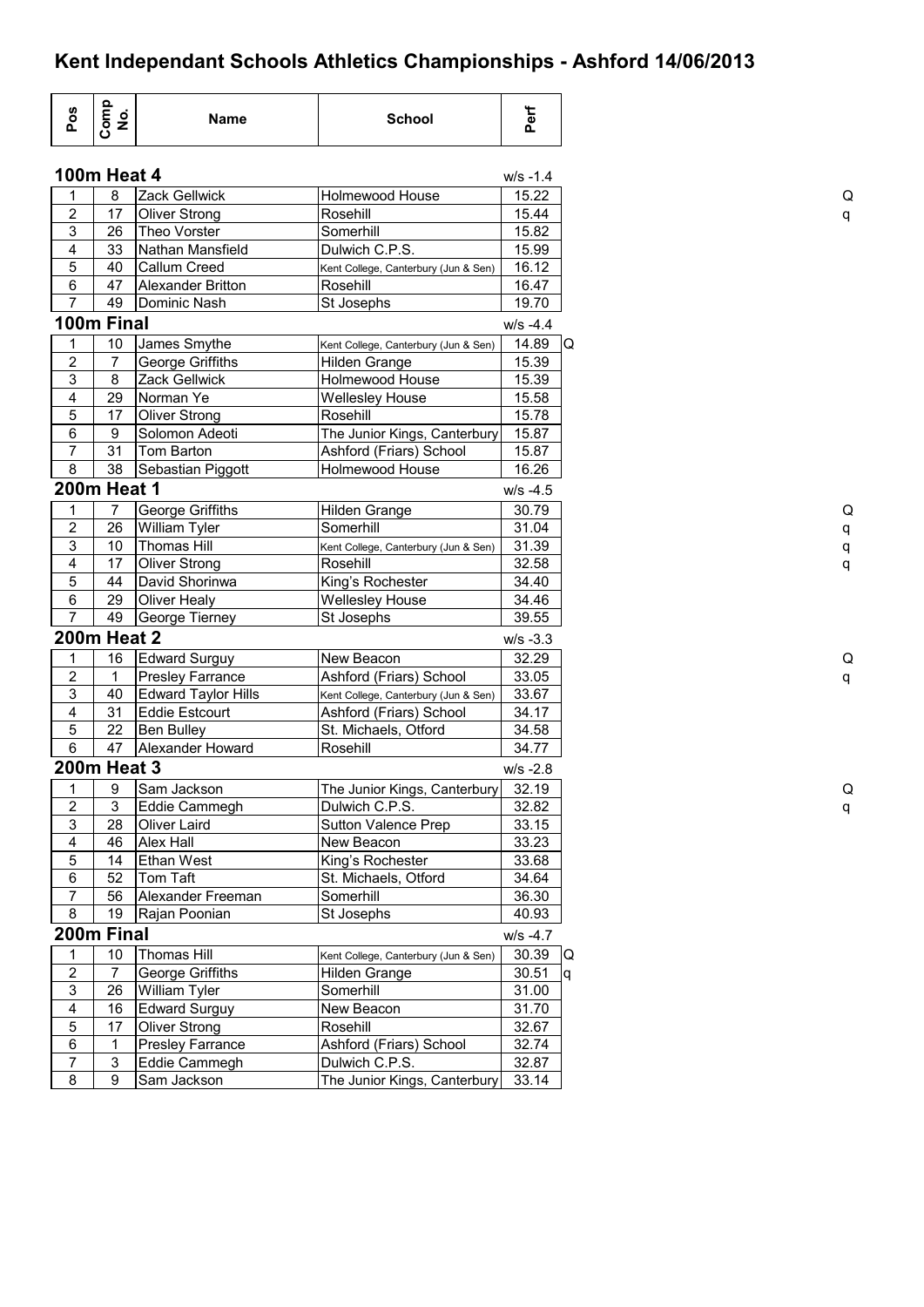| <u>n</u><br><b>AA</b><br>ဖာ<br><b>School</b><br>ο<br>Name<br>o<br>Œ<br>൨<br>o |
|-------------------------------------------------------------------------------|
|-------------------------------------------------------------------------------|

### **800m**

| 1                       | 3              | Ben Errington             | Dulwich C.P.S.                       | $2:28.15$ Q  |
|-------------------------|----------------|---------------------------|--------------------------------------|--------------|
| 2                       | 26             | Ewan Wood                 | Somerhill                            | $2:30.02$ q  |
| 3                       | $\overline{7}$ | Tom Wickham               | <b>Hilden Grange</b>                 | $2:32.42$ q  |
| $\overline{4}$          | 22             | <b>Ben Brown</b>          | St. Michaels, Otford                 | $2:38.69$ q  |
| $\overline{5}$          | 16             | <b>Adrian Wise</b>        | New Beacon                           | 2:42.75      |
| 6                       | 40             | <b>Harry Linch</b>        | Kent College, Canterbury (Jun & Sen) | 2:43.37      |
| $\overline{7}$          | 37             | George Baker              | Hilden Grange                        | 2:45.15      |
| 8                       | 20             | Frederick Joarder-White   | St. Ronans                           | 2:45.72      |
| $\boldsymbol{9}$        | 29             | <b>Billy Miles</b>        | <b>Wellesley House</b>               | 2:46.94      |
| 10                      | 27             | <b>Alex Rowe</b>          | Spring Grove                         | 2:47.44      |
| 11                      | 8              | Ralph Lavercombe          | Holmewood House                      | 2:48.33      |
| 12                      | 52             | <b>Benjamin Fryatt</b>    | St. Michaels, Otford                 | 2:49.52      |
| 13                      | 9              | Daniel Hofmann            | The Junior Kings, Canterbury         | 2:54.21      |
| 14                      | 47             | George Kendon             | Rosehill                             | 2:55.01      |
| 15                      | 18             | Rory Welsh                | Russell House                        | 2:55.07      |
| 16                      | 31             | <b>Benedict Grinsell</b>  | Ashford (Friars) School              | 2:55.30      |
| 17                      | 46             | Logan Green               | New Beacon                           |              |
|                         | 56             |                           |                                      | 2:56.03      |
| 18                      |                | Max Irvine                | Somerhill                            | 2:56.33      |
| 19                      | 48             | Harry Edwards             | <b>Russell House</b>                 | 2:56.48      |
| 20                      | 28             | Max Savage                | <b>Sutton Valence Prep</b>           | 3:03.34      |
| 21                      | 14             | <b>Todd Revell</b>        | King's Rochester                     | 3:05.23      |
| 22                      | 19             | <b>Matthew Denman</b>     | St Josephs                           | 3:10.70      |
| 23                      | 49             | Ben Ley                   | St Josephs                           | 3:10.87      |
| 24                      | 1              | Piers Gray                | Ashford (Friars) School              | 3:12.51      |
| 25                      | 59             | <b>Edward Roberts</b>     | <b>Wellesley House</b>               | 3:14.42      |
| 26                      | 17             | Alexander Howard          | Rosehill                             | 3:21.87      |
| 1500m                   |                |                           |                                      |              |
| 1                       | 10             | Oliver Weston             |                                      | 5:15.73 $ Q$ |
| $\boldsymbol{2}$        |                |                           | Kent College, Canterbury (Jun & Sen) |              |
| $\mathfrak{S}$          | 47<br>28       | Jack Amos                 | Rosehill                             | 5:22.17      |
|                         |                | Tom Gray                  | Sutton Valence Prep                  | 5:23.89      |
| $\overline{\mathbf{4}}$ | 1              | Louis Harrison            | Ashford (Friars) School              | 5:25.57      |
| $\mathbf 5$             | 18             | Max Johnston              | <b>Russell House</b>                 | 5:31.17      |
| 6                       | 46             | Joshua O'Brien            | New Beacon                           | 5:32.52      |
| $\overline{7}$          | 59             | Alberto Babe-Montes       | <b>Wellesley House</b>               | 5:36.63      |
| 8                       | 16             | <b>Tyler Green</b>        | New Beacon                           | 5:38.81      |
| $\boldsymbol{9}$        | 56             | Drew Beazleigh            | Somerhill                            | 5:42.79      |
| 10                      | 17             | <b>Henry Moore</b>        | Rosehill                             | 5:46.37      |
| 11                      | 22             | <b>Ben Bulley</b>         | St. Michaels, Otford                 | 5:55.63      |
| 12                      | 31             | Perri landolo             | Ashford (Friars) School              | 6:02.94      |
| 13                      | 29             | <b>Oliver Healy</b>       | <b>Wellesley House</b>               | 6:12.08      |
| 14                      | 14             | Charlie Penman            | King's Rochester                     | 6:13.47      |
|                         |                | 70m Hurdles Heat 1        |                                      | $W/S - 3.2$  |
|                         |                |                           | Holmewood House                      | 14.45        |
| 1                       | 8              | <b>Christian Beog</b>     |                                      |              |
| $\overline{\mathbf{c}}$ | 19             | David Akinyode            | St Josephs                           | 14.47        |
| $\overline{3}$          | 24             | Jonny Watson              | Sevenoaks Prep                       | 14.84        |
| $\overline{4}$          | 59             | Alejandro Seisdedos-Rico  | <b>Wellesley House</b>               | 14.86        |
| $\overline{5}$          | 1              | Tom Barton                | Ashford (Friars) School              | 15.75        |
| 6                       | 44             | Toby Joseph               | King's Rochester                     | 16.63        |
| $\overline{7}$          | 46             | James Craggs              | New Beacon                           | 18.59        |
|                         |                | <b>70m Hurdles Heat 2</b> |                                      | $W/S -2.9$   |
| 1                       | 17             | Morgan Enoch              | Rosehill                             | 15.48        |
| $\mathbf 2$             | 29             | Angus Stainton            | <b>Wellesley House</b>               | 16.00        |
|                         |                |                           |                                      |              |
| $\mathsf 3$             | 7              | Shane O'Donnell           | Hilden Grange                        | 16.04        |
| $\overline{4}$          | 14             | David Shorinwa            | King's Rochester                     | 16.77        |
| $\overline{5}$          | 47             | Oliver Bateman            | Rosehill                             | 16.92        |
| 6                       | 49             | Ben Ley                   | St Josephs                           | 17.45        |
| $\overline{7}$          | 16             | Tom Hayward               | New Beacon                           | 17.94        |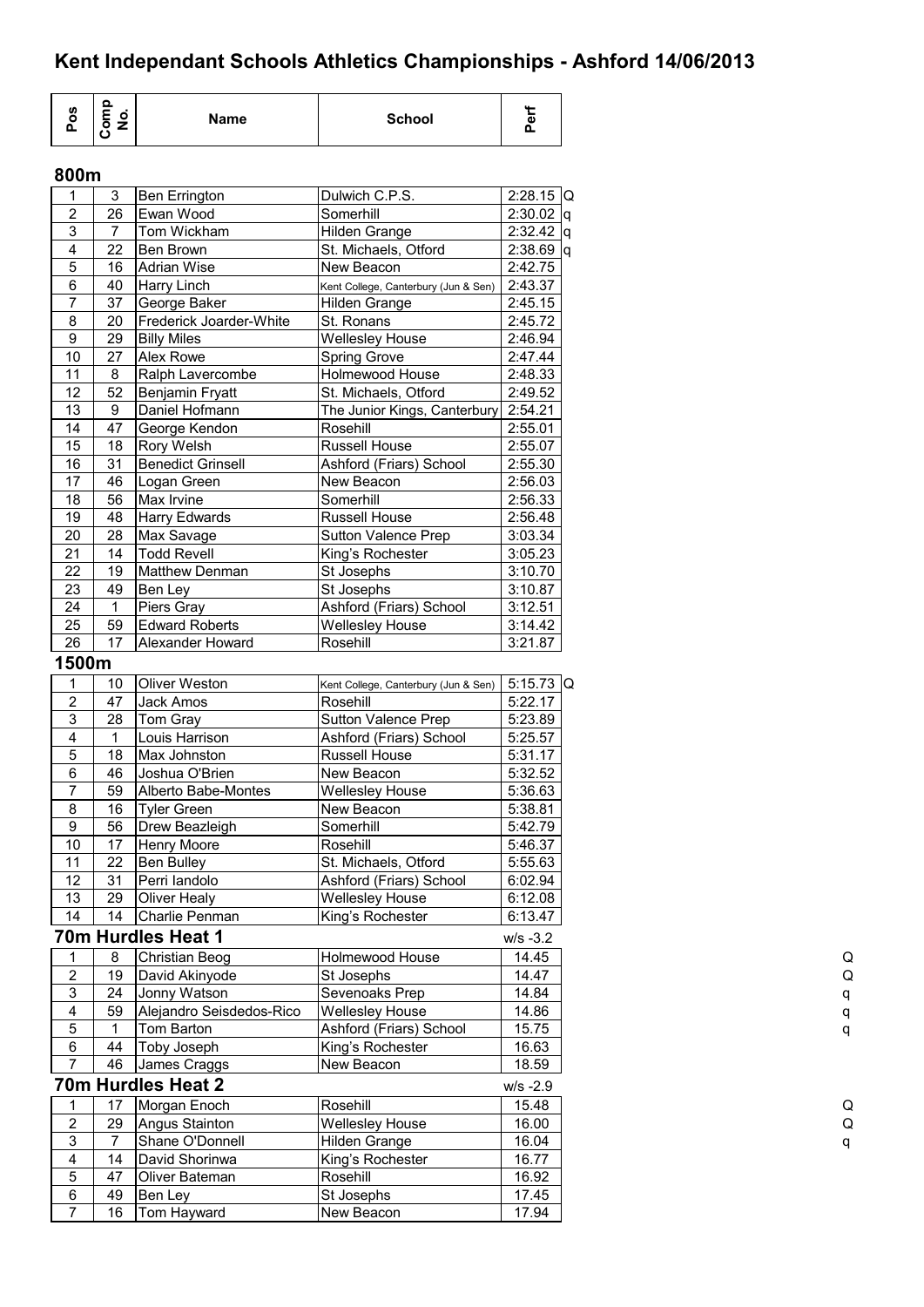| Pos                     | Comp<br>No.      | <b>Name</b>                                               | <b>School</b>                                                                          | Perf                 |                |                                      |       |   |
|-------------------------|------------------|-----------------------------------------------------------|----------------------------------------------------------------------------------------|----------------------|----------------|--------------------------------------|-------|---|
|                         |                  | <b>70m Hurdles Final</b>                                  |                                                                                        | $W/S - 1.7$          |                |                                      |       |   |
| 1                       | 19               | David Akinyode                                            | St Josephs                                                                             | 13.69                | IQ.            |                                      |       |   |
| $\overline{\mathbf{c}}$ | 24               | Jonny Watson                                              | Sevenoaks Prep                                                                         | 13.94                |                |                                      |       |   |
| 3                       | 8                | <b>Christian Beog</b>                                     | Holmewood House                                                                        | 14.22                |                |                                      |       |   |
| $\overline{\mathbf{4}}$ | 59               | Alejandro Seisdedos-Rico                                  | <b>Wellesley House</b>                                                                 | 14.56                |                |                                      |       |   |
| 5                       | 1                | Tom Barton                                                | Ashford (Friars) School                                                                | 15.09                |                |                                      |       |   |
| 6                       | 17               | Morgan Enoch                                              | Rosehill                                                                               | 15.42                |                |                                      |       |   |
| $\overline{7}$          | 29               | Angus Stainton                                            | <b>Wellesley House</b>                                                                 | 15.59                |                |                                      |       |   |
| 8                       | $\overline{7}$   | Shane O'Donnell                                           | Hilden Grange                                                                          | 15.68                |                |                                      |       |   |
|                         |                  | 4x100m RELAYS Heat 1                                      |                                                                                        |                      |                |                                      |       |   |
| 1                       | 3                |                                                           | Matthew Firth, Eddie Cammegh, Nathan Mansfield, Ben Errington                          |                      |                | Dulwich C.P.S.                       |       |   |
| $\overline{c}$          | 7                |                                                           | George Griffiths, Tom Wickham, Shane O'Donnell, Archie Kent                            | <b>Hilden Grange</b> | 61.01<br>61.18 | Q<br>la                              |       |   |
| 3                       | 26               |                                                           | Matthew Rackliffe, Theo Vorster, Alexander Freeman, William Tyler                      |                      |                | Somerhill                            | 61.46 | q |
| 4                       | 22               | Jonty Wines, Tom Taft, Ben Bulley, Ben Brown              |                                                                                        |                      |                | St. Michaels, Otford                 | 63.05 | q |
| 5                       | 16               | Edward Surguy, Max Kibblewhite, Alex Hall, Guy White      |                                                                                        |                      |                | New Beacon                           | 63.07 | q |
| 6                       | $\boldsymbol{9}$ |                                                           | Solomon Adeoti, Sam Jackson, Fred Sharp, Marcus Barton                                 |                      |                | The Junior Kings, Canterbury         | 63.16 | q |
| $\overline{7}$          | 14               |                                                           | Tambetabi Tabe, Todd Revell, Ethan West, David Shorinwa                                |                      |                | King's Rochester                     | 65.38 |   |
| 8                       | 18               | Max Johnston, Rory Welsh, Harry Edwards, Oliver Dean      |                                                                                        |                      |                | <b>Russell House</b>                 | 66.44 |   |
|                         |                  | 4x100m RELAYS Heat 2                                      |                                                                                        |                      |                |                                      |       |   |
|                         |                  |                                                           |                                                                                        |                      |                |                                      |       |   |
| 1                       | 10               |                                                           | James Smythe, Oliver Weston, Thomas Hill, Michael Webb                                 |                      |                | Kent College, Canterbury (Jun & Sen) | 60.24 | Q |
| $\overline{2}$          | 28               | -Ben Lawrence, Elliot Gooding, Max Savage, Oliver Laird   |                                                                                        |                      |                | Sutton Valence Prep                  | 61.59 | Q |
| 3                       | 29               |                                                           | Oliver Healy, Norman Ye, Alejandro Seisdedos-Rico, Alberto Babe-Montes Wellesley House |                      |                |                                      | 63.33 |   |
| 4                       | 1                | Tom Barton, Daniel Allen, Presley Farrance, Elliot Martin |                                                                                        |                      |                | Ashford (Friars) School              | 63.37 |   |
| 5                       | 17               |                                                           | Oliver Strong, Alexander Howard, Alexander Britton, Henry Moore                        |                      |                | Rosehill                             | 64.89 |   |
| 6                       | 6                |                                                           | Oliver Acton, Matthew Nemry, Hugo Hewitt, Thomas Sharps                                |                      |                | Hazelwood                            | 64.90 |   |
| $\overline{7}$          | 19               |                                                           | Matthew Denman, Ben Ley, Rajan Poonian, David Akinyode                                 |                      |                | St Josephs                           | 68.59 |   |
|                         |                  | 4x100m RELAYS Final                                       |                                                                                        |                      |                |                                      |       |   |
| 1                       | 10               |                                                           | James Smythe, Oliver Weston, Thomas Hill, Michael Webb                                 |                      |                | Kent College, Canterbury (Jun & Sen) | 59.51 | Q |
| $\overline{2}$          | $\mathfrak{S}$   |                                                           | Matthew Firth, Eddie Cammegh, Nathan Mansfield, Ben Errington                          |                      |                | Dulwich C.P.S.                       | 60.96 |   |
| 3                       | 26               |                                                           | Matthew Rackliffe, Theo Vorster, Alexander Freeman, William Tyler                      |                      |                | Somerhill                            | 61.13 |   |
| 4                       | 28               | -Ben Lawrence, Elliot Gooding, Max Savage, Oliver Laird   |                                                                                        |                      |                | <b>Sutton Valence Prep</b>           | 61.48 |   |
| 5                       | $\overline{7}$   |                                                           | George Griffiths, Tom Wickham, Shane O'Donnell, Archie Kent                            |                      |                | <b>Hilden Grange</b>                 | 62.27 |   |
| 6                       | 16               | Edward Surguy, Max Kibblewhite, Alex Hall, Guy White      |                                                                                        |                      |                | New Beacon                           | 62.42 |   |
|                         | 22               | Jonty Wines, Tom Taft, Ben Bulley, Ben Brown              |                                                                                        |                      |                | St. Michaels, Otford                 | dns   |   |
|                         | 9                |                                                           | Solomon Adeoti, Sam Jackson, Fred Sharp, Marcus Barton                                 |                      |                | The Junior Kings, Canterbury         | dns   |   |
|                         | <b>HIGH JUMP</b> |                                                           |                                                                                        |                      |                |                                      |       |   |
| 1                       | 16               | Cameron Keys                                              | New Beacon                                                                             | 1.35                 | Q              |                                      |       |   |
| $\overline{2}$          | $\boldsymbol{9}$ | Daniel Hofmann                                            | The Junior Kings, Canterbury                                                           | 1.28                 |                |                                      |       |   |
| 3                       | $10$             | Oscar Keeys                                               | Kent College, Canterbury (Jun & Sen)                                                   | 1.25                 |                |                                      |       |   |
| 4                       | 22               | Jonty Wines                                               | St. Michaels, Otford                                                                   | 1.25                 |                |                                      |       |   |
| 5                       | 28               | <b>Elliot Gooding</b>                                     | <b>Sutton Valence Prep</b>                                                             | 1.20                 |                |                                      |       |   |
| 6                       | 17               | Hugh Harman                                               | Rosehill                                                                               | 1.20                 |                |                                      |       |   |
| 7                       | 46               | Sebastian Evans                                           | New Beacon                                                                             | 1.20                 |                |                                      |       |   |
| 8                       | 56               | <b>Ben Watkins</b>                                        | Somerhill                                                                              | 1.20                 |                |                                      |       |   |
| 9                       | 59               | <b>Billy Miles</b>                                        | <b>Wellesley House</b>                                                                 | 1.20                 |                |                                      |       |   |
| 10                      | 6                | Hugo Hewitt                                               | Hazelwood                                                                              | 1.15                 |                |                                      |       |   |
| 11                      | 8                | Ralph Lavercombe                                          | Holmewood House                                                                        | 1.15                 |                |                                      |       |   |
| 12                      | 36               | <b>Matthew Nemry</b>                                      | Hazelwood                                                                              | 1.15                 |                |                                      |       |   |
| 13                      | 29               | Joey Rigden                                               | <b>Wellesley House</b>                                                                 | 1.10                 |                |                                      |       |   |
| 14                      | 47               | Toby Izzard                                               | Rosehill                                                                               | 1.05                 |                |                                      |       |   |
| 15                      | 1                | Piers Gray                                                | Ashford (Friars) School                                                                | 1.05                 |                |                                      |       |   |
|                         | 19               | George Tierney                                            | St Josephs                                                                             | nhr                  |                |                                      |       |   |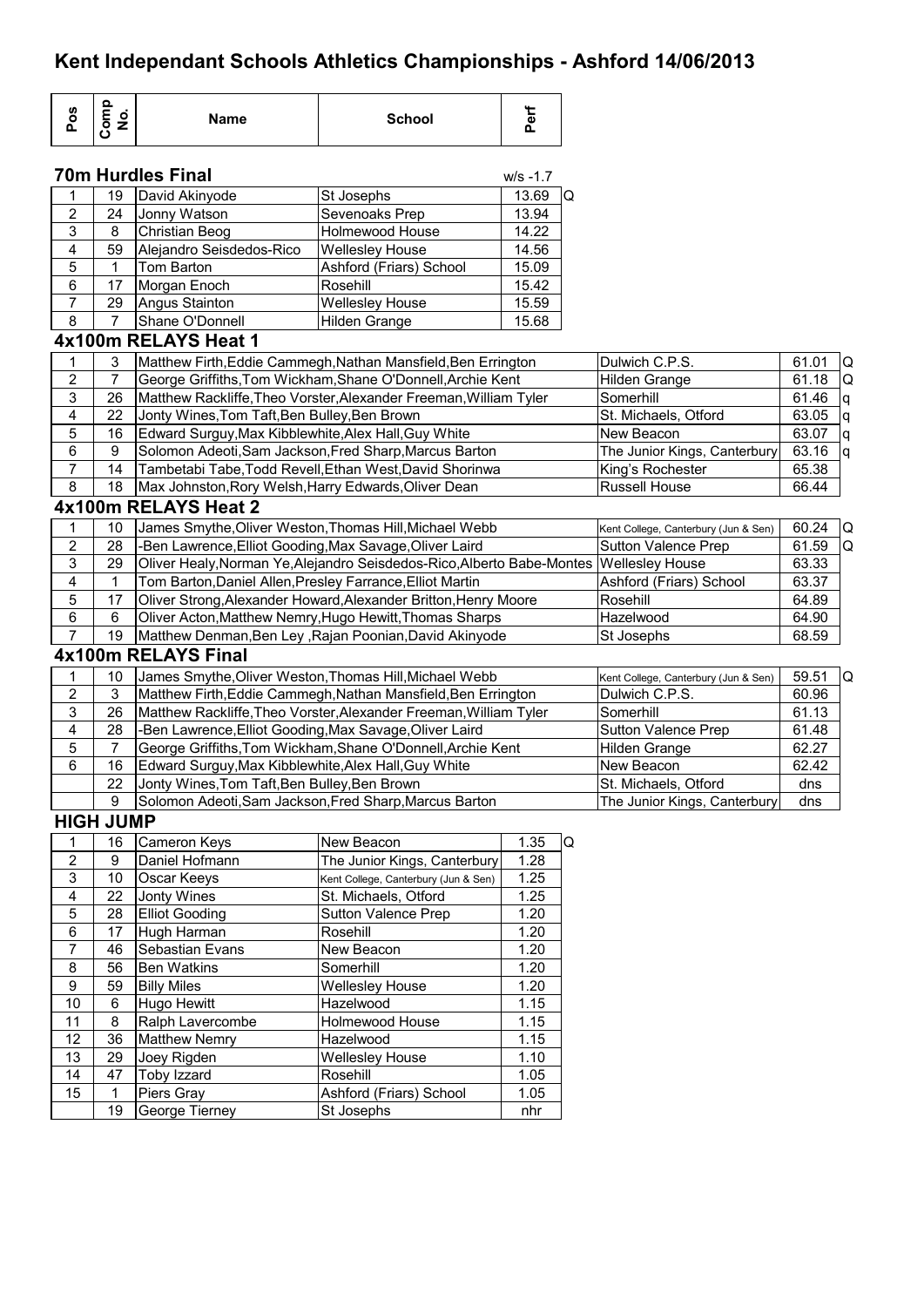| ဖာ<br>o<br>o. | 0.<br>$\blacksquare$<br>o | Name | <b>School</b> | <br>o<br>ட |
|---------------|---------------------------|------|---------------|------------|
|---------------|---------------------------|------|---------------|------------|

#### **LONG JUMP**

| $\mathbf{1}$            | 28             | Ben Lawrence             | <b>Sutton Valence Prep</b>           | 4.31  | Q |
|-------------------------|----------------|--------------------------|--------------------------------------|-------|---|
| $\overline{2}$          | 38             | Christian Beog           | Holmewood House                      | 4.18  | q |
| 3                       | 7              | Tom Wickham              | Hilden Grange                        | 4.15  | q |
| $\overline{4}$          | 24             | James Murphy             | Sevenoaks Prep                       | 3.97  |   |
| 5                       | 26             | Jack Lewis               | Somerhill                            | 3.93  |   |
| 6                       | 8              | Sebastian Piggott        | Holmewood House                      | 3.90  |   |
| $\overline{7}$          | 22             | Tom Taft                 | St. Michaels, Otford                 | 3.85  |   |
| 8                       | 6              | <b>Thomas Sharps</b>     | Hazelwood                            | 3.77  |   |
| 9                       | 54             | Jonny Watson             | Sevenoaks Prep                       | 3.76  |   |
| 10                      | 10             | Oscar Keeys              | Kent College, Canterbury (Jun & Sen) | 3.75  |   |
| 11                      | 37             | Shane O'Donnell          | Hilden Grange                        | 3.72  |   |
| $\overline{12}$         | 29             | Norman Ye                | <b>Wellesley House</b>               | 3.70  |   |
| 13                      | 17             | George Kendon            | Rosehill                             | 3.69  |   |
| 14                      | 14             | <b>Todd Revell</b>       | King's Rochester                     | 3.65  |   |
| $\overline{15}$         | 59             | Joey Rigden              | <b>Wellesley House</b>               | 3.62  |   |
| 16                      | 40             | James Smythe             | Kent College, Canterbury (Jun & Sen) | 3.55  |   |
| 17                      | 47             | Jack Amos                | Rosehill                             | 3.40  |   |
| 18                      | $\mathbf{1}$   | Daniel Allen             | Ashford (Friars) School              | 3.37  |   |
| 19                      | 46             | <b>Tyler Green</b>       | New Beacon                           | 3.33  |   |
| $\overline{20}$         | 19             | <b>Matthew Denman</b>    | St Josephs                           | 3.27  |   |
| 21                      | 16             | Max Kibblewhite          | New Beacon                           | 3.21  |   |
| 22                      | 52             | Benjamin Fryatt          | St. Michaels, Otford                 | 3.07  |   |
| 23                      | 31             | Perri landolo            | Ashford (Friars) School              | 2.35  |   |
| 24                      | 49             | Dominic Nash             | St Josephs                           | 2.33  |   |
| <b>Shot</b>             |                |                          |                                      |       |   |
| 1                       | 28             | John Wilson              | Sutton Valence Prep                  | 7.68  | Q |
| $\overline{2}$          | $\overline{7}$ | Oliver Johnson           | Hilden Grange                        | 7.16  |   |
| 3                       | 10             | Joshua Williams          | Kent College, Canterbury (Jun & Sen) | 6.69  |   |
| 4                       | 29             | Alejandro Seisdedos-Rico | <b>Wellesley House</b>               | 6.55  |   |
| 5                       | 8              | Louis Gillespie          | Holmewood House                      | 6.53  |   |
| 6                       | 17             | Owen Fung-On             | Rosehill                             | 6.24  |   |
| 7                       | 1              | <b>Presley Farrance</b>  | Ashford (Friars) School              | 6.16  |   |
| 8                       | 38             | Matthew Richardson       | Holmewood House                      | 6.09  |   |
| $\overline{9}$          | 46             | Tom Hayward              | New Beacon                           | 5.80  |   |
| $\overline{10}$         | 16             | <b>Guy White</b>         | New Beacon                           | 5.79  |   |
| 11                      | 37             | Will Saltmarsh           | Hilden Grange                        | 5.74  |   |
| 12                      | 59             | <b>Edward Roberts</b>    | <b>Wellesley House</b>               | 5.19  |   |
| 13                      | 31             | James Crookston          | Ashford (Friars) School              | 4.72  |   |
| <b>Discus</b>           |                |                          |                                      |       |   |
| 1                       | 29             | Angus Stainton           | <b>Wellesley House</b>               | 17.06 | Q |
| 2                       | 7              | Oliver Johnson           | Hilden Grange                        | 16.75 |   |
| 3                       | 10             | <b>Thomas Hill</b>       | Kent College, Canterbury (Jun & Sen) | 15.14 |   |
| $\overline{\mathbf{4}}$ | 37             | Will Saltmarsh           | Hilden Grange                        | 14.89 |   |
| 5                       | 59             | <b>Archie Martine</b>    | <b>Wellesley House</b>               | 13.51 |   |
| 6                       | 1              | Daniel Allen             | Ashford (Friars) School              | 13.05 |   |
| 7                       | 8              | Matthew Richardson       | Holmewood House                      | 12.76 |   |
| 8                       | 17             | Benjy Lord               | Rosehill                             | 12.22 |   |
| 9                       | 14             | Charlie Penman           | King's Rochester                     | 12.15 |   |
| 10                      |                | Toby Joseph              | King's Rochester                     | 10.81 |   |
|                         | 44             |                          |                                      |       |   |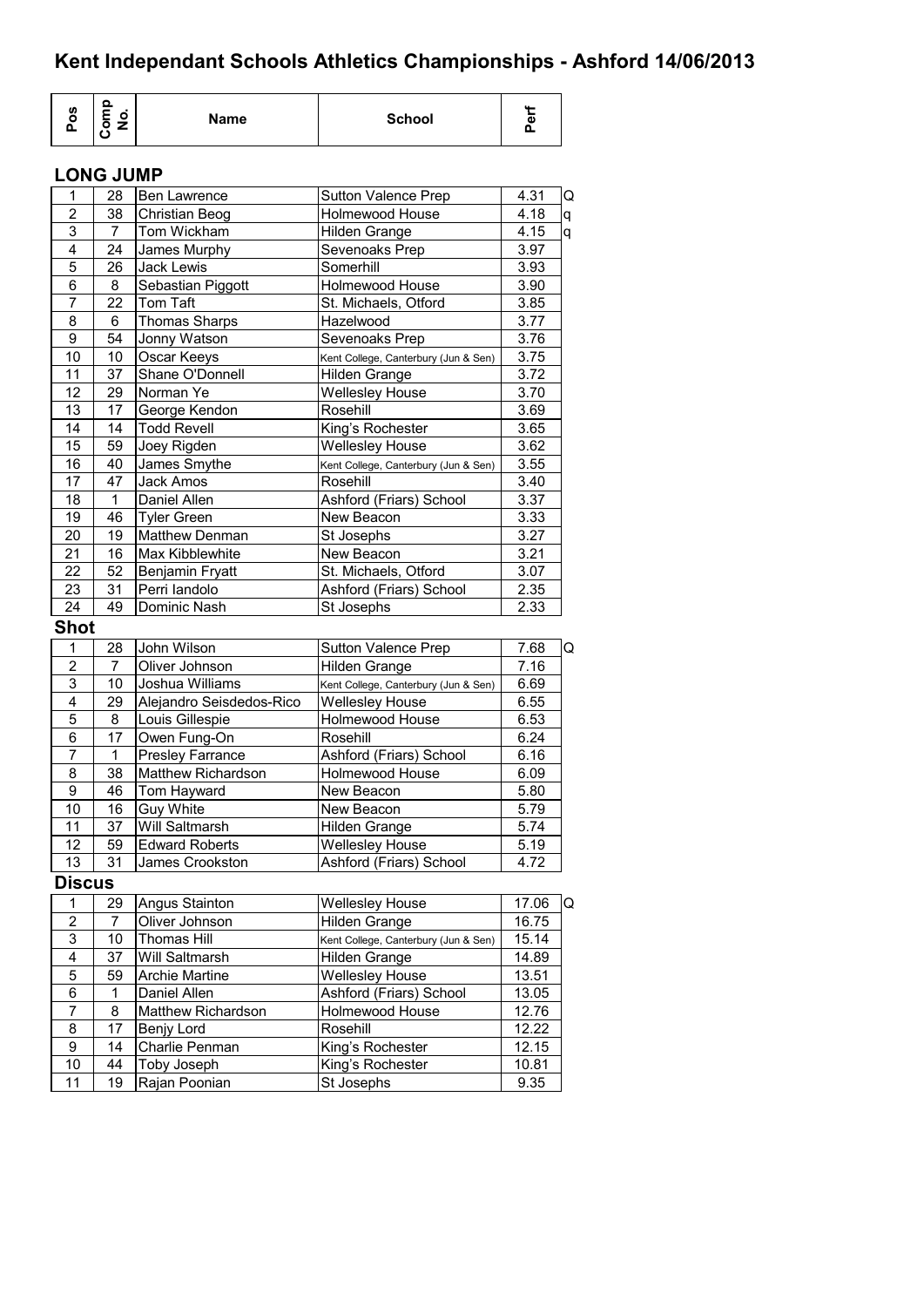| o<br>U)<br>$\blacksquare$<br>ۅ<br><b>School</b><br>Name<br>о<br>о<br>o |  |
|------------------------------------------------------------------------|--|
|------------------------------------------------------------------------|--|

#### **Javelin**

|                | 47 | Oliver Bateman              | Rosehill                             | 23.72 | ۱Q |
|----------------|----|-----------------------------|--------------------------------------|-------|----|
| $\overline{2}$ |    | George Baker                | Hilden Grange                        | 21.30 |    |
| 3              |    | <b>Eddie Estcourt</b>       | Ashford (Friars) School              | 21.24 |    |
| 4              | 16 | <b>Guy White</b>            | New Beacon                           | 20.68 |    |
| 5              | 46 | Logan Green                 | New Beacon                           | 20.21 |    |
| 6              | 40 | Matvey Skirda               | Kent College, Canterbury (Jun & Sen) | 18.87 |    |
| 7              | 10 | <b>Henry Balfour</b>        | Kent College, Canterbury (Jun & Sen) | 14.99 |    |
| 8              | 38 | Loius Gilllespie            | <b>Holmewood House</b>               | 14.77 |    |
| 9              | 57 | Benito Diaz-Razul           | Spring Grove                         | 14.27 |    |
| 10             | 27 | <b>Christopher Scrivens</b> | Spring Grove                         | 13.77 |    |
| 11             | 29 | <b>Archie Martine</b>       | <b>Wellesley House</b>               | 13.51 |    |
|                | 17 | Owen Fung-On                | Rosehill                             | ndr   |    |
|                | 22 | Benjamin Fryatt             | St. Michaels, Otford                 | ndr   |    |

### **Under 14 Girls**

|                         | <b>100m Heat 1</b> |                         |                                      | $W/S -2.4$        |
|-------------------------|--------------------|-------------------------|--------------------------------------|-------------------|
| 1                       | 5                  | <b>Bethany Williams</b> | Gads Hill                            | 14.24             |
| $\sqrt{2}$              | 23                 | Lauren Tucker           | Sevenoaks                            | 15.15             |
| $\overline{3}$          | 20                 | Emily Freeman           | St. Ronans                           | 15.15             |
| $\overline{\mathbf{4}}$ | 3                  | Lottie Payne            | Dulwich C.P.S.                       | 15.78             |
| $\overline{5}$          | 39                 | <b>Cressy Lamming</b>   | The Junior Kings, Canterbury         | 16.45             |
| $\overline{6}$          | 32                 | <b>Harriet Ross</b>     | Combe Bank                           | 17.02             |
|                         | <b>100m Heat 2</b> |                         |                                      | $W/S -2.4$        |
| $\mathbf 1$             | 8                  | Amelia Tracey           | Holmewood House                      | 14.55             |
| $\mathbf 2$             | 9                  | Moyo Reis               | The Junior Kings, Canterbury         | 14.88             |
| $\overline{3}$          | 33                 | Gabby Maxwell           | Dulwich C.P.S.                       | 15.24             |
| $\overline{4}$          | $\mathbf 1$        | Hana Davis              | Ashford (Friars) School              | 15.48             |
| $\overline{5}$          | 53                 | Josephine Gibb          | Sevenoaks                            | 16.01             |
| $\,6$                   | 14                 | Ellisia Dobson          | King's Rochester                     | 16.06             |
| $\overline{7}$          | $\overline{2}$     | Jemma Manuel            | Combe Bank                           | 16.32             |
|                         | 100m Final         |                         |                                      | $W/S -2.4$        |
| $\mathbf{1}$            | 5                  | <b>Bethany Williams</b> | Gads Hill                            | 14.49             |
| $\overline{2}$          | 8                  | Amelia Tracey           | Holmewood House                      | 14.70             |
| $\overline{3}$          | $\boldsymbol{9}$   | Moyo Reis               | The Junior Kings, Canterbury         | 15.24             |
| $\overline{\mathbf{4}}$ | 23                 | Lauren Tucker           | Sevenoaks                            | 15.32             |
| $\overline{5}$          | 33                 | Gabby Maxwell           | Dulwich C.P.S.                       | 15.38             |
| $\,6\,$                 | 20                 | Emily Freeman           | St. Ronans                           | 15.38             |
| $\overline{7}$          | 1                  | Hana Davis              | Ashford (Friars) School              | 15.48             |
| $\overline{8}$          | 3                  | Lottie Payne            | Dulwich C.P.S.                       | 16.23             |
|                         | <b>200m Heat 1</b> |                         |                                      | $W/S - 3.5$       |
| 1                       | 20                 | Hannah Eva              | St. Ronans                           | 28.61             |
| $\overline{2}$          | 13                 | Nina Robinson           | Kent College, Pembury                | 30.02             |
| $\mathbf{3}$            | 14                 | Aspen Cumming           | King's Rochester                     | 30.55             |
| 4                       | 53                 | Imogen Gibb             | Sevenoaks                            | 31.51             |
| $\sqrt{5}$              | 3                  | <b>Purdey Duncan</b>    | Dulwich C.P.S.                       | 32.03             |
| $\,6\,$                 | 9                  | Sophie Brownlees        | The Junior Kings, Canterbury         | 33.28             |
| $\overline{7}$          | 4                  | Hannah Williams         | Duke of York's                       | 33.43             |
| $\overline{8}$          | $\overline{2}$     | Jemma Manuel            | Combe Bank                           | 34.13             |
|                         | <b>200m Heat 2</b> |                         |                                      | $W/S - 1.5$       |
| $\mathbf{1}$            | 43                 | Emi Smith               | Kent College, Pembury                | 29.67<br><b>g</b> |
| $\mathbf 2$             | 30                 | <b>Tabitha Brewer</b>   | <b>Walthamstow Hall</b>              | 30.49             |
| 3                       | 23                 | Alice Tyler             | Sevenoaks                            | 31.07             |
| $\overline{\mathbf{4}}$ | 10                 | <b>Charlotte Letley</b> | Kent College, Canterbury (Jun & Sen) | 31.40             |
| $\overline{5}$          | 33                 | Ana Glubb               | Dulwich C.P.S.                       | 32.15             |
| 6                       | 44                 | Ellisia Dobson          | King's Rochester                     | 33.74             |
|                         |                    |                         |                                      |                   |

7 32 Freya Wallinger Combe Bank 34.16 8 34 Elinor Haynes Duke of York's 34.19

| Q |
|---|
| q |
| q |
|   |
|   |
|   |
| Q |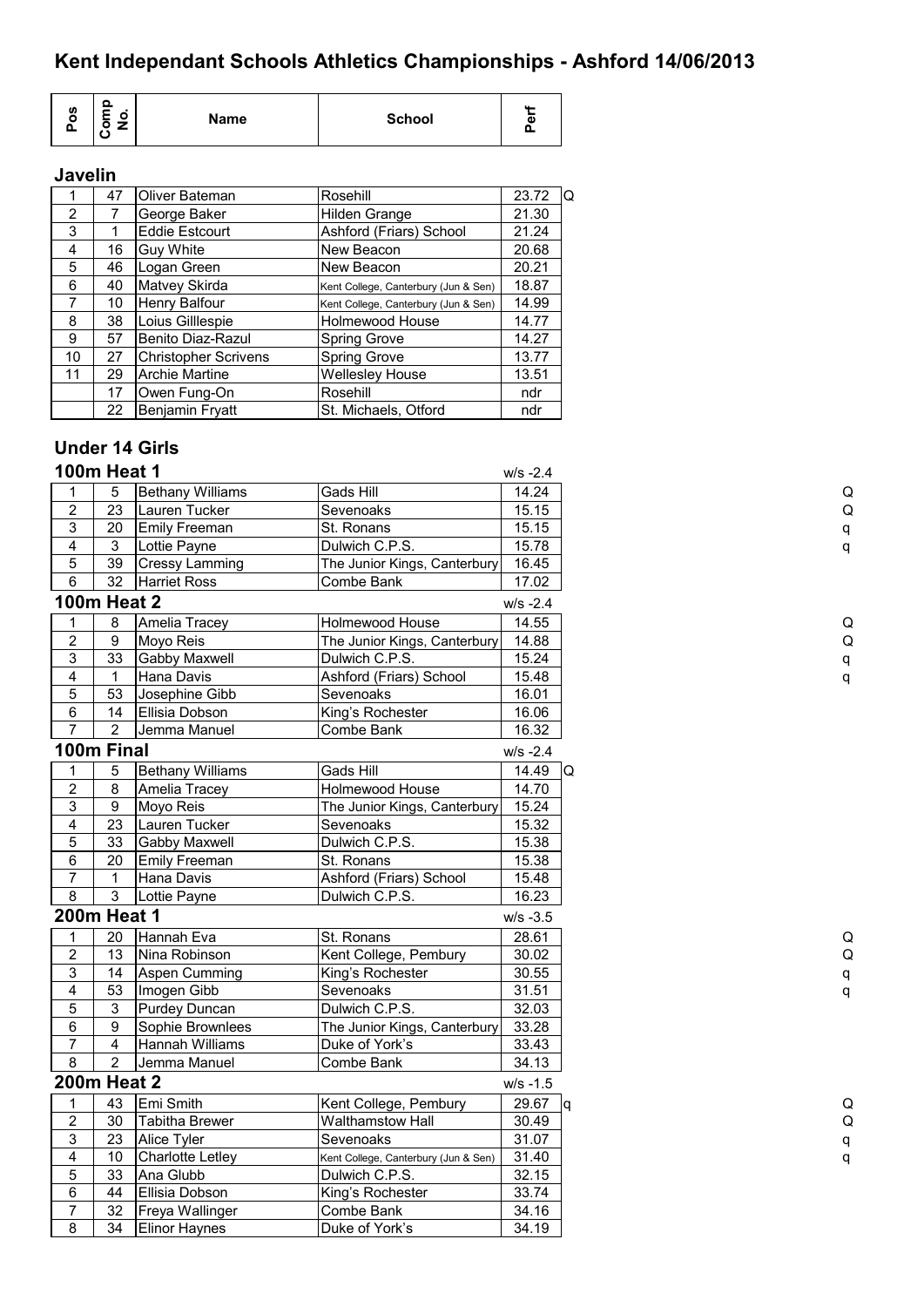| Pos                           | Comp<br>No.     | <b>School</b><br>Name                    |                                                          | Perf         |   |
|-------------------------------|-----------------|------------------------------------------|----------------------------------------------------------|--------------|---|
|                               | 200m Final      |                                          |                                                          | $W/S -3.7$   |   |
| 1                             | 20              | Hannah Eva                               | St. Ronans                                               | 29.06        | Q |
| $\overline{2}$                | 43              | Emi Smith                                | Kent College, Pembury                                    | 30.28        |   |
| 3                             | 30              | Tabitha Brewer                           | <b>Walthamstow Hall</b>                                  | 30.93        |   |
| 4                             | 14              | Aspen Cumming                            | King's Rochester                                         | 31.38        |   |
| 5                             | 13              | Nina Robinson                            | Kent College, Pembury                                    | 31.50        |   |
| 6                             | 23              | Alice Tyler                              | Sevenoaks                                                | 31.51        |   |
| 7                             | 53              | Imogen Gibb                              | Sevenoaks                                                | 32.96        |   |
|                               | $\overline{10}$ | Charlotte Letley                         | Kent College, Canterbury (Jun & Sen)                     | dns          |   |
| 300m                          |                 |                                          |                                                          |              |   |
| 1                             | 10              | <b>Holly Fielder</b>                     |                                                          | 42.80        | Q |
| 2                             | 14              | Anna Altenau-Smith                       | Kent College, Canterbury (Jun & Sen)<br>King's Rochester | 46.33        |   |
| 3                             | 9               | Moyo Reis                                | The Junior Kings, Canterbury                             | 49.22        | q |
| 4                             | 8               | Emma Gill                                | Holmewood House                                          | 49.77        | q |
| 5                             | 5               |                                          |                                                          |              | q |
| $\overline{6}$                | $\overline{3}$  | <b>Bethany Williams</b><br>Purdey Duncan | Gads Hill                                                | 49.79        | q |
|                               |                 | Olivia Kelly                             | Dulwich C.P.S.                                           | 50.34        |   |
| 7                             | 23              |                                          | Sevenoaks                                                | 50.61        |   |
| 8                             | 13              | Francesca Reali                          | Kent College, Pembury                                    | 50.96        |   |
| 9                             | 33              | Ana Glubb                                | Dulwich C.P.S.                                           | 50.99        |   |
| 10                            | 53              | Pollyanna Rimell                         | Sevenoaks                                                | 52.65        |   |
| 11                            | 34              | Elinor Haynes                            | Duke of York's                                           | 57.11        |   |
| 12                            | 4               | <b>Rimiss Ghale</b>                      | Duke of York's                                           | 57.13        |   |
| 13                            | 2               | Abi Belfield                             | Combe Bank                                               | 59.41        |   |
| 800m                          |                 |                                          |                                                          |              |   |
| 1                             | 29              | <b>Emily Bond</b>                        | <b>Wellesley House</b>                                   | $2:24.12$ Q  |   |
| $\overline{2}$                | 14              | Anna Altenau-Smith                       | King's Rochester                                         | 2:36.31      | q |
| 3                             | 23              | Alice Tyler                              | Sevenoaks                                                | 2:44.01      |   |
| 4                             | 8               | Emma Gill                                | Holmewood House                                          | 2:48.22      |   |
| 5                             | 17              | Emily Kendon                             | Rosehill                                                 | 2:51.91      |   |
| 6                             | 53              | Louisa Webb                              | Sevenoaks                                                | 2:53.11      |   |
| 7                             | 10              | Hannah Griggs                            | Kent College, Canterbury (Jun & Sen)                     | 2:55.05      |   |
| 8                             | 44              | Aspen Cumming                            | King's Rochester                                         | 2:56.39      |   |
| 9                             | 1               | Phoebe Icke                              | Ashford (Friars) School                                  | 2:56.61      |   |
| 10                            | 4               | Caitlyn Oakes                            | Duke of York's                                           | 2:59.88      |   |
| 11                            | 30              | Amelia Earnshaw Punnett                  | Walthamstow Hall                                         | 3:07.83      |   |
| 12                            | $\overline{2}$  | Freya Wallinger                          | Combe Bank                                               | 3:07.86      |   |
| 13                            | 34              | <b>Taylor Marsh</b>                      | Duke of York's                                           | 3:16.79      |   |
| 14                            | 32              | Molly Shapland                           | Combe Bank                                               | 3:29.21      |   |
| 15                            | 9               | Miranda Dobson                           | The Junior Kings, Canterbury                             | 3:43.37      |   |
| 1500m                         |                 |                                          |                                                          |              |   |
| 1                             | 30              | Genevieve Allan                          | <b>Walthamstow Hall</b>                                  | 5:09.79 $ Q$ |   |
| $\overline{\mathbf{c}}$       | 23              | Phoebe Barker                            | Sevenoaks                                                | $5:11.53$ q  |   |
| $\overline{3}$                | 33              | Annie Coleman                            | Dulwich C.P.S.                                           | 5:22.82 q    |   |
| $\overline{4}$                | 17              | Katie Welbourn                           | Rosehill                                                 | $5:34.05$ q  |   |
| 5                             | 53              | Pollyanna Rimell                         | Sevenoaks                                                | 5:52.59      |   |
| 6                             | $\overline{4}$  | Morgan Oakes                             | Duke of York's                                           | 6:06.86      |   |
| $\overline{7}$                | 3               | Immie Davies                             | Dulwich C.P.S.                                           | 6:11.67      |   |
| 8                             | 34              | <b>Emily Malone</b>                      | Duke of York's                                           | 6:36.46      |   |
|                               |                 | <b>75m Hurdles Final</b>                 |                                                          | $W/S -2.1$   |   |
|                               |                 |                                          |                                                          |              |   |
| $\mathbf 1$<br>$\overline{2}$ | 5               | Amber Durrant                            | Gads Hill                                                | 12.95        | Q |
|                               | 13              | Nina Robinson                            | Kent College, Pembury                                    | 14.65        |   |
| 3                             | 23              | Lauren Tucker                            | Sevenoaks                                                | 14.85        |   |
| 4                             | 43              | Elouise Norman                           | Kent College, Pembury                                    | 15.07        |   |
| 5                             | 17              | Katie Welbourn                           | Rosehill                                                 | 15.53        |   |
| 6                             | 53              | Jessica Wentzel                          | Sevenoaks                                                | 15.79        |   |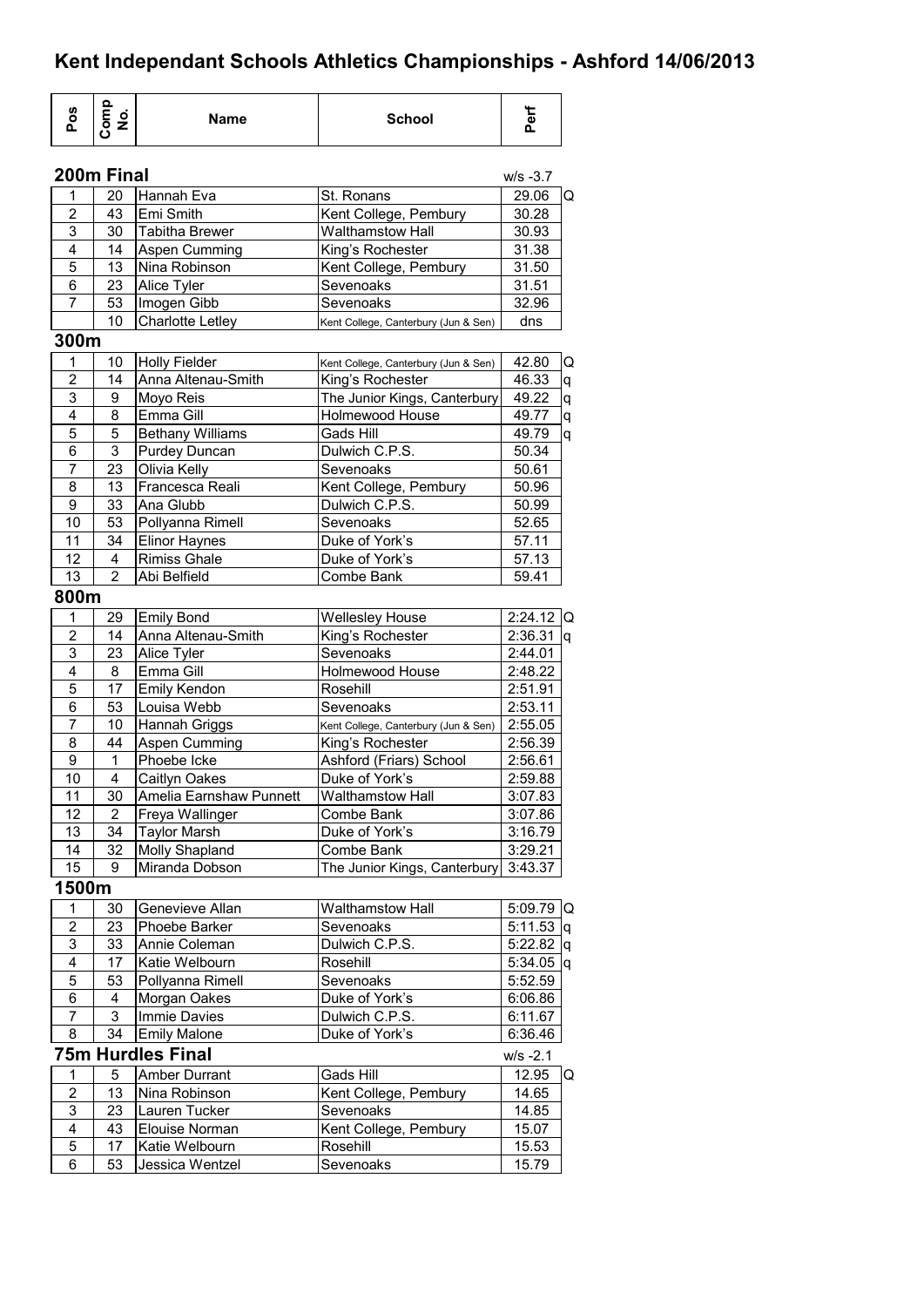| Pos                       | Comp<br>No.      | <b>Name</b>                                               | <b>School</b>                                                         | Perf            |       |                                      |       |          |
|---------------------------|------------------|-----------------------------------------------------------|-----------------------------------------------------------------------|-----------------|-------|--------------------------------------|-------|----------|
|                           |                  | 4x100m RELAYS Heat 1                                      |                                                                       |                 |       |                                      |       |          |
| 1                         | 13               |                                                           | Summa Ginger, Maisie Cox, Nina Robinson, Elouise Norman               |                 |       | Kent College, Pembury                | 57.74 | Q        |
| $\mathbf 2$               | 8                | Amelia Tracey, Maddie Hine, Emma Gill, Barkat Mehra       |                                                                       | Holmewood House | 58.57 | Q                                    |       |          |
| 3                         | 23               | Phoebe Barker, Lauren Tucker, Olivia Kelly, Alice Tyler   |                                                                       |                 |       | Sevenoaks                            | 59.34 | ld.      |
| 4                         | 1                | Faith Otokowo, Phoebe Icke, Arabella Potter, Hana Davis   |                                                                       |                 |       | Ashford (Friars) School              | 60.03 | q        |
| 5                         | 3                | Gabby Maxwell, Ana Glubb, Lottie Payne, Purdey Duncan     |                                                                       |                 |       | Dulwich C.P.S.                       | 60.06 | <b>g</b> |
| 6                         | 14               |                                                           | Aspen Cumming, Isabella Butler, Anna Altenau-Smith, Rachel Cox        |                 |       | King's Rochester                     | 60.56 | q        |
| $\overline{7}$            | 24               |                                                           | Mercy Bannister, Chloe Burdon, Vita De Munck, Ellie Burke             |                 |       | Sevenoaks Prep                       | 60.78 |          |
| 8                         | 4                |                                                           | Cheyenne Buchan, Hannah Williams, Rimiss Ghale, Jasmine Yorke         |                 |       | Duke of York's                       | 61.50 |          |
|                           |                  | 4x100m RELAYS Heat 2                                      |                                                                       |                 |       |                                      |       |          |
| 1                         | 10               |                                                           | Hannah Griggs, Holly Fielder, Emilie Knights-Toomer, Charlotte Letley |                 |       | Kent College, Canterbury (Jun & Sen) | 55.35 | Q        |
| $\overline{2}$            | 17               | Emily Kendon, Katie Welbourn, Verity Fenn, Nina Harman    |                                                                       |                 |       | Rosehill                             | 63.09 | Q        |
| 3                         | 2                | Jemma Manuel, Freya Wallinger, Harriet Ross, Abi Belfield |                                                                       |                 |       | Combe Bank                           | 63.68 |          |
| 4                         | 22               |                                                           | Jaclyn Mackenzie, Anna Sharman, Olivia Pearce, Jessica Haynes         |                 |       | St. Michaels, Otford                 | 63.81 |          |
| 5                         | 29               |                                                           | Lucinda Clements, Eliza Kelsey, Emily Bond, Imogen Stainton           |                 |       | <b>Wellesley House</b>               | 64.26 |          |
|                           | 9                |                                                           | Moyo Reis, Miranda Dobson, Sophie Brownlees, Beulah Adeleke           |                 |       | The Junior Kings, Canterbury         | disq  |          |
|                           |                  | 4x100m RELAYS Final                                       |                                                                       |                 |       |                                      |       |          |
| 1                         | 10               |                                                           | Hannah Griggs, Holly Fielder, Emilie Knights-Toomer, Charlotte Letley |                 |       | Kent College, Canterbury (Jun & Sen) | 54.96 | IQ.      |
| $\mathbf 2$               | 13               |                                                           | Summa Ginger, Maisie Cox, Nina Robinson, Elouise Norman               |                 |       | Kent College, Pembury                | 57.46 | <b>g</b> |
| $\ensuremath{\mathsf{3}}$ | 8                | Amelia Tracey, Maddie Hine, Emma Gill, Barkat Mehra       |                                                                       |                 |       | Holmewood House                      | 58.90 |          |
| 4                         | 23               | Phoebe Barker, Lauren Tucker, Olivia Kelly, Alice Tyler   |                                                                       |                 |       | Sevenoaks                            | 58.91 |          |
| 5                         | 3                | Gabby Maxwell, Ana Glubb, Lottie Payne, Purdey Duncan     |                                                                       |                 |       | Dulwich C.P.S.                       | 61.10 |          |
| 6                         | 17               | Emily Kendon, Katie Welbourn, Verity Fenn, Nina Harman    |                                                                       |                 |       | Rosehill                             | 62.11 |          |
|                           | 14               |                                                           | Aspen Cumming, Isabella Butler, Anna Altenau-Smith, Rachel Cox        |                 |       | King's Rochester                     | dns   |          |
|                           | 1                | Faith Otokowo, Phoebe Icke, Arabella Potter, Hana Davis   |                                                                       |                 |       | Ashford (Friars) School              | dns   |          |
|                           | <b>HIGH JUMP</b> |                                                           |                                                                       |                 |       |                                      |       |          |
| 1                         | 5                | Amber .Durrant                                            | Gads Hill                                                             | 1.50            | Q     |                                      |       |          |
| $\boldsymbol{2}$          | 1                | Alice Colledge                                            | Ashford (Friars) School                                               | 1.36            | q     |                                      |       |          |
| 3                         | 43               | Georgia Dunn                                              | Kent College, Pembury                                                 | 1.30            |       |                                      |       |          |
| 4                         | 10               | Emma Newson                                               | Kent College, Canterbury (Jun & Sen)                                  | 1.30            |       |                                      |       |          |
| 5                         | $\overline{2}$   | <b>Harriet Ross</b>                                       | Combe Bank                                                            | 1.25            |       |                                      |       |          |
| 5                         | 17               | Emily Kendon                                              | Rosehill                                                              | 1.25            |       |                                      |       |          |
| $\overline{7}$            | 13               | Tanya van den Berg                                        | Kent College, Pembury                                                 | 1.25            |       |                                      |       |          |
| 8                         | 30               | Ella Wallace                                              | Walthamstow Hall                                                      | 1.20            |       |                                      |       |          |
| 8                         | 9                | Miranda Dobson                                            | The Junior Kings, Canterbury                                          | 1.20            |       |                                      |       |          |
| 10<br>11                  | 32<br>34         | Anna Filippelli                                           | Combe Bank                                                            | 1.20<br>1.15    |       |                                      |       |          |
| 12                        | 39               | <b>Taylor Marsh</b><br><b>Cressy Lamming</b>              | Duke of York's<br>The Junior Kings, Canterbury                        | 1.15            |       |                                      |       |          |
| 13                        | 40               | Jasmine Wright                                            | Kent College, Canterbury (Jun & Sen)                                  | 1.15            |       |                                      |       |          |
|                           | 1                | Niamh Proctor                                             | Ashford (Friars) School                                               | nhr             |       |                                      |       |          |
|                           | 1                | Jessica Wentzel                                           | Ashford (Friars) School                                               | nhr             |       |                                      |       |          |
|                           | <b>LONG JUMP</b> |                                                           |                                                                       |                 |       |                                      |       |          |
| $\mathbf{1}$              | 10               | <b>Holly Fielder</b>                                      | Kent College, Canterbury (Jun & Sen)                                  | 4.76            | IQ.   |                                      |       |          |
| $\boldsymbol{2}$          | 30               | Ana Lawther                                               | <b>Walthamstow Hall</b>                                               | 4.32            | q     |                                      |       |          |
| $\ensuremath{\mathsf{3}}$ | 8                | Amelia Tracey                                             | Holmewood House                                                       | 4.25            |       |                                      |       |          |
| $\overline{\mathbf{4}}$   | 13               | Emi Smith                                                 | Kent College, Pembury                                                 | 4.22            |       |                                      |       |          |
| $\mathbf 5$               | 1                | Phoebe Icke                                               | Ashford (Friars) School                                               | 3.99            |       |                                      |       |          |
| 6                         | 23               | Phoebe Barker                                             | Sevenoaks                                                             | 3.95            |       |                                      |       |          |
| $\overline{7}$            | 43               | Maisie Cox                                                | Kent College, Pembury                                                 | 3.80            |       |                                      |       |          |
| 8                         | 33               | Tilly Johnson                                             | Dulwich C.P.S.                                                        | 3.69            |       |                                      |       |          |
| $\boldsymbol{9}$          | 60               | Amelia Earnshaw Punnett                                   | <b>Walthamstow Hall</b>                                               | 3.66            |       |                                      |       |          |
| 10                        | 4                | Jasmine Yorke                                             | Duke of York's                                                        | 3.64            |       |                                      |       |          |
| 11                        | 3                | Pip Ross                                                  | Dulwich C.P.S.                                                        | 3.55            |       |                                      |       |          |
| 12                        | 34               | Morgan Oakes                                              | Duke of York's                                                        | 3.43            |       |                                      |       |          |
| 13                        | 9                | Sophie Brownlees                                          | The Junior Kings, Canterbury                                          | 3.37            |       |                                      |       |          |
| 14                        | 53               | Josephine Gibb                                            | Sevenoaks                                                             | 3.25            |       |                                      |       |          |
| 15                        | $\overline{2}$   | Abi Belfield                                              | Combe Bank                                                            | 3.12            |       |                                      |       |          |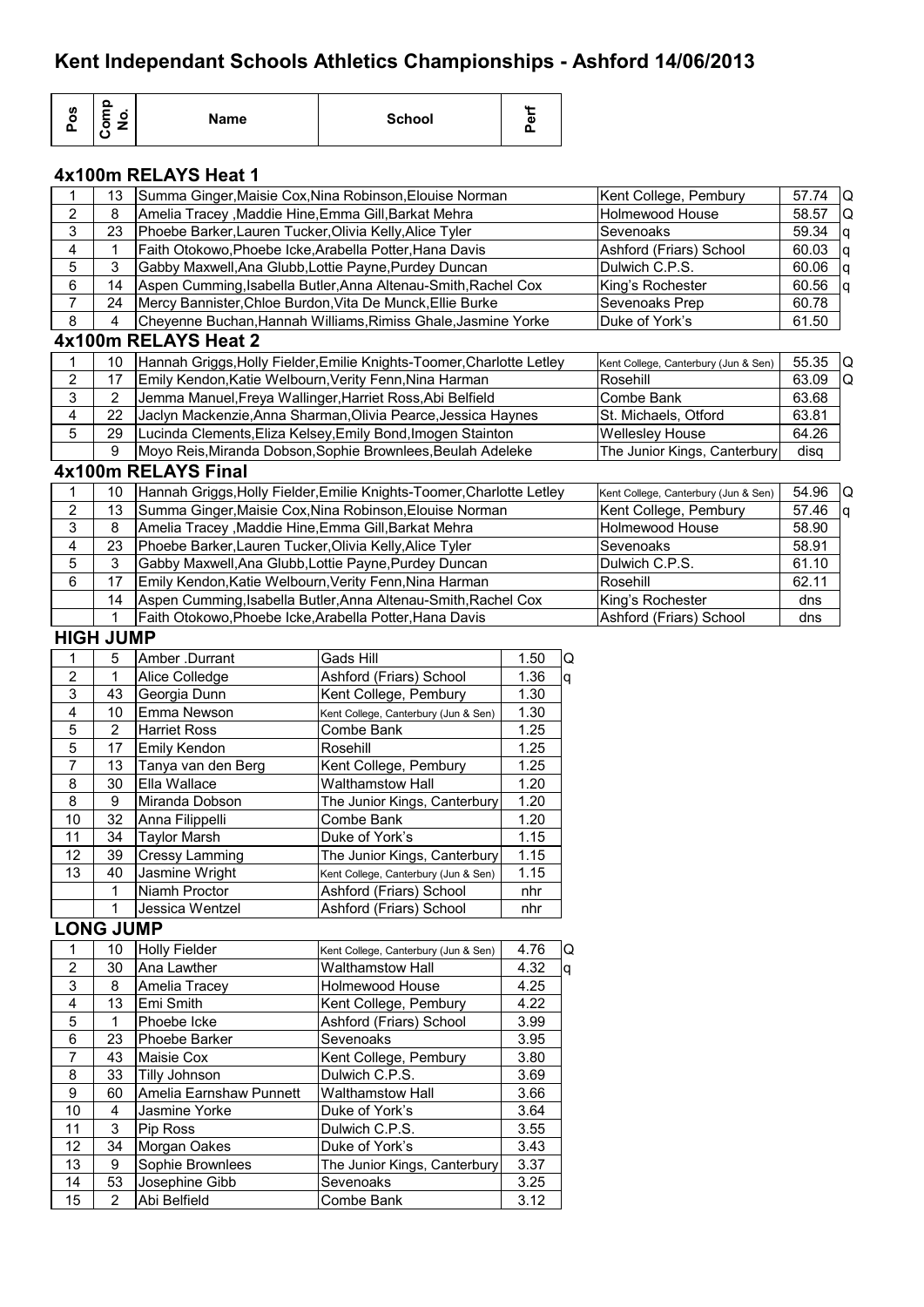| Pos                 | Comp<br>No.                   | <b>Name</b>                             | <b>School</b>                                                 | Perf           |
|---------------------|-------------------------------|-----------------------------------------|---------------------------------------------------------------|----------------|
|                     | <b>Triple JUMP</b>            |                                         |                                                               |                |
| 1                   | 43                            | <b>Maisie Cox</b>                       | Kent College, Pembury                                         | 8.55           |
| $\overline{2}$      | 13                            | Francesca Reali                         | Kent College, Pembury                                         | 8.32           |
| <b>Shot</b>         |                               |                                         |                                                               |                |
| 1                   | 4                             | Rhian Beecham                           | Duke of York's                                                | 8.20           |
| $\overline{2}$      | 13                            | Hannah Prideaux                         | Kent College, Pembury                                         | 7.90           |
| $\mathbf{3}$        | 1                             | Rebecca Blundell                        | Ashford (Friars) School                                       | 7.45           |
| 4                   | 31                            | <b>Molly Bishop</b>                     | Ashford (Friars) School                                       | 7.32           |
| $\mathbf 5$         | 23                            | Hannah Daly                             | Sevenoaks                                                     | 7.25           |
| 6<br>7              | 53<br>32                      | Lexie Hoyer<br>Amy Lockwood             | Sevenoaks<br>Combe Bank                                       | 7.16<br>7.16   |
| 8                   | 43                            | Tanya van den Berg                      | Kent College, Pembury                                         | 7.09           |
| $\overline{9}$      | 17                            | Verity Fenn                             | Rosehill                                                      | 6.95           |
| 10                  | 30                            | Ella Wallace                            | <b>Walthamstow Hall</b>                                       | 6.70           |
| 11                  | 34                            | Bryony Blandford-Tagg                   | Duke of York's                                                | 6.57           |
| 12                  | $\overline{2}$                | Phoebe Parr                             | Combe Bank                                                    | 6.24           |
| <b>Discus</b>       |                               |                                         |                                                               |                |
| 1                   | 13                            | Christelle Pungong                      | Kent College, Pembury                                         | 22.79          |
| $\overline{c}$      | 8                             | Poppy Savage                            | Holmewood House                                               | 21.00          |
| $\mathfrak{S}$      | 23                            | <b>Hebe Reynolds</b>                    | Sevenoaks                                                     | 20.49          |
| $\overline{4}$      | 53                            | <b>Emily Golding</b>                    | Sevenoaks                                                     | 14.82          |
| $\sqrt{5}$          | 43                            | Iksha Khapung                           | Kent College, Pembury                                         | 14.73          |
| 6                   | 32                            | Connie Dayman                           | Combe Bank                                                    | 14.43          |
| $\overline{7}$      | 2                             | Phoebe Parr                             | Combe Bank                                                    | 13.76          |
| 8                   | 14                            | Rachel Cox                              | King's Rochester                                              | 13.20          |
| $\boldsymbol{9}$    | 10                            | Imogen Cage-White                       | Kent College, Canterbury (Jun & Sen)                          | 12.54          |
| 10<br>11            | $\overline{\mathbf{4}}$<br>34 | <b>Elinor Haynes</b><br>Prerika Sunuwar | Duke of York's<br>Duke of York's                              | 11.94<br>10.92 |
| <b>Javelin</b>      |                               |                                         |                                                               |                |
|                     |                               |                                         |                                                               |                |
| 1                   | 10                            | Emilie Knights-Toomer                   | Kent College, Canterbury (Jun & Sen)                          | 33.21<br>24.97 |
| $\overline{c}$<br>3 | 53<br>23                      | Lexie Hoyer                             | Sevenoaks<br>Sevenoaks                                        | 21.84          |
| 4                   | 40                            | Hannah Daly<br>Olivia Earl              |                                                               | 21.73          |
| 5                   | 13                            | Eloise Norman                           | Kent College, Canterbury (Jun & Sen)<br>Kent College, Pembury | 19.66          |
| 6                   | 4                             | Rachel Ward                             | Duke of York's                                                | 17.84          |
| 7                   | 1                             | Alex Sharp                              | Ashford (Friars) School                                       | 17.34          |
| 8                   | 44                            | Isabella Ramiro                         | King's Rochester                                              | 15.83          |
| 9                   | 17                            | Verity Fenn                             | Rosehill                                                      | 13.32          |
| $10$                | 34                            | Rhian Beecham                           | Duke of York's                                                | 10.75          |
| 11                  | $\overline{2}$                | Amy Lockwood                            | Combe Bank                                                    | 10.18          |
| 12                  | 32                            | Connie Dayman                           | Combe Bank                                                    | 9.71           |
|                     |                               |                                         |                                                               |                |
|                     |                               | <b>Under 13 Girls</b>                   |                                                               |                |
|                     | <b>100m Heat 1</b>            |                                         |                                                               | $W/S -3.5$     |
| 1                   | 8                             | Maddie Hine                             | Holmewood House                                               | 15.12          |
| $\overline{2}$      | 24                            | <b>Ellie Burke</b>                      | Sevenoaks Prep                                                | 15.18          |
| $\mathsf 3$         | 13                            | Summa Ginger                            | Kent College, Pembury                                         | 15.33          |
| 4                   | 30                            | Alexa Rushin                            | Walthamstow Hall                                              | 15.65          |
| 5                   | $\overline{2}$                | Maisie Granger                          | Combe Bank                                                    | 15.96          |
| 6                   | 33                            | <b>Thea Pickett</b>                     | Dulwich C.P.S.                                                | 16.07          |
| $\overline{7}$      | 44                            | Giselle Harris                          | King's Rochester                                              | 17.07          |
|                     | <b>100m Heat 2</b>            |                                         |                                                               | $W/S -2.8$     |
| 1                   | 5                             | Jessica Avery                           | Gads Hill                                                     | 14.13          |
| $\boldsymbol{2}$    | 1                             | Faith Otokowo                           | Ashford (Friars) School                                       | 15.17          |
| $\mathbf{3}$        | 38                            | <b>Barkat Mehra</b>                     | <b>Holmewood House</b>                                        | 15.49          |
| 4                   | 14                            | Isabella Butler                         | King's Rochester                                              | 15.63          |
| 5                   | 22                            | Jaclyn Mackenzie                        | St. Michaels, Otford                                          | 15.98          |
| 6                   | 9                             | Beulah Adeleke                          | The Junior Kings, Canterbury                                  | 16.16          |
| 7                   | 34                            | Olivia Banks                            | Duke of York's                                                | 16.48          |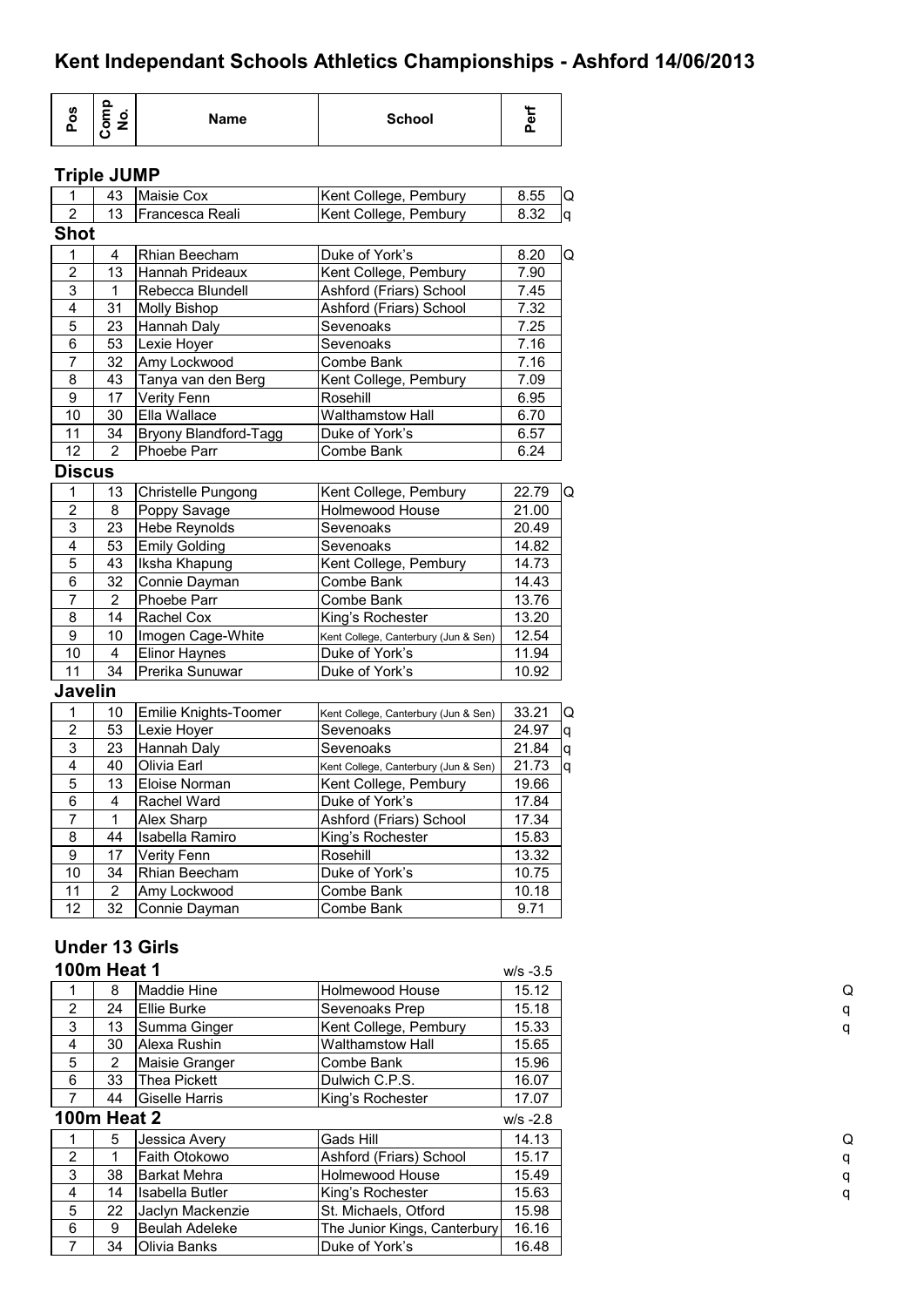|                         | Comp<br>No.                  | <b>Name</b>                       | <b>School</b>                        | Perf               |
|-------------------------|------------------------------|-----------------------------------|--------------------------------------|--------------------|
|                         | <b>100m Heat 3</b>           |                                   |                                      | $W/S -3.1$         |
| 1                       | 3                            | Ella Battson                      | Dulwich C.P.S.                       | 15.42              |
| $\mathbf 2$             | 52                           | Anna Sharman                      | St. Michaels, Otford                 | 15.74              |
| 3                       | 32                           | Jess Henderson                    | Combe Bank                           | 16.15              |
| 4                       | 4                            | Meesa Rai                         | Duke of York's                       | 16.21              |
| 5                       | 31                           | Eleanor Kirk                      | Ashford (Friars) School              | 16.39              |
|                         | 100m Final                   |                                   |                                      | $W/S -4.2$         |
| 1                       | 5                            | Jessica Avery                     | Gads Hill                            | 13.99              |
| $\mathbf 2$             | $\mathbf 1$                  | Faith Otokowo                     | Ashford (Friars) School              | 14.98              |
| 3                       | 8                            | <b>Maddie Hine</b>                | Holmewood House                      | 15.09              |
| 4                       | 24                           | <b>Ellie Burke</b>                | Sevenoaks Prep                       | 15.15              |
| 5                       | 13                           | Summa Ginger                      | Kent College, Pembury                | 15.42              |
| 6                       | 38                           | lBarkat Mehra                     | Holmewood House                      | 15.44              |
| $\overline{7}$          | 14                           | <b>Isabella Butler</b>            | King's Rochester                     | 15.57              |
| 8                       | 3                            | Ella Battson                      | Dulwich C.P.S.                       | 15.76              |
|                         | <b>200m Heat 1</b>           |                                   |                                      | $W/S - 2.7$        |
| 1                       | 33                           |                                   |                                      | 31.91              |
| $\overline{2}$          |                              | Libby Donegan                     | Dulwich C.P.S.                       |                    |
|                         | 29                           | Eliza Kelsey                      | <b>Wellesley House</b>               | 32.44              |
| 3<br>$\overline{4}$     | 2<br>44                      | Lucy Mckeen                       | Combe Bank                           | 35.31              |
|                         |                              | <b>Giselle Harris</b>             | King's Rochester                     | 36.14              |
|                         | <b>200m Heat 2</b>           |                                   |                                      | $W/S -3.4$         |
| 1                       | 10                           | Arabella Saliba-Williams          | Kent College, Canterbury (Jun & Sen) | 31.74              |
| $\overline{2}$          | 32                           | Christi Van Heerden               | Combe Bank                           | 32.20              |
| 3                       | 4                            | Cheyenne Buchan                   | Duke of York's                       | 32.58              |
| 4                       | 52                           | Olivia Pearce                     | St. Michaels, Otford                 | 33.85              |
| 5                       | 17                           | Nina Harman                       | Rosehill                             | 33.96              |
|                         | <b>200m Heat 3</b>           |                                   |                                      | $W/S -4.3$         |
| 1                       | 24                           | Mercy Bannister                   | Sevenoaks Prep                       | 32.29              |
| $\boldsymbol{2}$        | 3                            | <b>Emily Davis</b>                | Dulwich C.P.S.                       | 33.03              |
| $\overline{\omega}$     | 14                           | <b>Esther Ofulue</b>              | King's Rochester                     | 34.33              |
| $\overline{4}$          | 20                           | <b>Charlotte Chatterton</b>       | St. Ronans                           | 34.36              |
| $\overline{5}$          | 34                           | <b>Skye Stockings</b>             | Duke of York's                       | 36.23              |
|                         | 200m Final                   |                                   |                                      | $W/S -4.1$         |
| 1                       | 24                           | <b>Mercy Bannister</b>            | Sevenoaks Prep                       | $32.13$ Q          |
| $\boldsymbol{2}$        | 10                           | Arabella Saliba-Williams          | Kent College, Canterbury (Jun & Sen) | 32.41              |
| $\mathsf 3$             | 33                           | Libby Donegan                     | Dulwich C.P.S.                       | 32.43              |
| $\overline{\mathbf{4}}$ | 3                            | <b>Emily Davis</b>                | Dulwich C.P.S.                       | 32.91              |
| $\overline{5}$          | 4                            | Cheyenne Buchan                   | Duke of York's                       | 33.09              |
| $\,6$                   | 29                           | Eliza Kelsey                      | <b>Wellesley House</b>               | 33.39              |
| $\overline{7}$          | 32                           | Christi Van Heerden               | Combe Bank                           | 34.37              |
|                         | 52                           | Olivia Pearce                     | St. Michaels, Otford                 | dns                |
| 800m                    |                              |                                   |                                      |                    |
|                         |                              |                                   |                                      |                    |
| 1                       | 24                           | Vita De Munck                     | Sevenoaks Prep                       | $2:31.54$ Q        |
| $\boldsymbol{2}$        | 60                           | Evie Butler                       | <b>Walthamstow Hall</b>              | $2:43.02$ q        |
| $\overline{3}$          | 8                            | Ellen Crombie                     | Holmewood House                      | $2:44.30$ q        |
| 4                       | 10                           | Anousca de Moubray                | Kent College, Canterbury (Jun & Sen) | $2:45.59$ q        |
| 5                       | 3                            | <b>Emily Bewsher</b>              | Dulwich C.P.S.                       | 2:51.11            |
| $\,6\,$                 | 30                           | Natasha Cooke                     | <b>Walthamstow Hall</b>              | 2:55.82            |
| $\overline{7}$          | 33                           | Imogen Ford                       | Dulwich C.P.S.                       | 2:56.31            |
| 8                       | 14                           | Sophie Eldred                     | King's Rochester                     | 3:00.59            |
| $\boldsymbol{9}$        | $\boldsymbol{9}$             | Nicole Parker                     | The Junior Kings, Canterbury         | 3:02.99            |
| 10                      | 17                           | Nina Harman                       | Rosehill                             | 3:04.72            |
|                         | 39                           | Ella Ross-Russel                  | The Junior Kings, Canterbury         | 3:07.47            |
| 11                      | 29                           | Lucinda Clements                  | Wellesley House                      | 3:07.72            |
| 12                      |                              |                                   |                                      |                    |
|                         |                              |                                   |                                      |                    |
| 13<br>14                | 2<br>$\overline{\mathbf{4}}$ | Alice Bradford<br>Cheyenne Buchan | Combe Bank<br>Duke of York's         | 3:19.78<br>3:23.44 |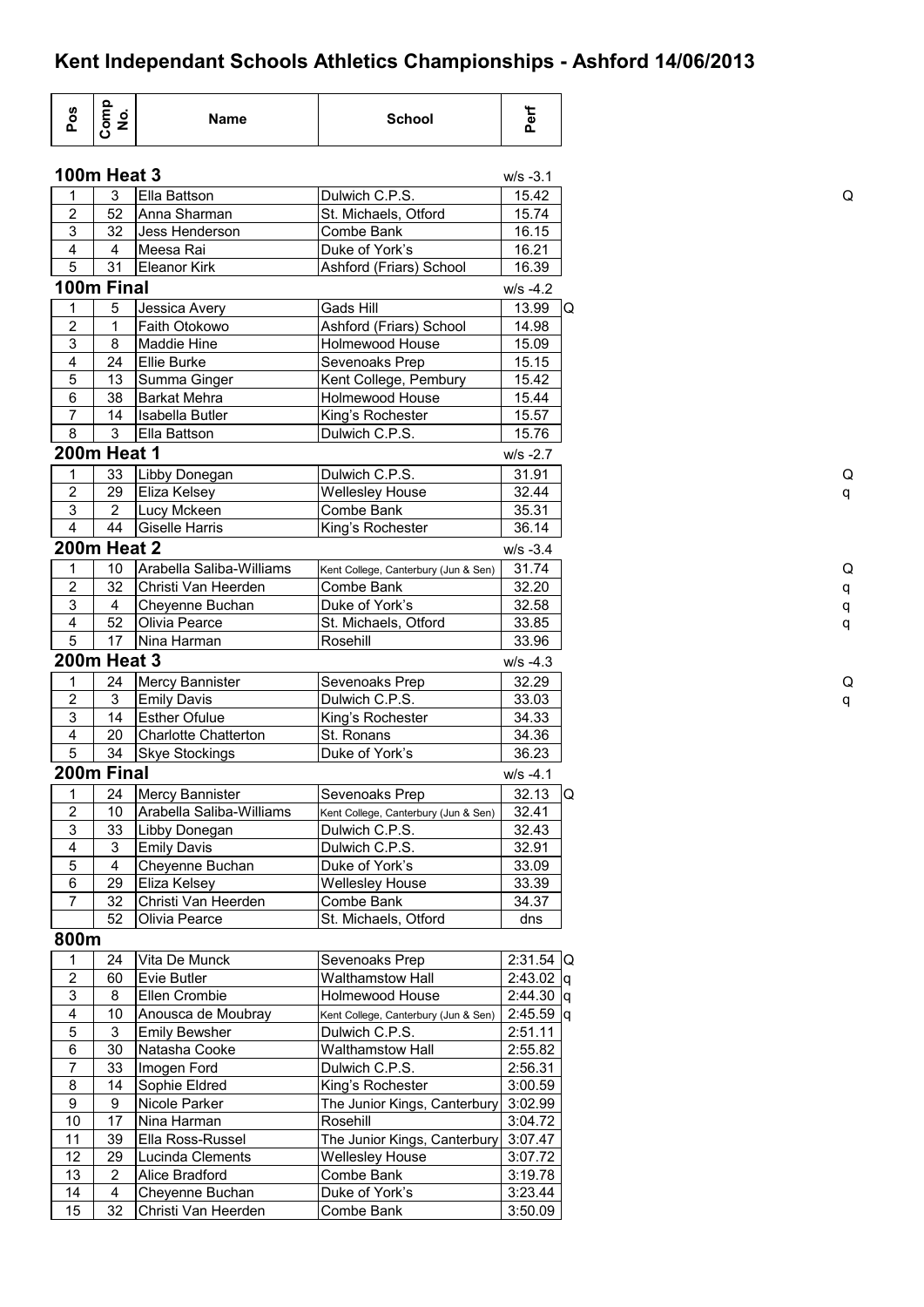| Pos                 | Comp<br>No.         | <b>Name</b>                     | <b>School</b>                                        | Perf           |   |
|---------------------|---------------------|---------------------------------|------------------------------------------------------|----------------|---|
| 1500m               |                     |                                 |                                                      |                |   |
| 1                   | 30                  | Kathleen Faes                   | <b>Walthamstow Hall</b>                              | $5:00.20$ Q    |   |
| 24                  | 3                   | Annie Wilson                    | Dulwich C.P.S.                                       | 6:01.00        |   |
| 25                  | 5                   | Freya Smith                     | Gads Hill                                            | 6:23.48        |   |
| 26                  | 34                  | <b>Holly Howell</b>             | Duke of York's                                       | 6:36.73        |   |
| 27                  | 4                   | <b>Skye Stockings</b>           | Duke of York's                                       | 6:41.24        |   |
| 28                  | 1                   | Fran Heron                      | Ashford (Friars) School                              | 6:48.25        |   |
| 29                  | 14                  | <b>Isobel Gilbert</b>           | King's Rochester                                     | 6:57.87        |   |
|                     |                     | <b>70m Hurdles Final</b>        |                                                      | $w/s - 3.1$    |   |
| 1                   | 1                   | Arabella Potter                 | Ashford (Friars) School                              | 14.08          | Q |
| $\overline{2}$      | 8                   | Maddie Hine                     | <b>Holmewood House</b>                               | 14.12          |   |
| $\overline{3}$      | 38                  | <b>Stephanie Andrews</b>        | Holmewood House                                      | 14.16          |   |
| 4<br>5              | $\overline{2}$      | Ellen Holdsworth                | Combe Bank                                           | 16.24          |   |
| 6                   | 29<br>59            | Lucinda Clements                | <b>Wellesley House</b>                               | 16.26<br>16.83 |   |
|                     |                     | Imogen Stainton                 | <b>Wellesley House</b>                               |                |   |
|                     | <b>HIGH JUMP</b>    |                                 |                                                      |                |   |
| 1                   | 1                   | Faith Otokowo                   | Ashford (Friars) School                              | 1.38           | Q |
| $\overline{2}$<br>3 | 22                  | Jaclyn Mackenzie                | St. Michaels, Otford                                 | 1.26           |   |
| 4                   | $\overline{2}$<br>9 | Maisie Granger                  | Combe Bank                                           | 1.26<br>1.23   |   |
| 5                   | 52                  | Beulah Adeleke<br>Olivia Pearce | The Junior Kings, Canterbury<br>St. Michaels, Otford | 1.15           |   |
| 6                   | 29                  | Imogen Stainton                 | <b>Wellesley House</b>                               | 1.15           |   |
| 7                   | 34                  | <b>Skye Stockings</b>           | Duke of York's                                       | 1.15           |   |
| 8                   | 6                   | Lauren Hindley                  | Hazelwood                                            | 1.15           |   |
| 9                   | 32                  | Lydia Sturgess                  | Combe Bank                                           | 1.10           |   |
| 10                  | 4                   | Meesa Rai                       | Duke of York's                                       | 1.10           |   |
|                     | <b>LONG JUMP</b>    |                                 |                                                      |                |   |
| 1                   | 24                  | Vita De Munck                   | Sevenoaks Prep                                       | 4.22           | Q |
| $\overline{2}$      | 10                  | Arabella Saliba-Williams        | Kent College, Canterbury (Jun & Sen)                 | 3.97           |   |
| 3                   | 1                   | Arabella Potter                 | Ashford (Friars) School                              | 3.95           |   |
| 4                   | 13                  | Flo Bender                      | Kent College, Pembury                                | 3.89           |   |
| 5                   | 22                  | Jessica Haynes                  | St. Michaels, Otford                                 | 3.83           |   |
| 6                   | 3                   | <b>Constance Andrews</b>        | Dulwich C.P.S.                                       | 3.83           |   |
| $\overline{7}$      | 33                  | Ella Battson                    | Dulwich C.P.S.                                       | 3.63           |   |
| 8                   | 8                   | <b>Stephanie Andrews</b>        | <b>Holmewood House</b>                               | 3.62           |   |
| 9                   | $\overline{c}$      | Jess Henderson                  | Combe Bank                                           | 3.59           |   |
| 10                  | 6                   | Lauren Hindley                  | Hazelwood                                            | 3.58           |   |
| 11                  | 30                  | Natasha Cooke                   | Walthamstow Hall                                     | 3.52           |   |
| 12                  | 32                  | Lucy Mckeen                     | Combe Bank                                           | 3.37           |   |
| 13                  | 31                  | <b>Eleanor Kirk</b>             | Ashford (Friars) School                              | 3.16           |   |
| 14                  | 4                   | Olivia Banks                    | Duke of York's                                       | 3.12           |   |
| 15                  | 34                  | <b>Charlotte Sparkes</b>        | Duke of York's                                       | 2.90           |   |
|                     | 9                   | Nicole Parker                   | The Junior Kings, Canterbury                         | njr            |   |
| <b>Shot</b>         |                     |                                 |                                                      |                |   |
| 1                   | 13                  | Myfi Smetham                    | Kent College, Pembury                                | 7.06           | Q |
| $\overline{2}$      | 43                  | Summa Ginger                    | Kent College, Pembury                                | 7.03           |   |
| 3                   | 34                  | Joanna Walker                   | Duke of York's                                       | 6.73           |   |
| 4                   | 29                  | Eliza Kelsey                    | <b>Wellesley House</b>                               | 6.44           |   |
| 5                   | 4                   | <b>Chloe Edwards</b>            | Duke of York's                                       | 6.10           |   |
| 6                   | 3                   | Georgie Mancais                 | Dulwich C.P.S.                                       | 6.02           |   |
| 7                   | 33                  | <b>Emily Bewsher</b>            | Dulwich C.P.S.                                       | 5.69           |   |
| 8                   | 2                   | Zara Staples                    | Combe Bank                                           | 5.66           |   |
| 9                   | 1                   | Isabella Overton                | Ashford (Friars) School                              | 5.04           |   |
| 10<br>11            | 36                  | Georgia Dick                    | Hazelwood                                            | 4.91           |   |
|                     | 32                  | Maisie Easton                   | Combe Bank                                           | 4.46           |   |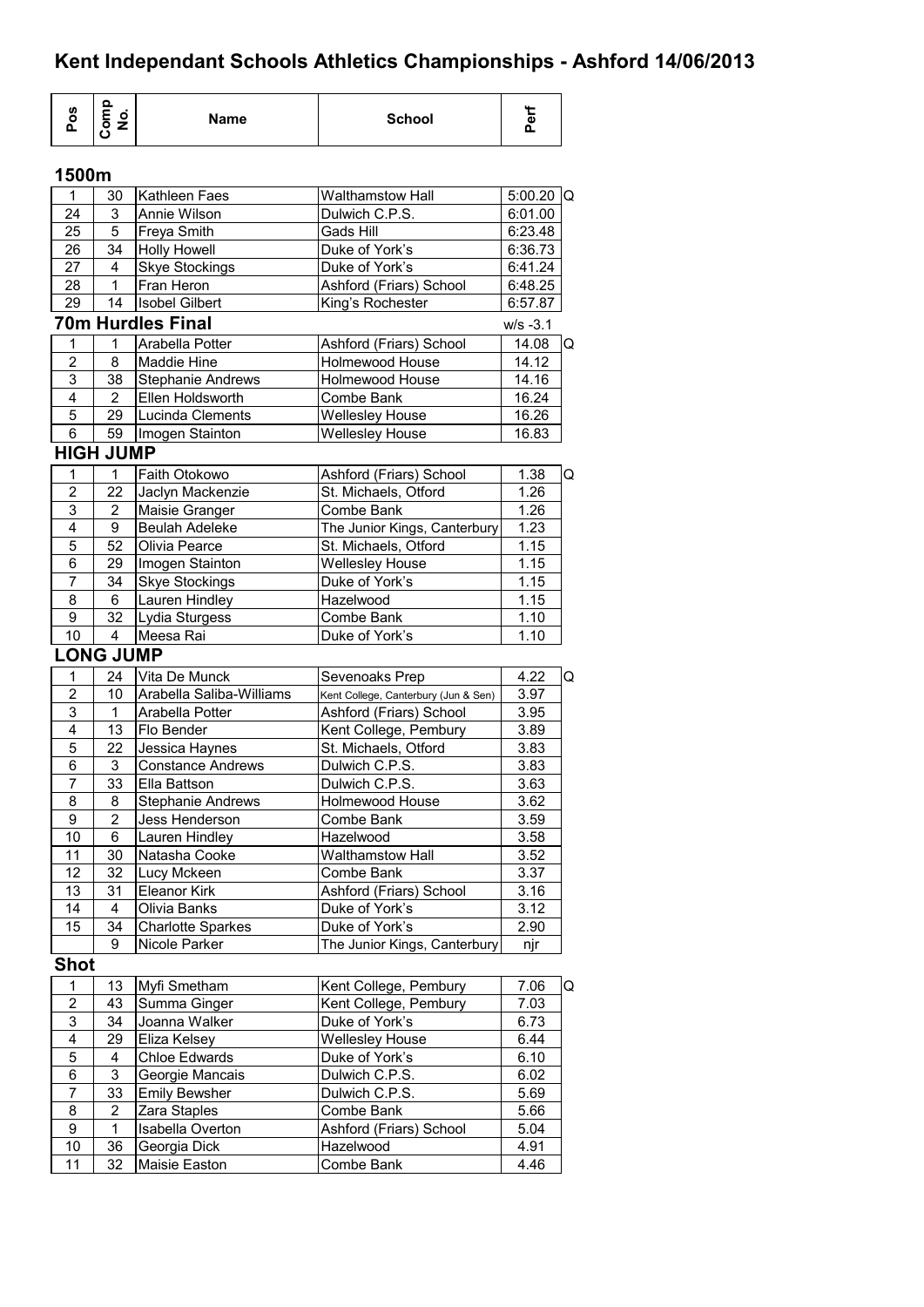|--|

### **Discus**

| 2              | Zara Staples             | Combe Bank            | 18.10 | Q |
|----------------|--------------------------|-----------------------|-------|---|
| 4              | <b>Chloe Edwards</b>     | Duke of York's        | 11.50 |   |
| 34             | Mendy Bala-Tongele       | Duke of York's        | 11.47 |   |
| 32             | Maisie Easton            | Combe Bank            | 10.17 |   |
| <b>Javelin</b> |                          |                       |       |   |
| 3              | <b>Constance Andrews</b> | Dulwich C.P.S.        | 21.51 | O |
| 33             | Annie Wilson             | Dulwich C.P.S.        | 17.57 |   |
| 2              | Lydia Sturgess           | Combe Bank            | 16.15 |   |
| 13             | Myfi Smetham             | Kent College, Pembury | 14.06 |   |
| 44             | <b>Esther Ofulue</b>     | King's Rochester      | 11.96 |   |
| 22             | Anna Sharman             | St. Michaels, Otford  | 10.88 |   |
| 14             | <b>Molly Luckhurst</b>   | King's Rochester      | 9.75  |   |
| 34             | Nancy Sigani             | Duke of York's        | 8.78  |   |
| 4              | Megan Davidson           | Duke of York's        | 4.86  |   |
|                |                          |                       |       |   |

### **Under 12 Girls**

| <b>100m Heat 1</b>        |                 |                             |                              | $W/S - 1.3$ |   |
|---------------------------|-----------------|-----------------------------|------------------------------|-------------|---|
| 1                         |                 | Sydnée Perkins              | Ashford (Friars) School      | 15.05       | Q |
| $\overline{2}$            | 39              | Marissa Onwuka              | The Junior Kings, Canterbury | 15.79       | q |
| 3                         | 29              | <b>Milly Street</b>         | <b>Wellesley House</b>       | 16.17       |   |
| 4                         | 52              | Jenna Boltman               | St. Michaels, Otford         | 16.24       |   |
| $\overline{5}$            | 56              | Rosie Peachey               | Somerhill                    | 16.51       |   |
| 6                         | 47              | <b>Helena Phillips</b>      | Rosehill                     | 17.25       |   |
| <b>100m Heat 2</b>        |                 |                             |                              | $W/S - 3.7$ |   |
| 1                         | 59              | Safiyyah Abibu              | <b>Wellesley House</b>       | 16.36       | Ω |
| $\overline{2}$            | 24              | Chloe Burdon                | Sevenoaks Prep               | 16.65       |   |
| $\ensuremath{\mathsf{3}}$ | 31              | Iman Rashid                 | Ashford (Friars) School      | 16.66       |   |
| 4                         | 27              | Francesca Barton            | <b>Spring Grove</b>          | 16.74       |   |
| 5                         | 6               | Georgina Craton             | Hazelwood                    | 16.78       |   |
| 6                         | 19              | <b>Brianna Simons</b>       | St Josephs                   | 17.79       |   |
| $\overline{7}$            | 14              | Hannah Chinyemba            | King's Rochester             | 17.83       |   |
|                           | 8               | <b>Tiggy Savage</b>         | <b>Holmewood House</b>       | disa        |   |
| <b>100m Heat 3</b>        |                 |                             |                              | $W/S -2.5$  |   |
| 1                         | 3               | Daisy Henley                | Dulwich C.P.S.               | 16.16       | Q |
| $\overline{2}$            | $\overline{57}$ | <b>Emily Beaugie</b>        | <b>Spring Grove</b>          | 16.39       |   |
| 3                         | 36              | Jade Taylor                 | Hazelwood                    | 16.43       |   |
| $\overline{4}$            | 54              | Isabella Prescott           | Sevenoaks Prep               | 16.50       |   |
| 5                         | 49              | Zia Britton                 | St Josephs                   | 17.07       |   |
| 6                         | 38              | Claire Morgan               | <b>Holmewood House</b>       | 17.72       |   |
| 7                         | 44              | Caitlin Spooner-Lillingston | King's Rochester             | 18.42       |   |
|                           | 30              | <b>Nancy Dennis</b>         | <b>Walthamstow Hall</b>      | disq        |   |
| <b>100m Heat 4</b>        |                 |                             |                              | $W/S -4.8$  |   |
| 1                         | 28              | Daisy Fenton                | <b>Sutton Valence Prep</b>   | 15.32       | Q |
| $\overline{2}$            | 9               | Sophia Smith                | The Junior Kings, Canterbury | 15.75       | q |
| 3                         | 22              | Clio Bacon                  | St. Michaels, Otford         | 15.97       | q |
| 4                         | $\overline{7}$  | <b>Harriet Webb</b>         | Hilden Grange                | 16.01       | q |
| 5                         | 33              | Emma Gledhill               | Dulwich C.P.S.               | 16.19       |   |
| 6                         | 26              | Jasmine Lewtas              | Somerhill                    | 16.40       |   |
| $\overline{7}$            | 17              | Rosanna Crotty              | Rosehill                     | 16.66       |   |
| 8                         | 60              | Yulia Travina               | <b>Walthamstow Hall</b>      | 17.09       |   |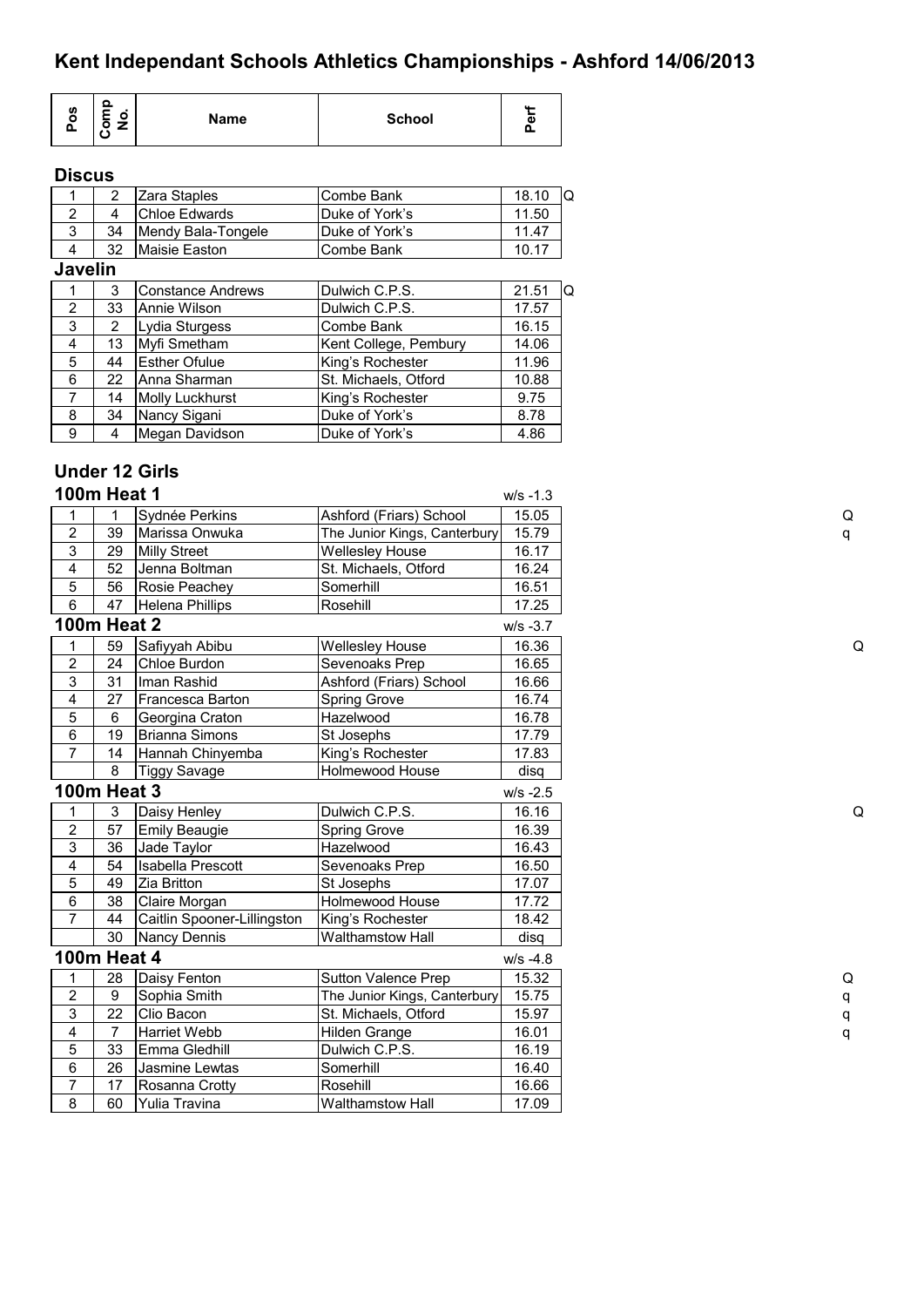| 100m Final<br>$W/S -2.9$<br>15.25<br>Sydnée Perkins<br>Ashford (Friars) School<br>1<br>1<br>$\mathbf 2$<br>28<br>15.40<br><b>Sutton Valence Prep</b><br>Daisy Fenton<br>$\sqrt{3}$<br>9<br>15.84<br>Sophia Smith<br>The Junior Kings, Canterbury<br>$\overline{7}$<br>4<br>15.97<br>Harriet Webb<br><b>Hilden Grange</b><br>5<br>The Junior Kings, Canterbury<br>39<br>Marissa Onwuka<br>16.14<br>6<br>16.16<br>22<br>Clio Bacon<br>St. Michaels, Otford<br>$\overline{7}$<br>59<br>Safiyyah Abibu<br>16.27<br><b>Wellesley House</b><br>8<br>$\mathbf{3}$<br>16.38<br>Daisy Henley<br>Dulwich C.P.S.<br><b>200m Heat 1</b><br>$W/S -3.4$<br>Sophia Smith<br>32.06<br>1<br>9<br>The Junior Kings, Canterbury<br>$\overline{2}$<br>14<br>32.92<br>Mayong Tabe<br>King's Rochester<br>3<br>$\sqrt{3}$<br>Dulwich C.P.S.<br>33.33<br>Rowena Morgan<br>27<br>4<br>Elizabeth Fraser<br>34.51<br><b>Spring Grove</b><br>$\overline{5}$<br>Ashford (Friars) School<br>1<br>Natasha Newall<br>35.34<br>6<br>22<br>St. Michaels, Otford<br>Alicia Forgeron<br>35.87<br>$\overline{7}$<br>35.93<br>18<br><b>Russell House</b><br>Ella Thompson<br><b>200m Heat 2</b><br>$W/S -2.5$<br>1<br>44<br>Jadesola Ojedokun<br>32.71<br>King's Rochester<br>$\mathbf 2$<br>28<br>Maisie Rixon<br>Sutton Valence Prep<br>34.36<br>3<br>52<br>34.86<br>Phoebe Brockington<br>St. Michaels, Otford<br>4<br>39<br>Anouska Newhouse<br>The Junior Kings, Canterbury<br>35.63<br>5<br>48<br>Sophia Furse<br><b>Russell House</b><br>36.94<br>6<br>31<br>Saskia Willetts<br>Ashford (Friars) School<br>38.27<br>$\overline{7}$<br>60<br><b>Walthamstow Hall</b><br>Kate Lyttle<br>39.65<br><b>200m Heat 3</b><br>$W/S -3.2$<br>$\overline{2}$<br>Natasha Brookes<br>Combe Bank<br>29.43<br>1<br>$\overline{\mathbf{c}}$<br>24<br>Darcey Friend<br>Sevenoaks Prep<br>31.66<br>3<br>10<br>Ailsa Naylor<br>31.67<br>Kent College, Canterbury (Jun & Sen)<br>4<br>17<br>Francesca Morris<br>Rosehill<br>34.72<br>$\overline{5}$<br>29<br>Lucia Gifford-Groves<br>Wellesley House<br>35.22<br>6<br>8<br>Claire Morgan<br><b>Holmewood House</b><br>36.15<br><b>200m Heat 4</b><br>$W/S -2.1$<br>Araminta Loxton-Barnard<br><b>Wellesley House</b><br>32.29<br>1<br>59<br>2<br>38<br>Kirstie Main<br>32.45<br>Holmewood House<br>$\mathsf 3$<br>32.79<br>32<br>Alice Daniell<br>Combe Bank<br>4<br>Reese Robinson<br>32.97<br>40<br>Kent College, Canterbury (Jun & Sen)<br>$\overline{5}$<br>26<br>Alexia Gentry-Potter<br>Somerhill<br>33.41<br>6<br>49<br>35.83<br>Libby Boffa<br>St Josephs<br>$\overline{7}$<br><b>Flavia White</b><br>47<br>Rosehill<br>35.90<br>200m Final<br>$W/S -4.4$<br>29.92<br>$\overline{2}$<br>Natasha Brookes<br>Combe Bank<br>1<br>$\sqrt{2}$<br>9<br>Sophia Smith<br>The Junior Kings, Canterbury<br>31.79<br>$\mathsf 3$<br>10<br>Ailsa Naylor<br>31.89<br>Kent College, Canterbury (Jun & Sen)<br>$\overline{4}$<br>44<br>32.32<br>Jadesola Ojedokun<br>King's Rochester<br>$\overline{5}$<br>24<br>Darcey Friend<br>Sevenoaks Prep<br>32.99<br>$\,6\,$<br>59<br>Araminta Loxton-Barnard<br><b>Wellesley House</b><br>33.42<br>$\overline{7}$<br>38<br>Kirstie Main<br>Holmewood House<br>33.64 | Pos | Comp<br>No. | <b>Name</b>          | <b>School</b> | Perf  |
|-----------------------------------------------------------------------------------------------------------------------------------------------------------------------------------------------------------------------------------------------------------------------------------------------------------------------------------------------------------------------------------------------------------------------------------------------------------------------------------------------------------------------------------------------------------------------------------------------------------------------------------------------------------------------------------------------------------------------------------------------------------------------------------------------------------------------------------------------------------------------------------------------------------------------------------------------------------------------------------------------------------------------------------------------------------------------------------------------------------------------------------------------------------------------------------------------------------------------------------------------------------------------------------------------------------------------------------------------------------------------------------------------------------------------------------------------------------------------------------------------------------------------------------------------------------------------------------------------------------------------------------------------------------------------------------------------------------------------------------------------------------------------------------------------------------------------------------------------------------------------------------------------------------------------------------------------------------------------------------------------------------------------------------------------------------------------------------------------------------------------------------------------------------------------------------------------------------------------------------------------------------------------------------------------------------------------------------------------------------------------------------------------------------------------------------------------------------------------------------------------------------------------------------------------------------------------------------------------------------------------------------------------------------------------------------------------------------------------------------------------------------------------------------------------------------------------------------------------------------------------------------------------------------------------------------------------------------------------------------------------------------------------------------------------------------------------------------------------------------------------------------------------------------------------------------------------------|-----|-------------|----------------------|---------------|-------|
| Q                                                                                                                                                                                                                                                                                                                                                                                                                                                                                                                                                                                                                                                                                                                                                                                                                                                                                                                                                                                                                                                                                                                                                                                                                                                                                                                                                                                                                                                                                                                                                                                                                                                                                                                                                                                                                                                                                                                                                                                                                                                                                                                                                                                                                                                                                                                                                                                                                                                                                                                                                                                                                                                                                                                                                                                                                                                                                                                                                                                                                                                                                                                                                                                                   |     |             |                      |               |       |
|                                                                                                                                                                                                                                                                                                                                                                                                                                                                                                                                                                                                                                                                                                                                                                                                                                                                                                                                                                                                                                                                                                                                                                                                                                                                                                                                                                                                                                                                                                                                                                                                                                                                                                                                                                                                                                                                                                                                                                                                                                                                                                                                                                                                                                                                                                                                                                                                                                                                                                                                                                                                                                                                                                                                                                                                                                                                                                                                                                                                                                                                                                                                                                                                     |     |             |                      |               |       |
|                                                                                                                                                                                                                                                                                                                                                                                                                                                                                                                                                                                                                                                                                                                                                                                                                                                                                                                                                                                                                                                                                                                                                                                                                                                                                                                                                                                                                                                                                                                                                                                                                                                                                                                                                                                                                                                                                                                                                                                                                                                                                                                                                                                                                                                                                                                                                                                                                                                                                                                                                                                                                                                                                                                                                                                                                                                                                                                                                                                                                                                                                                                                                                                                     |     |             |                      |               |       |
|                                                                                                                                                                                                                                                                                                                                                                                                                                                                                                                                                                                                                                                                                                                                                                                                                                                                                                                                                                                                                                                                                                                                                                                                                                                                                                                                                                                                                                                                                                                                                                                                                                                                                                                                                                                                                                                                                                                                                                                                                                                                                                                                                                                                                                                                                                                                                                                                                                                                                                                                                                                                                                                                                                                                                                                                                                                                                                                                                                                                                                                                                                                                                                                                     |     |             |                      |               |       |
|                                                                                                                                                                                                                                                                                                                                                                                                                                                                                                                                                                                                                                                                                                                                                                                                                                                                                                                                                                                                                                                                                                                                                                                                                                                                                                                                                                                                                                                                                                                                                                                                                                                                                                                                                                                                                                                                                                                                                                                                                                                                                                                                                                                                                                                                                                                                                                                                                                                                                                                                                                                                                                                                                                                                                                                                                                                                                                                                                                                                                                                                                                                                                                                                     |     |             |                      |               |       |
|                                                                                                                                                                                                                                                                                                                                                                                                                                                                                                                                                                                                                                                                                                                                                                                                                                                                                                                                                                                                                                                                                                                                                                                                                                                                                                                                                                                                                                                                                                                                                                                                                                                                                                                                                                                                                                                                                                                                                                                                                                                                                                                                                                                                                                                                                                                                                                                                                                                                                                                                                                                                                                                                                                                                                                                                                                                                                                                                                                                                                                                                                                                                                                                                     |     |             |                      |               |       |
|                                                                                                                                                                                                                                                                                                                                                                                                                                                                                                                                                                                                                                                                                                                                                                                                                                                                                                                                                                                                                                                                                                                                                                                                                                                                                                                                                                                                                                                                                                                                                                                                                                                                                                                                                                                                                                                                                                                                                                                                                                                                                                                                                                                                                                                                                                                                                                                                                                                                                                                                                                                                                                                                                                                                                                                                                                                                                                                                                                                                                                                                                                                                                                                                     |     |             |                      |               |       |
|                                                                                                                                                                                                                                                                                                                                                                                                                                                                                                                                                                                                                                                                                                                                                                                                                                                                                                                                                                                                                                                                                                                                                                                                                                                                                                                                                                                                                                                                                                                                                                                                                                                                                                                                                                                                                                                                                                                                                                                                                                                                                                                                                                                                                                                                                                                                                                                                                                                                                                                                                                                                                                                                                                                                                                                                                                                                                                                                                                                                                                                                                                                                                                                                     |     |             |                      |               |       |
|                                                                                                                                                                                                                                                                                                                                                                                                                                                                                                                                                                                                                                                                                                                                                                                                                                                                                                                                                                                                                                                                                                                                                                                                                                                                                                                                                                                                                                                                                                                                                                                                                                                                                                                                                                                                                                                                                                                                                                                                                                                                                                                                                                                                                                                                                                                                                                                                                                                                                                                                                                                                                                                                                                                                                                                                                                                                                                                                                                                                                                                                                                                                                                                                     |     |             |                      |               |       |
|                                                                                                                                                                                                                                                                                                                                                                                                                                                                                                                                                                                                                                                                                                                                                                                                                                                                                                                                                                                                                                                                                                                                                                                                                                                                                                                                                                                                                                                                                                                                                                                                                                                                                                                                                                                                                                                                                                                                                                                                                                                                                                                                                                                                                                                                                                                                                                                                                                                                                                                                                                                                                                                                                                                                                                                                                                                                                                                                                                                                                                                                                                                                                                                                     |     |             |                      |               |       |
|                                                                                                                                                                                                                                                                                                                                                                                                                                                                                                                                                                                                                                                                                                                                                                                                                                                                                                                                                                                                                                                                                                                                                                                                                                                                                                                                                                                                                                                                                                                                                                                                                                                                                                                                                                                                                                                                                                                                                                                                                                                                                                                                                                                                                                                                                                                                                                                                                                                                                                                                                                                                                                                                                                                                                                                                                                                                                                                                                                                                                                                                                                                                                                                                     |     |             |                      |               |       |
| la                                                                                                                                                                                                                                                                                                                                                                                                                                                                                                                                                                                                                                                                                                                                                                                                                                                                                                                                                                                                                                                                                                                                                                                                                                                                                                                                                                                                                                                                                                                                                                                                                                                                                                                                                                                                                                                                                                                                                                                                                                                                                                                                                                                                                                                                                                                                                                                                                                                                                                                                                                                                                                                                                                                                                                                                                                                                                                                                                                                                                                                                                                                                                                                                  |     |             |                      |               |       |
|                                                                                                                                                                                                                                                                                                                                                                                                                                                                                                                                                                                                                                                                                                                                                                                                                                                                                                                                                                                                                                                                                                                                                                                                                                                                                                                                                                                                                                                                                                                                                                                                                                                                                                                                                                                                                                                                                                                                                                                                                                                                                                                                                                                                                                                                                                                                                                                                                                                                                                                                                                                                                                                                                                                                                                                                                                                                                                                                                                                                                                                                                                                                                                                                     |     |             |                      |               |       |
|                                                                                                                                                                                                                                                                                                                                                                                                                                                                                                                                                                                                                                                                                                                                                                                                                                                                                                                                                                                                                                                                                                                                                                                                                                                                                                                                                                                                                                                                                                                                                                                                                                                                                                                                                                                                                                                                                                                                                                                                                                                                                                                                                                                                                                                                                                                                                                                                                                                                                                                                                                                                                                                                                                                                                                                                                                                                                                                                                                                                                                                                                                                                                                                                     |     |             |                      |               |       |
|                                                                                                                                                                                                                                                                                                                                                                                                                                                                                                                                                                                                                                                                                                                                                                                                                                                                                                                                                                                                                                                                                                                                                                                                                                                                                                                                                                                                                                                                                                                                                                                                                                                                                                                                                                                                                                                                                                                                                                                                                                                                                                                                                                                                                                                                                                                                                                                                                                                                                                                                                                                                                                                                                                                                                                                                                                                                                                                                                                                                                                                                                                                                                                                                     |     |             |                      |               |       |
|                                                                                                                                                                                                                                                                                                                                                                                                                                                                                                                                                                                                                                                                                                                                                                                                                                                                                                                                                                                                                                                                                                                                                                                                                                                                                                                                                                                                                                                                                                                                                                                                                                                                                                                                                                                                                                                                                                                                                                                                                                                                                                                                                                                                                                                                                                                                                                                                                                                                                                                                                                                                                                                                                                                                                                                                                                                                                                                                                                                                                                                                                                                                                                                                     |     |             |                      |               |       |
|                                                                                                                                                                                                                                                                                                                                                                                                                                                                                                                                                                                                                                                                                                                                                                                                                                                                                                                                                                                                                                                                                                                                                                                                                                                                                                                                                                                                                                                                                                                                                                                                                                                                                                                                                                                                                                                                                                                                                                                                                                                                                                                                                                                                                                                                                                                                                                                                                                                                                                                                                                                                                                                                                                                                                                                                                                                                                                                                                                                                                                                                                                                                                                                                     |     |             |                      |               |       |
|                                                                                                                                                                                                                                                                                                                                                                                                                                                                                                                                                                                                                                                                                                                                                                                                                                                                                                                                                                                                                                                                                                                                                                                                                                                                                                                                                                                                                                                                                                                                                                                                                                                                                                                                                                                                                                                                                                                                                                                                                                                                                                                                                                                                                                                                                                                                                                                                                                                                                                                                                                                                                                                                                                                                                                                                                                                                                                                                                                                                                                                                                                                                                                                                     |     |             |                      |               |       |
|                                                                                                                                                                                                                                                                                                                                                                                                                                                                                                                                                                                                                                                                                                                                                                                                                                                                                                                                                                                                                                                                                                                                                                                                                                                                                                                                                                                                                                                                                                                                                                                                                                                                                                                                                                                                                                                                                                                                                                                                                                                                                                                                                                                                                                                                                                                                                                                                                                                                                                                                                                                                                                                                                                                                                                                                                                                                                                                                                                                                                                                                                                                                                                                                     |     |             |                      |               |       |
|                                                                                                                                                                                                                                                                                                                                                                                                                                                                                                                                                                                                                                                                                                                                                                                                                                                                                                                                                                                                                                                                                                                                                                                                                                                                                                                                                                                                                                                                                                                                                                                                                                                                                                                                                                                                                                                                                                                                                                                                                                                                                                                                                                                                                                                                                                                                                                                                                                                                                                                                                                                                                                                                                                                                                                                                                                                                                                                                                                                                                                                                                                                                                                                                     |     |             |                      |               |       |
|                                                                                                                                                                                                                                                                                                                                                                                                                                                                                                                                                                                                                                                                                                                                                                                                                                                                                                                                                                                                                                                                                                                                                                                                                                                                                                                                                                                                                                                                                                                                                                                                                                                                                                                                                                                                                                                                                                                                                                                                                                                                                                                                                                                                                                                                                                                                                                                                                                                                                                                                                                                                                                                                                                                                                                                                                                                                                                                                                                                                                                                                                                                                                                                                     |     |             |                      |               |       |
|                                                                                                                                                                                                                                                                                                                                                                                                                                                                                                                                                                                                                                                                                                                                                                                                                                                                                                                                                                                                                                                                                                                                                                                                                                                                                                                                                                                                                                                                                                                                                                                                                                                                                                                                                                                                                                                                                                                                                                                                                                                                                                                                                                                                                                                                                                                                                                                                                                                                                                                                                                                                                                                                                                                                                                                                                                                                                                                                                                                                                                                                                                                                                                                                     |     |             |                      |               |       |
|                                                                                                                                                                                                                                                                                                                                                                                                                                                                                                                                                                                                                                                                                                                                                                                                                                                                                                                                                                                                                                                                                                                                                                                                                                                                                                                                                                                                                                                                                                                                                                                                                                                                                                                                                                                                                                                                                                                                                                                                                                                                                                                                                                                                                                                                                                                                                                                                                                                                                                                                                                                                                                                                                                                                                                                                                                                                                                                                                                                                                                                                                                                                                                                                     |     |             |                      |               |       |
|                                                                                                                                                                                                                                                                                                                                                                                                                                                                                                                                                                                                                                                                                                                                                                                                                                                                                                                                                                                                                                                                                                                                                                                                                                                                                                                                                                                                                                                                                                                                                                                                                                                                                                                                                                                                                                                                                                                                                                                                                                                                                                                                                                                                                                                                                                                                                                                                                                                                                                                                                                                                                                                                                                                                                                                                                                                                                                                                                                                                                                                                                                                                                                                                     |     |             |                      |               |       |
|                                                                                                                                                                                                                                                                                                                                                                                                                                                                                                                                                                                                                                                                                                                                                                                                                                                                                                                                                                                                                                                                                                                                                                                                                                                                                                                                                                                                                                                                                                                                                                                                                                                                                                                                                                                                                                                                                                                                                                                                                                                                                                                                                                                                                                                                                                                                                                                                                                                                                                                                                                                                                                                                                                                                                                                                                                                                                                                                                                                                                                                                                                                                                                                                     |     |             |                      |               |       |
|                                                                                                                                                                                                                                                                                                                                                                                                                                                                                                                                                                                                                                                                                                                                                                                                                                                                                                                                                                                                                                                                                                                                                                                                                                                                                                                                                                                                                                                                                                                                                                                                                                                                                                                                                                                                                                                                                                                                                                                                                                                                                                                                                                                                                                                                                                                                                                                                                                                                                                                                                                                                                                                                                                                                                                                                                                                                                                                                                                                                                                                                                                                                                                                                     |     |             |                      |               |       |
|                                                                                                                                                                                                                                                                                                                                                                                                                                                                                                                                                                                                                                                                                                                                                                                                                                                                                                                                                                                                                                                                                                                                                                                                                                                                                                                                                                                                                                                                                                                                                                                                                                                                                                                                                                                                                                                                                                                                                                                                                                                                                                                                                                                                                                                                                                                                                                                                                                                                                                                                                                                                                                                                                                                                                                                                                                                                                                                                                                                                                                                                                                                                                                                                     |     |             |                      |               |       |
|                                                                                                                                                                                                                                                                                                                                                                                                                                                                                                                                                                                                                                                                                                                                                                                                                                                                                                                                                                                                                                                                                                                                                                                                                                                                                                                                                                                                                                                                                                                                                                                                                                                                                                                                                                                                                                                                                                                                                                                                                                                                                                                                                                                                                                                                                                                                                                                                                                                                                                                                                                                                                                                                                                                                                                                                                                                                                                                                                                                                                                                                                                                                                                                                     |     |             |                      |               |       |
| IQ<br>q<br>q                                                                                                                                                                                                                                                                                                                                                                                                                                                                                                                                                                                                                                                                                                                                                                                                                                                                                                                                                                                                                                                                                                                                                                                                                                                                                                                                                                                                                                                                                                                                                                                                                                                                                                                                                                                                                                                                                                                                                                                                                                                                                                                                                                                                                                                                                                                                                                                                                                                                                                                                                                                                                                                                                                                                                                                                                                                                                                                                                                                                                                                                                                                                                                                        |     |             |                      |               |       |
|                                                                                                                                                                                                                                                                                                                                                                                                                                                                                                                                                                                                                                                                                                                                                                                                                                                                                                                                                                                                                                                                                                                                                                                                                                                                                                                                                                                                                                                                                                                                                                                                                                                                                                                                                                                                                                                                                                                                                                                                                                                                                                                                                                                                                                                                                                                                                                                                                                                                                                                                                                                                                                                                                                                                                                                                                                                                                                                                                                                                                                                                                                                                                                                                     |     |             |                      |               |       |
|                                                                                                                                                                                                                                                                                                                                                                                                                                                                                                                                                                                                                                                                                                                                                                                                                                                                                                                                                                                                                                                                                                                                                                                                                                                                                                                                                                                                                                                                                                                                                                                                                                                                                                                                                                                                                                                                                                                                                                                                                                                                                                                                                                                                                                                                                                                                                                                                                                                                                                                                                                                                                                                                                                                                                                                                                                                                                                                                                                                                                                                                                                                                                                                                     |     |             |                      |               |       |
|                                                                                                                                                                                                                                                                                                                                                                                                                                                                                                                                                                                                                                                                                                                                                                                                                                                                                                                                                                                                                                                                                                                                                                                                                                                                                                                                                                                                                                                                                                                                                                                                                                                                                                                                                                                                                                                                                                                                                                                                                                                                                                                                                                                                                                                                                                                                                                                                                                                                                                                                                                                                                                                                                                                                                                                                                                                                                                                                                                                                                                                                                                                                                                                                     |     |             |                      |               |       |
|                                                                                                                                                                                                                                                                                                                                                                                                                                                                                                                                                                                                                                                                                                                                                                                                                                                                                                                                                                                                                                                                                                                                                                                                                                                                                                                                                                                                                                                                                                                                                                                                                                                                                                                                                                                                                                                                                                                                                                                                                                                                                                                                                                                                                                                                                                                                                                                                                                                                                                                                                                                                                                                                                                                                                                                                                                                                                                                                                                                                                                                                                                                                                                                                     |     |             |                      |               |       |
|                                                                                                                                                                                                                                                                                                                                                                                                                                                                                                                                                                                                                                                                                                                                                                                                                                                                                                                                                                                                                                                                                                                                                                                                                                                                                                                                                                                                                                                                                                                                                                                                                                                                                                                                                                                                                                                                                                                                                                                                                                                                                                                                                                                                                                                                                                                                                                                                                                                                                                                                                                                                                                                                                                                                                                                                                                                                                                                                                                                                                                                                                                                                                                                                     |     |             |                      |               |       |
|                                                                                                                                                                                                                                                                                                                                                                                                                                                                                                                                                                                                                                                                                                                                                                                                                                                                                                                                                                                                                                                                                                                                                                                                                                                                                                                                                                                                                                                                                                                                                                                                                                                                                                                                                                                                                                                                                                                                                                                                                                                                                                                                                                                                                                                                                                                                                                                                                                                                                                                                                                                                                                                                                                                                                                                                                                                                                                                                                                                                                                                                                                                                                                                                     |     |             |                      |               |       |
|                                                                                                                                                                                                                                                                                                                                                                                                                                                                                                                                                                                                                                                                                                                                                                                                                                                                                                                                                                                                                                                                                                                                                                                                                                                                                                                                                                                                                                                                                                                                                                                                                                                                                                                                                                                                                                                                                                                                                                                                                                                                                                                                                                                                                                                                                                                                                                                                                                                                                                                                                                                                                                                                                                                                                                                                                                                                                                                                                                                                                                                                                                                                                                                                     |     |             |                      |               |       |
|                                                                                                                                                                                                                                                                                                                                                                                                                                                                                                                                                                                                                                                                                                                                                                                                                                                                                                                                                                                                                                                                                                                                                                                                                                                                                                                                                                                                                                                                                                                                                                                                                                                                                                                                                                                                                                                                                                                                                                                                                                                                                                                                                                                                                                                                                                                                                                                                                                                                                                                                                                                                                                                                                                                                                                                                                                                                                                                                                                                                                                                                                                                                                                                                     |     |             |                      |               |       |
|                                                                                                                                                                                                                                                                                                                                                                                                                                                                                                                                                                                                                                                                                                                                                                                                                                                                                                                                                                                                                                                                                                                                                                                                                                                                                                                                                                                                                                                                                                                                                                                                                                                                                                                                                                                                                                                                                                                                                                                                                                                                                                                                                                                                                                                                                                                                                                                                                                                                                                                                                                                                                                                                                                                                                                                                                                                                                                                                                                                                                                                                                                                                                                                                     |     |             |                      |               |       |
|                                                                                                                                                                                                                                                                                                                                                                                                                                                                                                                                                                                                                                                                                                                                                                                                                                                                                                                                                                                                                                                                                                                                                                                                                                                                                                                                                                                                                                                                                                                                                                                                                                                                                                                                                                                                                                                                                                                                                                                                                                                                                                                                                                                                                                                                                                                                                                                                                                                                                                                                                                                                                                                                                                                                                                                                                                                                                                                                                                                                                                                                                                                                                                                                     |     |             |                      |               |       |
|                                                                                                                                                                                                                                                                                                                                                                                                                                                                                                                                                                                                                                                                                                                                                                                                                                                                                                                                                                                                                                                                                                                                                                                                                                                                                                                                                                                                                                                                                                                                                                                                                                                                                                                                                                                                                                                                                                                                                                                                                                                                                                                                                                                                                                                                                                                                                                                                                                                                                                                                                                                                                                                                                                                                                                                                                                                                                                                                                                                                                                                                                                                                                                                                     |     |             |                      |               |       |
|                                                                                                                                                                                                                                                                                                                                                                                                                                                                                                                                                                                                                                                                                                                                                                                                                                                                                                                                                                                                                                                                                                                                                                                                                                                                                                                                                                                                                                                                                                                                                                                                                                                                                                                                                                                                                                                                                                                                                                                                                                                                                                                                                                                                                                                                                                                                                                                                                                                                                                                                                                                                                                                                                                                                                                                                                                                                                                                                                                                                                                                                                                                                                                                                     |     |             |                      |               |       |
|                                                                                                                                                                                                                                                                                                                                                                                                                                                                                                                                                                                                                                                                                                                                                                                                                                                                                                                                                                                                                                                                                                                                                                                                                                                                                                                                                                                                                                                                                                                                                                                                                                                                                                                                                                                                                                                                                                                                                                                                                                                                                                                                                                                                                                                                                                                                                                                                                                                                                                                                                                                                                                                                                                                                                                                                                                                                                                                                                                                                                                                                                                                                                                                                     |     |             |                      |               |       |
|                                                                                                                                                                                                                                                                                                                                                                                                                                                                                                                                                                                                                                                                                                                                                                                                                                                                                                                                                                                                                                                                                                                                                                                                                                                                                                                                                                                                                                                                                                                                                                                                                                                                                                                                                                                                                                                                                                                                                                                                                                                                                                                                                                                                                                                                                                                                                                                                                                                                                                                                                                                                                                                                                                                                                                                                                                                                                                                                                                                                                                                                                                                                                                                                     |     |             |                      |               |       |
|                                                                                                                                                                                                                                                                                                                                                                                                                                                                                                                                                                                                                                                                                                                                                                                                                                                                                                                                                                                                                                                                                                                                                                                                                                                                                                                                                                                                                                                                                                                                                                                                                                                                                                                                                                                                                                                                                                                                                                                                                                                                                                                                                                                                                                                                                                                                                                                                                                                                                                                                                                                                                                                                                                                                                                                                                                                                                                                                                                                                                                                                                                                                                                                                     |     |             |                      |               |       |
|                                                                                                                                                                                                                                                                                                                                                                                                                                                                                                                                                                                                                                                                                                                                                                                                                                                                                                                                                                                                                                                                                                                                                                                                                                                                                                                                                                                                                                                                                                                                                                                                                                                                                                                                                                                                                                                                                                                                                                                                                                                                                                                                                                                                                                                                                                                                                                                                                                                                                                                                                                                                                                                                                                                                                                                                                                                                                                                                                                                                                                                                                                                                                                                                     |     |             |                      |               |       |
|                                                                                                                                                                                                                                                                                                                                                                                                                                                                                                                                                                                                                                                                                                                                                                                                                                                                                                                                                                                                                                                                                                                                                                                                                                                                                                                                                                                                                                                                                                                                                                                                                                                                                                                                                                                                                                                                                                                                                                                                                                                                                                                                                                                                                                                                                                                                                                                                                                                                                                                                                                                                                                                                                                                                                                                                                                                                                                                                                                                                                                                                                                                                                                                                     |     |             |                      |               |       |
|                                                                                                                                                                                                                                                                                                                                                                                                                                                                                                                                                                                                                                                                                                                                                                                                                                                                                                                                                                                                                                                                                                                                                                                                                                                                                                                                                                                                                                                                                                                                                                                                                                                                                                                                                                                                                                                                                                                                                                                                                                                                                                                                                                                                                                                                                                                                                                                                                                                                                                                                                                                                                                                                                                                                                                                                                                                                                                                                                                                                                                                                                                                                                                                                     |     |             |                      |               |       |
|                                                                                                                                                                                                                                                                                                                                                                                                                                                                                                                                                                                                                                                                                                                                                                                                                                                                                                                                                                                                                                                                                                                                                                                                                                                                                                                                                                                                                                                                                                                                                                                                                                                                                                                                                                                                                                                                                                                                                                                                                                                                                                                                                                                                                                                                                                                                                                                                                                                                                                                                                                                                                                                                                                                                                                                                                                                                                                                                                                                                                                                                                                                                                                                                     |     |             |                      |               |       |
|                                                                                                                                                                                                                                                                                                                                                                                                                                                                                                                                                                                                                                                                                                                                                                                                                                                                                                                                                                                                                                                                                                                                                                                                                                                                                                                                                                                                                                                                                                                                                                                                                                                                                                                                                                                                                                                                                                                                                                                                                                                                                                                                                                                                                                                                                                                                                                                                                                                                                                                                                                                                                                                                                                                                                                                                                                                                                                                                                                                                                                                                                                                                                                                                     |     |             |                      |               |       |
|                                                                                                                                                                                                                                                                                                                                                                                                                                                                                                                                                                                                                                                                                                                                                                                                                                                                                                                                                                                                                                                                                                                                                                                                                                                                                                                                                                                                                                                                                                                                                                                                                                                                                                                                                                                                                                                                                                                                                                                                                                                                                                                                                                                                                                                                                                                                                                                                                                                                                                                                                                                                                                                                                                                                                                                                                                                                                                                                                                                                                                                                                                                                                                                                     |     |             |                      |               |       |
|                                                                                                                                                                                                                                                                                                                                                                                                                                                                                                                                                                                                                                                                                                                                                                                                                                                                                                                                                                                                                                                                                                                                                                                                                                                                                                                                                                                                                                                                                                                                                                                                                                                                                                                                                                                                                                                                                                                                                                                                                                                                                                                                                                                                                                                                                                                                                                                                                                                                                                                                                                                                                                                                                                                                                                                                                                                                                                                                                                                                                                                                                                                                                                                                     |     |             |                      |               |       |
|                                                                                                                                                                                                                                                                                                                                                                                                                                                                                                                                                                                                                                                                                                                                                                                                                                                                                                                                                                                                                                                                                                                                                                                                                                                                                                                                                                                                                                                                                                                                                                                                                                                                                                                                                                                                                                                                                                                                                                                                                                                                                                                                                                                                                                                                                                                                                                                                                                                                                                                                                                                                                                                                                                                                                                                                                                                                                                                                                                                                                                                                                                                                                                                                     | 8   | 32          | <b>Alice Daniell</b> | Combe Bank    | 34.12 |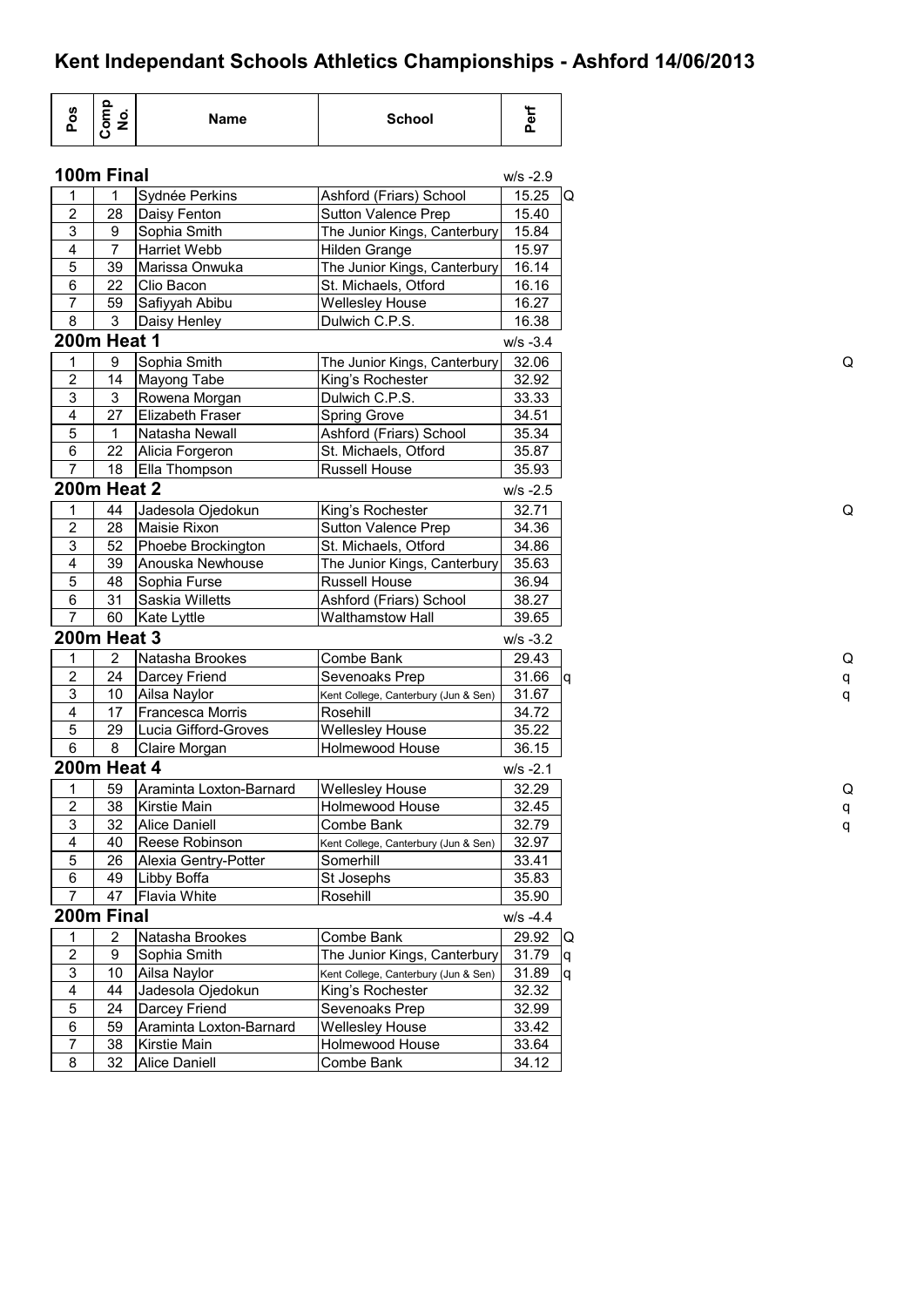| <b>S</b><br>o<br>൨ | $\Omega$<br>o<br>- | Name | <b>School</b> | <br>ø<br>o |
|--------------------|--------------------|------|---------------|------------|
|--------------------|--------------------|------|---------------|------------|

## **800m**

| 1                       | 13              | Rebekah O'Brien             | Kent College, Pembury                | $2:41.14$ Q   |
|-------------------------|-----------------|-----------------------------|--------------------------------------|---------------|
| 2                       | 26              | Jasmine Lewtas              | Somerhill                            | $2:46.93$ q   |
| 3                       | 3               | Ella Carter                 | Dulwich C.P.S.                       | 2:54.04       |
| $\overline{4}$          | 38              | Elizabeth Miller            | Holmewood House                      | 2:54.52       |
| 5                       | 43              | Olivia Moran                | Kent College, Pembury                | 2:54.66       |
| 6                       | 6               | Ali Geldard                 | Hazelwood                            | 2:55.90       |
| $\overline{7}$          | 28              | Sophie Lee                  | Sutton Valence Prep                  | 2:57.42       |
| 8                       | 18              | <b>Camille Cerely</b>       | Russell House                        | 2:59.41       |
| $\boldsymbol{9}$        | 27              | <b>Grace Paine</b>          | Spring Grove                         | 3:00.06       |
| 10                      | 29              | Arabella Fox-Pitt           | <b>Wellesley House</b>               | 3:00.86       |
| 11                      | $\overline{7}$  | <b>Chloe Williams</b>       | Hilden Grange                        | 3:01.43       |
| 12                      | 36              | <b>Charlotte Alexander</b>  | Hazelwood                            | 3:03.49       |
| 13                      | 37              | Naomi Sinclair              | Hilden Grange                        | 3:05.22       |
| 14                      | 32              | Jasmine Silvester           | Combe Bank                           | 3:06.74       |
| 15                      | 8               | Coco Steets                 | Holmewood House                      | 3:06.87       |
| 16                      | 22              | Clio Bacon                  | St. Michaels, Otford                 | 3:09.31       |
| 17                      | 33              | <b>Bethan Pepler</b>        | Dulwich C.P.S.                       | 3:11.16       |
| 18                      | 59              | Lucy Henderson              | <b>Wellesley House</b>               | 3:12.68       |
| 19                      | 17              | Manon Hughes                | Rosehill                             | 3:13.79       |
| 20                      | 49              | Libby Boffa                 | St Josephs                           | 3:22.40       |
| 21                      | 48              | <b>Isabella Childs</b>      | Russell House                        | 3:28.15       |
| 22                      | 1               | Laura Brightling            | Ashford (Friars) School              | 3:34.37       |
| 1500m                   |                 |                             |                                      |               |
|                         |                 |                             |                                      |               |
| 1                       | 28              | Lauren Vinten               | Sutton Valence Prep                  | 5:35.74 $ Q $ |
| $\overline{c}$          | 29              | Araminta Loxton-Barnard     | <b>Wellesley House</b>               | 5:46.17 $ q $ |
| 3                       | 27              | <b>Tallulah Holy</b>        | <b>Spring Grove</b>                  | $5:50.84$ q   |
| $\overline{4}$          | 6               | Jim Kingdon Jones           | Hazelwood                            | $5:50.87$ q   |
| 5                       | 30              | Rosanna Allen               | <b>Walthamstow Hall</b>              | $5:52.24$ q   |
| $\,6$                   | $\mathbf 1$     | Olivia Jefferson-Pillai     | Ashford (Friars) School              | $5:54.35$ q   |
| $\overline{7}$          | 59              | Daisy Rex                   | <b>Wellesley House</b>               | 6:02.03       |
| 8                       | $\overline{7}$  | Megan Moore                 | Hilden Grange                        | 6:03.79       |
| $\boldsymbol{9}$        | 3               | Alice Hammond               | Dulwich C.P.S.                       | 6:59.15       |
|                         |                 | 70m Hurdles Heat 1          |                                      | $W/S -2.4$    |
| 1                       | 43              | Sophie Davie                | Kent College, Pembury                | 15.11         |
| $\sqrt{2}$              | 10              | Dulcie Noble                | Kent College, Canterbury (Jun & Sen) | 15.37         |
| 3                       | 36              | Ali Geldard                 | Hazelwood                            | 15.88         |
| 4                       | 6               | Jim Kingdon Jones           | Hazelwood                            | 16.02         |
| 5                       | 44              | Caitlin Spooner-Lillingston | King's Rochester                     | 20.63         |
|                         |                 | 70m Hurdles Heat 2          |                                      |               |
|                         |                 |                             |                                      | $W/S -3.5$    |
| 1                       | 2               | Sarah Dooley                | Combe Bank                           | 14.49         |
| $\overline{2}$          | $\overline{14}$ | Hannah Chinyemba            | King's Rochester                     | 15.68         |
| $\overline{3}$          | 38              | <b>Charlotte Goodhall</b>   | Holmewood House                      | 16.68         |
| 4                       | 49              | <b>Madison Hawkins</b>      | St Josephs                           | 16.89         |
| 5                       | 32              | Lottie Lindsay              | Combe Bank                           | 17.53         |
|                         |                 | <b>70m Hurdles Heat 3</b>   |                                      | $W/S -3.5$    |
| 1                       | 27              | Jade Curtis                 | <b>Spring Grove</b>                  | 12.58         |
| $\overline{2}$          | 29              | Milly Street                | <b>Wellesley House</b>               | 14.09         |
| 3                       | 13              | Annabelle Cyster            | Kent College, Pembury                | 14.12         |
| $\overline{\mathbf{4}}$ | 59              | Arabella Fox-Pitt           | <b>Wellesley House</b>               | 14.79         |
| $\mathbf 5$             | 8               | Coco Steets                 | Holmewood House                      | 16.37         |
| 6                       | 17              | Laura Williamson            | Rosehill                             | 16.95         |
|                         |                 |                             |                                      |               |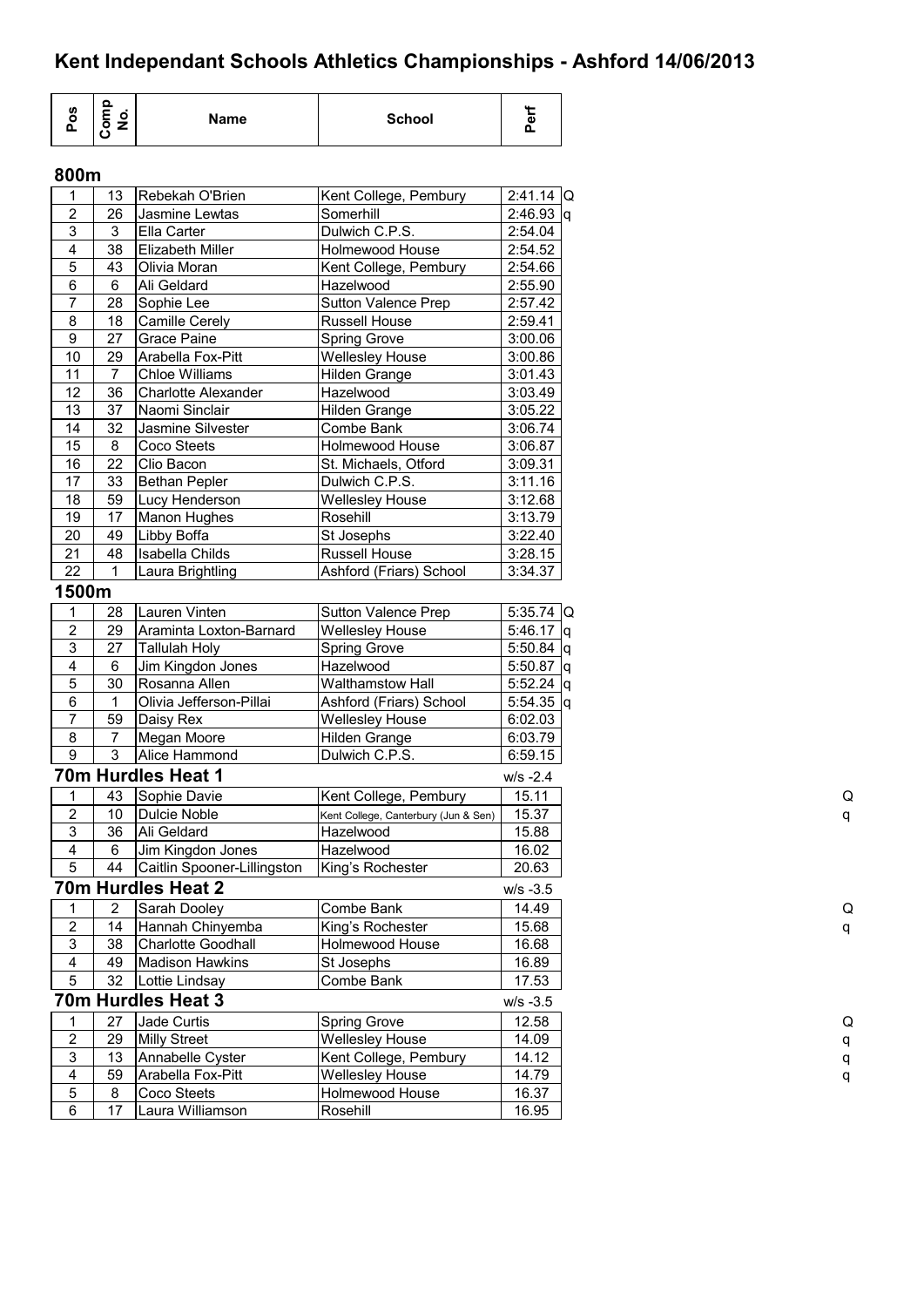| Pos              | Comp<br>No.      | <b>Name</b>                                                          | <b>School</b>                                                                                  | Perf        |            |                                      |       |          |
|------------------|------------------|----------------------------------------------------------------------|------------------------------------------------------------------------------------------------|-------------|------------|--------------------------------------|-------|----------|
|                  |                  | <b>70m Hurdles Final</b>                                             |                                                                                                | $w/s - 0.8$ |            |                                      |       |          |
| 1                | 27               | Jade Curtis                                                          | <b>Spring Grove</b>                                                                            | 12.78       | Q          |                                      |       |          |
| $\mathbf 2$      | 13               | Annabelle Cyster                                                     | Kent College, Pembury                                                                          | 13.57       | q          |                                      |       |          |
| 3                | 59               | Arabella Fox-Pitt                                                    | <b>Wellesley House</b>                                                                         | 13.69       | ١q         |                                      |       |          |
| 4                | $\overline{2}$   | Sarah Dooley                                                         | Combe Bank                                                                                     | 14.13       |            |                                      |       |          |
| 5                | 43               | Sophie Davie                                                         | Kent College, Pembury                                                                          | 15.03       |            |                                      |       |          |
| 6                | 10               | Dulcie Noble                                                         | Kent College, Canterbury (Jun & Sen)                                                           | 15.60       |            |                                      |       |          |
| $\overline{7}$   | 29               | <b>Milly Street</b>                                                  | <b>Wellesley House</b>                                                                         | 16.14       |            |                                      |       |          |
| 8                | 14               | Hannah Chinyemba                                                     | King's Rochester                                                                               | 20.20       |            |                                      |       |          |
|                  |                  | 4x100m RELAYS Heat 1                                                 |                                                                                                |             |            |                                      |       |          |
| $\mathbf{1}$     | 22               |                                                                      | Jenna Boltman, Clio Bacon, Phoebe Brockington, Alicia Forgeron                                 |             |            | St. Michaels, Otford                 | 64.47 | IQ.      |
| $\mathbf 2$      | 9                |                                                                      | Sophia Smith, Anouska Newhouse, Flora Brett, Marissa Onwuka                                    |             |            | The Junior Kings, Canterbury         | 64.47 |          |
| 3                | 14               |                                                                      | Hannah Chinyemba, Caitlin Spooner-Lillingston, Mayong Tabe, Jadesola Ojedokun King's Rochester |             |            |                                      | 65.81 |          |
| 4                | 18               |                                                                      | Ella Thompson, Camille Cerely, Isabella Childs, Sophia Furse                                   |             |            | <b>Russell House</b>                 | 67.61 |          |
| 5                | 17               | Manon Hughes, Rosanna Crotty, Helena Phillips, Francesca Morris      |                                                                                                |             |            | Rosehill                             | 67.67 |          |
| 6                | 30               | Nancy Dennis, Yulia Travina, Rosie Dennis, Katie Lawrence            |                                                                                                |             |            | <b>Walthamstow Hall</b>              | 70.49 |          |
|                  |                  | 4x100m RELAYS Heat 2                                                 |                                                                                                |             |            |                                      |       |          |
| 1                | 3                | Daisy Henley, Rowena Morgan, Emma Gledhill, Issy Cook                |                                                                                                |             |            | Dulwich C.P.S.                       | 62.93 | IQ.      |
| $\overline{c}$   | 1                |                                                                      | Iman Rashid, Natasha Newall, Olivia Jefferson-Pillai, Sydnée Perkins                           |             |            | Ashford (Friars) School              | 63.11 | Iq.      |
| 3                | 8                |                                                                      | Coco Steets, Charlotte Goodhall, Tiggy Savage, Kirstie Main                                    |             |            | Holmewood House                      | 63.49 | <b>g</b> |
| 4                | 10               | Ailsa Naylor, Reese Robinson, Dulcie Noble, Aimee Plumb              |                                                                                                |             |            | Kent College, Canterbury (Jun & Sen) | 64.04 |          |
| 5                | 26               |                                                                      | Jasmine Lewtas, Rosie Peachey, Florence Byers, Amelie Rossiter                                 |             |            | Somerhill                            | 65.06 |          |
| 6                | $\overline{7}$   |                                                                      | Harriet Webb, Annabel Mansfield, Georgie Wozencroft, Naomi Sinclair                            |             |            | Hilden Grange                        | 67.56 |          |
|                  |                  | 4x100m RELAYS Heat 3                                                 |                                                                                                |             |            |                                      |       |          |
| $\mathbf{1}$     | 2                |                                                                      | Natasha Brookes, Lottie Lindsay, Sarah Dooley, Jasmine Silvester                               |             |            | Combe Bank                           | 61.26 | Q        |
| $\mathbf 2$      | 27               |                                                                      | Elizabeth Fraser, Francesca Barton, Emily Beaugie, Jade Curtis                                 |             |            | <b>Spring Grove</b>                  | 61.31 | q        |
| 3                | 28               | Daisy Fenton, Lauren Vinten, Sophie Lee, Maisie Rixon                |                                                                                                |             |            | <b>Sutton Valence Prep</b>           | 62.30 | q        |
| 4                | 29               |                                                                      | Araminta Loxton-Barnard, Arabella Fox-Pitt, Milly Street, Daisy Rex                            |             |            | <b>Wellesley House</b>               | 62.37 | q        |
| 5                | 6                |                                                                      | Georgina Craton, Jade Taylor, Charlotte Alexander, Ali Geldard                                 |             |            | Hazelwood                            | 66.13 |          |
| 6                | 19               | Libby Boffa, Madison Hawkins, Brianna Simons, Zia Britton            |                                                                                                |             |            | St Josephs                           | 67.55 |          |
|                  |                  | 4x100m RELAYS Final                                                  |                                                                                                |             |            |                                      |       |          |
| 1                | 27               |                                                                      | Elizabeth Fraser, Francesca Barton, Emily Beaugie, Jade Curtis                                 |             |            | <b>Spring Grove</b>                  | 60.79 | IQ       |
| $\mathbf 2$      | $\mathbf{3}$     | Daisy Henley, Rowena Morgan, Emma Gledhill, Issy Cook                |                                                                                                |             |            | Dulwich C.P.S.                       | 62.51 |          |
| 3                | 29               |                                                                      | Araminta Loxton-Barnard, Arabella Fox-Pitt, Milly Street, Daisy Rex                            |             |            | <b>Wellesley House</b>               | 62.74 |          |
| 4                | 2                | Natasha Brookes, Lottie Lindsay, Sarah Dooley, Jasmine Silvester     |                                                                                                |             | Combe Bank | 63.02                                |       |          |
| 5                | 1                | Iman Rashid, Natasha Newall, Olivia Jefferson-Pillai, Sydnée Perkins |                                                                                                |             |            | Ashford (Friars) School              | 63.39 |          |
| $\,6\,$          | 28               | Daisy Fenton, Lauren Vinten, Sophie Lee, Maisie Rixon                |                                                                                                |             |            | <b>Sutton Valence Prep</b>           | 63.46 |          |
| 7                | 8                |                                                                      | Coco Steets, Charlotte Goodhall, Tiggy Savage, Kirstie Main                                    |             |            | Holmewood House                      | 63.93 |          |
| 8                | 22               |                                                                      | Jenna Boltman, Clio Bacon, Phoebe Brockington, Alicia Forgeron                                 |             |            | St. Michaels, Otford                 | 64.01 |          |
|                  | <b>HIGH JUMP</b> |                                                                      |                                                                                                |             |            |                                      |       |          |
| 1                | 27               | Polly Langworthy                                                     | Spring Grove                                                                                   | 1.26        | Q          |                                      |       |          |
| $\boldsymbol{2}$ | 22               | Rebecca Cain-Renshaw                                                 | St. Michaels, Otford                                                                           | 1.26        | q          |                                      |       |          |
|                  |                  |                                                                      |                                                                                                |             |            |                                      |       |          |

|    | ے<br>Polly Larigworthy<br><b>Spring Grove</b> |                          | 1.ZO                                 | U    |    |
|----|-----------------------------------------------|--------------------------|--------------------------------------|------|----|
| 2  | 22                                            | Rebecca Cain-Renshaw     | St. Michaels, Otford                 |      | Iq |
| 3  | 2                                             | Sarah Dooley             | Combe Bank                           | 1.23 |    |
| 4  | 32                                            | Jasmine Silvester        | Combe Bank                           | 1.20 |    |
| 5  | 57                                            | Francesca Barton         | <b>Spring Grove</b>                  | 1.15 |    |
| 6  | 6                                             | Jade Taylor              | Hazelwood                            | 1.15 |    |
| 7  | 9                                             | <b>Flora Brett</b>       | The Junior Kings, Canterbury         | 1.10 |    |
| 8  | 30                                            | Yulia Travina            | <b>Walthamstow Hall</b>              | 1.10 |    |
| 9  | 37                                            | Annabel Mansfield        | Hilden Grange                        | 1.05 |    |
| 10 | 17                                            | <b>Flavia White</b>      | Rosehill                             | 1.05 |    |
| 11 | 36                                            | <b>Charlotte Stimson</b> | Hazelwood                            | 1.05 |    |
| 12 | 1                                             | Taylor Wise              | Ashford (Friars) School              | 1.00 |    |
|    |                                               | <b>Chloe Williams</b>    | Hilden Grange                        | nhr  |    |
|    | 10                                            | Dulcie Noble             | Kent College, Canterbury (Jun & Sen) | nhr  |    |
|    | 60                                            | Katie Lawrence           | <b>Walthamstow Hall</b>              | nhr  |    |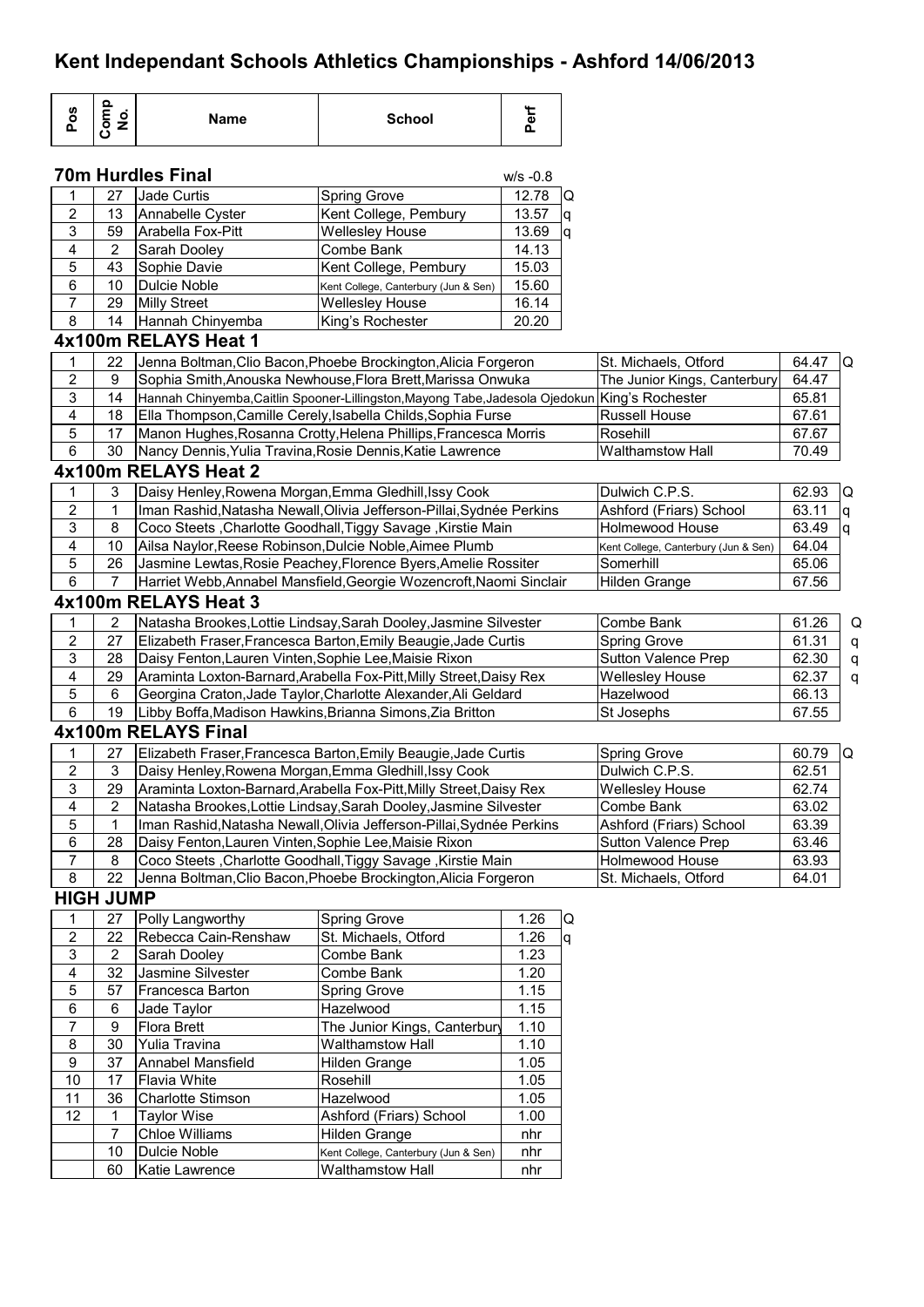| Ω<br>U)<br>Name<br>o<br>⊏<br>o | <b>School</b> | <b>AA</b><br>ω<br> |
|--------------------------------|---------------|--------------------|
|--------------------------------|---------------|--------------------|

### **LONG JUMP**

| 1               | 27             | Jade Curtis                | Spring Grove                         | 4.46  | Q |
|-----------------|----------------|----------------------------|--------------------------------------|-------|---|
| $\overline{2}$  | 14             | Mayong Tabe                | King's Rochester                     | 4.05  | q |
| 3               | 54             | Darcey Friend              | Sevenoaks Prep                       | 3.83  |   |
| $\overline{4}$  | 57             | <b>Elizabeth Fraser</b>    | <b>Spring Grove</b>                  | 3.71  |   |
| 5               | 3              | <b>Issy Cook</b>           | Dulwich C.P.S.                       | 3.69  |   |
| 6               | 22             | Jenna Boltman              | St. Michaels, Otford                 | 3.68  |   |
| $\overline{7}$  | $\overline{2}$ | Natasha Brookes            | Combe Bank                           | 3.65  |   |
| 8               | 8              | <b>Tiggy Savage</b>        | Holmewood House                      | 3.61  |   |
| 9               | 26             | Alexia Gentry-Potter       | Somerhill                            | 3.58  |   |
| 10              | 56             | Rosie Peachey              | Somerhill                            | 3.55  |   |
| 11              | 28             | Gabriella Romano           | <b>Sutton Valence Prep</b>           | 3.54  |   |
| 12              | 38             | Kirstie Main               | <b>Holmewood House</b>               | 3.42  |   |
| 13              | 24             | Chloe Burdon               | Sevenoaks Prep                       | 3.39  |   |
| 14              | 33             | Daisy Henley               | Dulwich C.P.S.                       | 3.39  |   |
| 15              | 32             | <b>Alice Daniell</b>       | Combe Bank                           | 3.29  |   |
| 16              | 40             | Reese Robinson             | Kent College, Canterbury (Jun & Sen) | 3.26  |   |
| 17              | 6              | <b>Charlotte Alexander</b> | Hazelwood                            | 3.23  |   |
| 18              | 60             | Nell Walker                | Walthamstow Hall                     | 3.23  |   |
| 19              | 10             | Aimee Plumb                | Kent College, Canterbury (Jun & Sen) | 3.20  |   |
| $\overline{20}$ | 29             | Lucy Henderson             | <b>Wellesley House</b>               | 3.17  |   |
| 21              | 36             | <b>Charlotte Stimson</b>   | Hazelwood                            | 3.14  |   |
| 22              | 19             | <b>Madison Hawkins</b>     | St Josephs                           | 3.13  |   |
| 23              | 17             | Laura Williamson           | Rosehill                             | 3.07  |   |
| 24              | 30             | Kate Lyttle                | <b>Walthamstow Hall</b>              | 3.05  |   |
| 25              | 9              | <b>Beatrix Higgins</b>     | The Junior Kings, Canterbury         | 3.05  |   |
| 26              | 1              | Olivia Jefferson-Pillai    | Ashford (Friars) School              | 2.96  |   |
| 27              | 59             | Lucia Gifford-Groves       | <b>Wellesley House</b>               | 2.96  |   |
| 28              | 31             | Saskia Willetts            | Ashford (Friars) School              | 2.89  |   |
| 29              | 39             | <b>Emily Gurr</b>          | The Junior Kings, Canterbury         | 2.71  |   |
| 30              | 37             | Annabel Mansfield          | Hilden Grange                        | 2.71  |   |
| $\overline{31}$ | 52             | Alicia Forgeron            | St. Michaels, Otford                 | 2.22  |   |
| <b>Shot</b>     |                |                            |                                      |       |   |
| 1               | 1              | Sydnée Perkins             | Ashford (Friars) School              | 6.63  | Q |
| 2               | 7              | Jodie Leipold              | Hilden Grange                        | 6.55  | q |
| 3               | 29             | Daisy Rex                  | <b>Wellesley House</b>               | 5.99  |   |
| $\overline{4}$  | 31             | Toni Olu-Onanuga           | Ashford (Friars) School              | 5.42  |   |
| 5               | 3              | Rowena Morgan              | Dulwich C.P.S.                       | 5.37  |   |
| $\overline{6}$  | 17             | Laura Saunders             | Rosehill                             | 5.30  |   |
| $\overline{7}$  | 6              | Jemima Arris               | Hazelwood                            | 5.22  |   |
| 8               | 33             | Charlotte Heard            | Dulwich C.P.S.                       | 5.01  |   |
| 9               | 36             | Georgina Craton            | Hazelwood                            | 4.89  |   |
| <b>Discus</b>   |                |                            |                                      |       |   |
| 1               | 7              | Harriet Webb               | Hilden Grange                        | 16.40 | Q |
| $\overline{c}$  | 1              | <b>Taylor Wise</b>         | Ashford (Friars) School              | 12.72 |   |
| 3               | 56             | Charlotte Wooldridge       | Somerhill                            | 12.48 |   |
| 4               | 26             | Katie Howgill              | Somerhill                            | 12.07 |   |
| 5               | 37             | Jodie Leipold              | Hilden Grange                        | 12.03 |   |
|                 |                |                            |                                      |       |   |

Hilden Grange